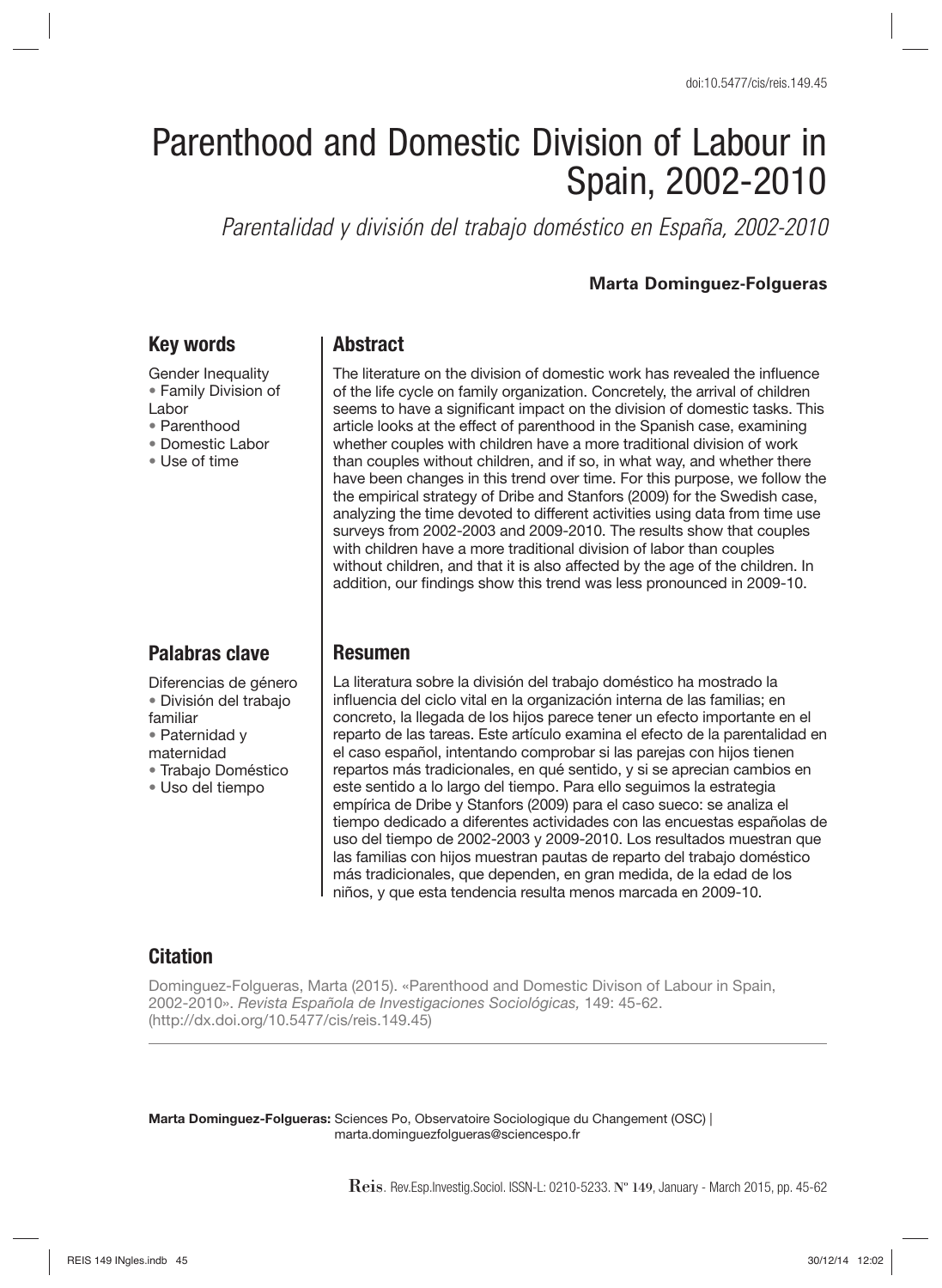# **INTRODUCTION**1

Women's entry into the public sphere was one of the major changes in industrialized societies during the 20th century. Prior to this change, women's lives had been focused on the private sphere, as they specialized in reproductive work. As a result, the increase in women's education levels and their participation in the labor market has taken place parallel to important changes in the family and reproductive sphere. However, while women were gaining greater access to public life, their responsibility for reproductive work did not change in parallel, and many women faced a "double shift" (Hochschild, 1989). This double schifz has slowly decreased over time: different studies have shown that, during the last decades of the 20th century and the beginning of the 21st, women have significantly reduced the time they dedicate to household labor, while men have (slightly) increased the time they dedicate to these tasks. But despite these changes, the contribution of women to the domestic sphere continues to be greater than that of men, and the egalitarian revolution seems to have stagnated (Esping-Andersen, 2009).

The explanation for this phenomenon is very complex and diverse sociological theories - both from a rational action perspective as well as from a symbolic interactionism perspective - continue to try to explain it. At the end of the 1990s, research on the division of domestic work began to look at the life cycle. In particular, transitions related to family formation seemed in some way to reinforce traditional divisions of labor, and the few longitudinal studies available suggested that the birth of the first child was a particularly important moment (Sanchez and Thomson, 1997). Due to limitations of available data, the literature on the transition to parenthood is relatively limited, but there are several studies that compare the division of domestic labor in couples with and without children, which allow us to take a transversal approach to the issue of the effect of parenthood on gender relations. In any case, the majority of studies have focused on Anglo-Saxon and Scandinavian countries. This article contributes to this literature, focusing on Spain. This is a case of great interest for studies on family and gender, as Spain is a country that has undergone rapid transformations that have increased gender equality, but at the same time, there continue to exist important institutional barriers for reconciling family and work, and the responsibility for balancing these two spheres falls overwhelmingly on women (Jurado Guerrero and Naldini, 2007). The division of labor is more traditional in Spain than in other European countries, and the institutional context is more rigid in terms of providing a balance between work and family, so that new parents have less margin for action.

The aim of this article is to study the effect of parenthood on the division of domestic work, using Spain as a case study. To do this, we use data from time-use surveys carried out in 2002-2003 and 2009-2010. We compare couples without children and couples with children to see if the latter have a more traditional division of labor. Our empirical strategy is very similar to that used by Dribe and Stanfors (2009) to study Sweden. The article has the following structure: the first part reviews theories on the division of household labor and the effect of parenthood on the distribution of tasks. We then describe our case study and our hypotheses. Lastly, we present our data and the results obtained in our analysis.

#### **THE DIVISION OF DOMESTIC WORK**

Research on domestic work has recently incorporated the life cycle. Certain life transitions, such as beginning to live with a part-

<sup>1</sup> This research has received funds from the Ministerio de Ciencia e Innovación (CSO2010-17811/SOCI) and from the Instituto de la Mujer (43/09)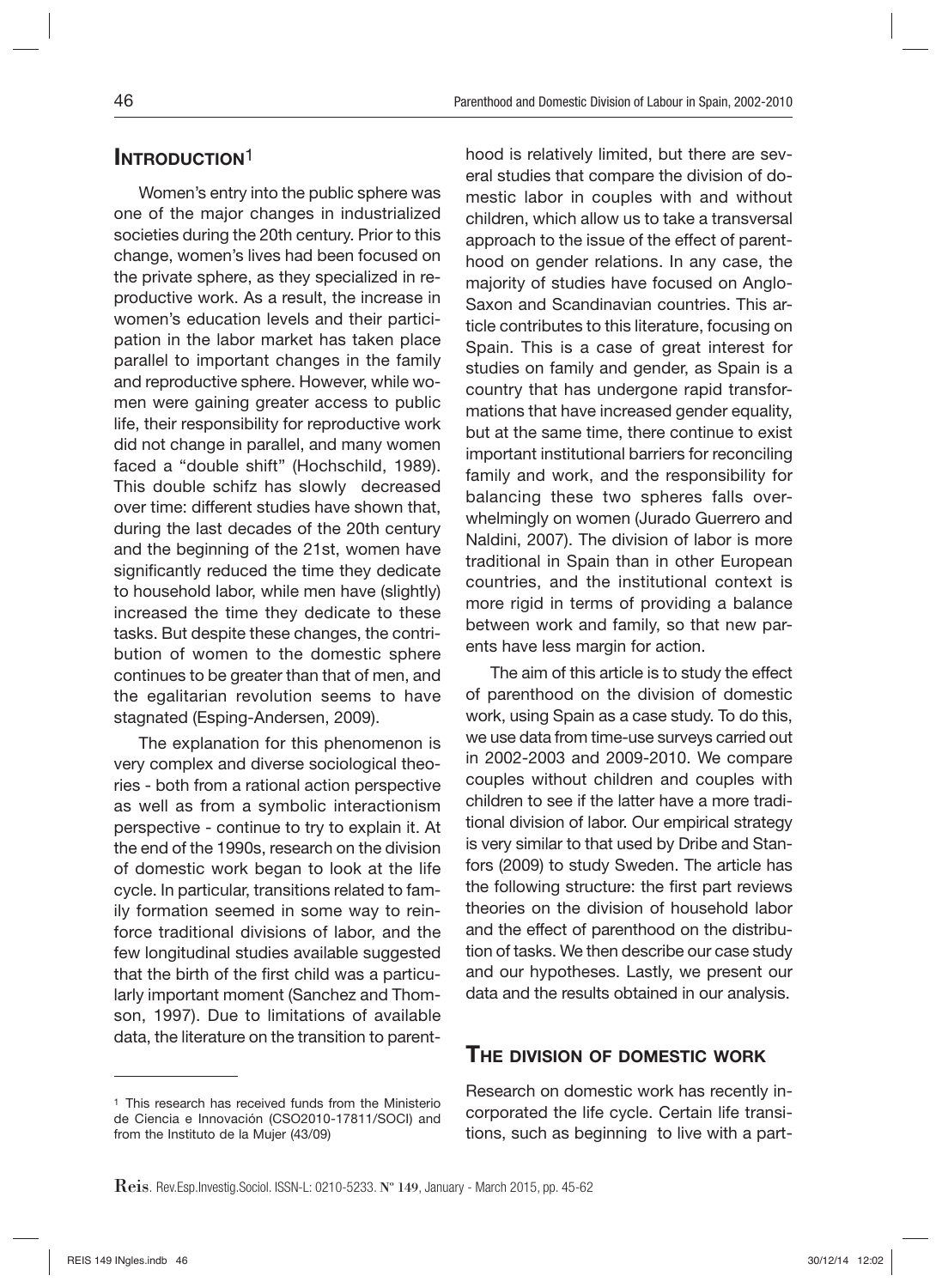ner, divorce, retiring from the labor market and the birth of a child, lead to vital life changes that modify household needs and alter individual schedules and routines, which make it necessary to restructure daily activities and household tasks. One of the first studies to employ a longitudinal perspective showed that the birth of the first child had a significant impact on the distribution of work among couples (Sanchez and Thomson, 1997). The birth of a child increases the quantity of tasks that have to be carried out in the home, as it involves incorporating a new member into the family, with very specific needs in terms of care during the first years of his/her life. This increase in domestic tasks can be assumed by outside help to a certain extent, but if that is not possible, these tasks must be taken on by the couple.

The literature shows that this life transition is very sensitive and tends to be accompanied by a traditionalization of gender roles: women increase the time dedicated to domestic tasks and reduce the time dedicated to paid employment, while men increase the time dedicated to their jobs. The pioneering analysis of Sanchez and Thomson (1997) for the United States showed that the time that women dedicated to domestic tasks increased considerably after the birth of their first child - although they did not take into account to what extent the increase was due to routine tasks or to childcare -, while the time dedicated to domestic tasks by men remained quite stable over time. Similar results have been found in the UK (Schober, 2011). In Australia, Baxter et al, (2008) showed that after the birth of the first child, women increased the time they spent on routine domestic tasks. Gjerdingen and Center (2004), using a small longitudinal sample for Holland, did not find a significant increase in domestic work for women after birth, although they did discover unequal patterns of care and less satisfaction among women over the division of domestic responsibilities. Other studies have approached this issue without emphasizing the life cycle, but rather, parenthood in general, and the descriptive evidence for various countries shows that in households with children, there is a more specialized division of tasks, especially when the children have not reached school-age (Eurostat, 2006). Even in more egalitarian countries, such as Sweden, Dribe and Stanfors (2009) showed that with an equal education level and employment situation, the division of tasks is more traditional in couples with young children, despite Swedish couples starting from a more egalitarian division of labor before parenthood. Their study differentiates domestic tasks from childcare and shows that both fathers and mothers increase the time they dedicate to childcare and domestic work, although more so in the case of women. In addition, the authors did not find that men increased their dedication to their jobs, although women did reduce theirs, which they attribute to the higher demand for parental leaves from women. Despite these differences, the literature also shows that the differences between men and women are decreasing in regard to carrying out childcare tasks (Bianchi et al., 2006).

This process may involve the partial withdrawal of women from the labor market, their greater involvement in domestic tasks, differences in the investment in the role of caregiver, or even greater dedication to paid employment in the case of men. "Traditionalization" is a tendency that reinforces the persistent inequality in the division of labor, although it may take on different nuances in different countries, according to patterns in the division of domestic tasks and the institutional characteristics of the labor market and reconciliation policies. Such inequality is the central concern of sociological literature on domestic work. Therefore, we can look for an explanation for this tendency toward more differentiated roles in theories that attempt to explain the division of domestic work. This is an area of study that has a long tradition in sociology (see Coltrane, 2000, for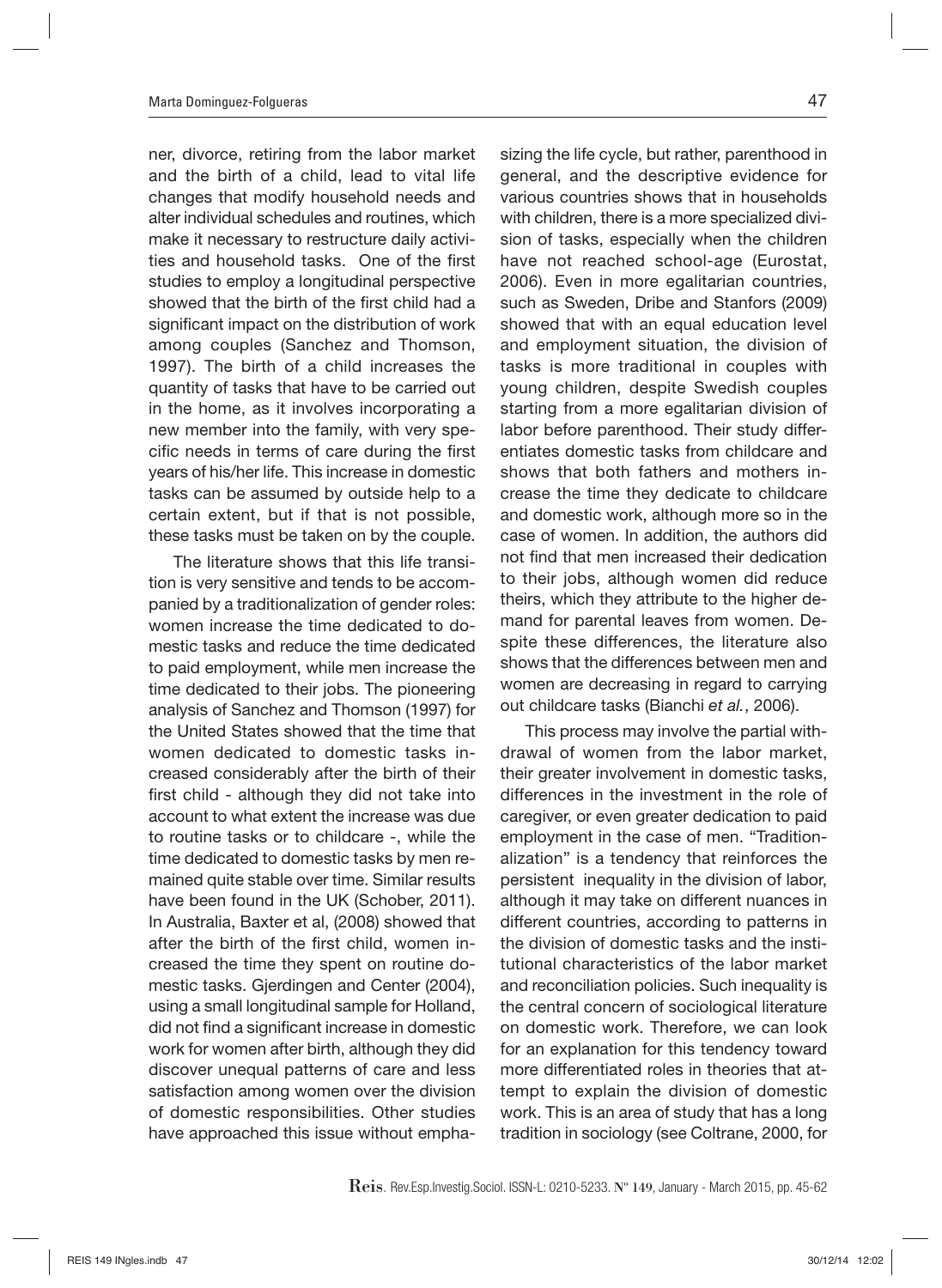a comprehensive review), but to simplify the discussion, we can divide the existing theories into two main groups: explanations based on resources and explanations based on gender socialization.

Regarding resources, the New Home Economics of Gary Becker (1981) interpreted women's specialization in domestic tasks as the result of households' rational calculations, given the comparative advantage of men in the labor market. This perspective would later incorporate the idea of negotiation within the home (Lundberg and Pollak, 1996), recognizing that the individuals forming a family may have different preferences and must negotiate with each other to harmonize these preferences with the well-being of the family. The bargaining power of the individuals in the family depends on their potential contribution to family well-being and tends to be measured in terms of income or potential income. These theories relate bargaining power to relative resources, although it has recently been suggested that absolute resources play a more important role than relative resources (Gupta, 2007). An additional resource that may help in explaining the division of labor is time, as those individuals with more time available can dedicate more time to household tasks (Peterson and Gerson, 1993).

These types of explanations have significant empirical support. For example, Gershuny (2000) showed that couples with two incomes have a more equal distribution of domestic tasks, and other studies have reached the same conclusion. The results are less clear in the case of men, but they also show that men that work fewer hours dedicate more time to domestic tasks (Bianchi et al., 2000). In any case, given labor market conditions and the discrimination that women suffer in it (ILO, 2011), women's potential income declines with motherhood. This implies a decline in their negotiating power and greater economic dependency on men, which, in turn, increases the advantage of greater specialization within the couple. Thus, from an economic perspective, it would be rational for families with children to favor greater specialization. We can establish here a relationship with time, given that if women work part-time or reduce their work time after giving birth to balance work and family responsibilities, this would also imply greater availability for the latter.

However, the relationship between resources and the division of domestic work is not perfect and cannot explain certain empirical findings. For example, Brines (1994) pointed out that women employed full-time increased their dedication to household tasks when their husbands became unemployed. This finding fits well with a second group of theories focused on social interaction and the process of socialization and the formation of gender roles. According to these theories, women's greater responsibility for domestic tasks is due to their gender identity and existing social norms. Gender identity is formed starting in childhood through a complex process in which different institutions intervene. Greater aptitude in domestic tasks and the assumption of responsibility for carrying them out form part of the characteristics that our society attributes to female roles. Developing this idea, theories on "doing gender" take a social interaction perspective and argue that gender identity is continually constructed through our daily interactions (West and Fenstermaker, 1993), and that women continue to do more reproductive work as a confirmation and representation of that identity, given that reproductive tasks are associated with femininity. The gender perspective has also revealed the existence of differences in the tasks men and women carry out in the home. There is a group of tasks that we could consider "feminine", which includes cleaning the house, washing the dishes, doing the laundry and cooking. The tasks most frequently done by men are related to fixing things in the home, maintaining vehicles and taking care of the garden and pets. The "feminine" tasks normally take more time and must be carried out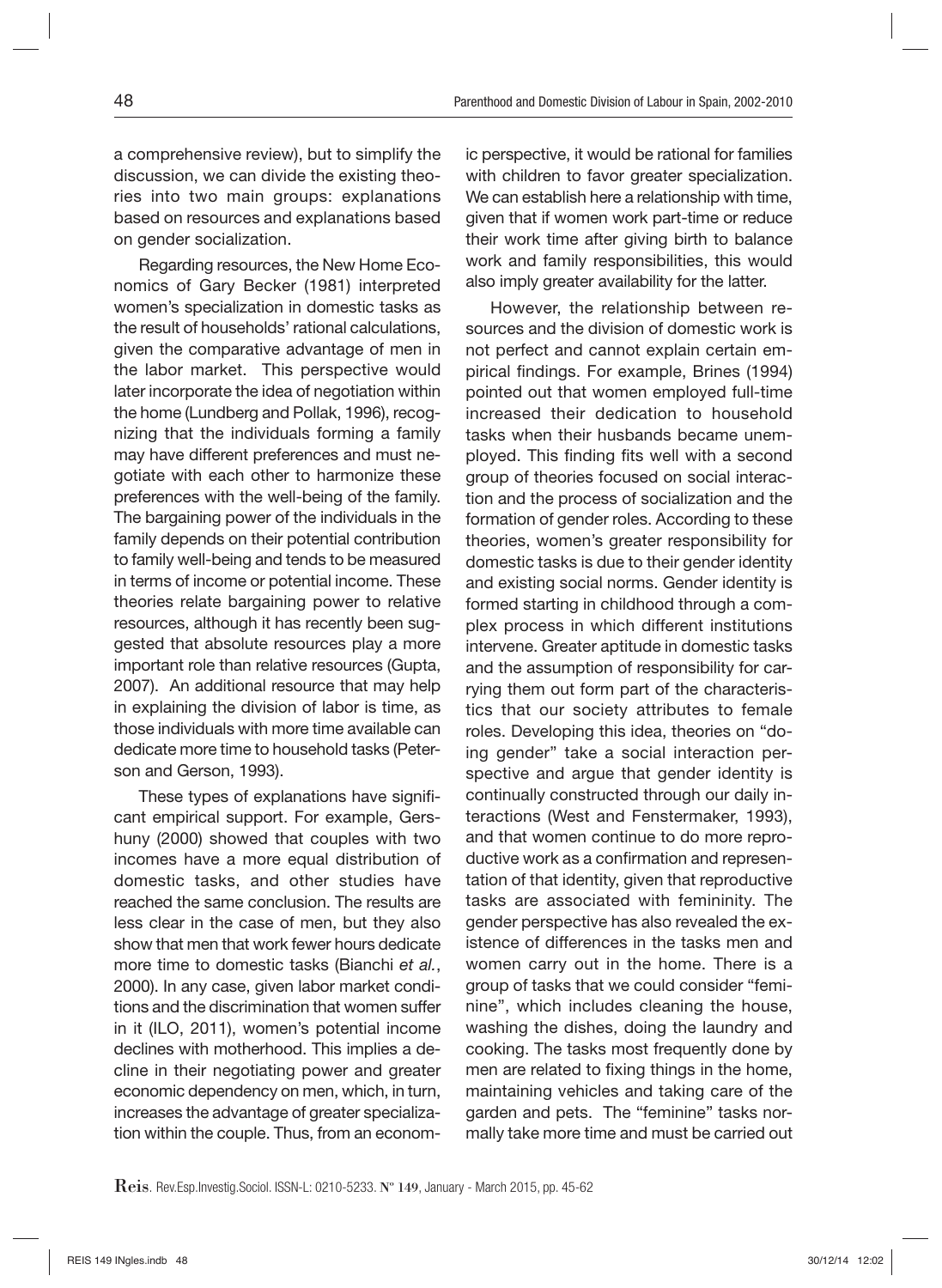more frequently, with less scheduling freedom. The "masculine" tasks are more flexible and less frequent, require less time and in some cases can be considered related to leisure (Blair and Lichter, 1991).

Gender theories also have significant empirical evidence in their favor: research has shown that couples with more egalitarian gender values share domestic tasks in a more equitable manner (Lennon and Rosenfeld, 1994; Lück and Hofäker, 2003). Women with higher education levels also contribute less to domestic work, while, in the case of men, the effect is the opposite, and higher levels of education are related to more egalitarian gender values (Anxo, 2002; Bianchi et al., 2000; Gershuny, 2000; Perkins and de Meris, 1996).

From this perspective, motherhood and childcare are certainly involved in our ideas about femininity, and the birth of a child can reinforce a more specialized division of labor: for example, it may be assumed that women are better equipped - naturally or through education - to take care of children; or their jobs may be seen to be secondary and not as important to family income, while motherhood is perceived as a central role.

Although these theoretical perspectives are antagonistic, we can see that they complement each other in trying to explain the division of labor within families. The objective of this article is not to test these theories separately, but to consider the contribution of both to develop a hypothesis about domestic labor. In this case, both types of theories allow us to expect arrangements that are more traditional or based on specialization in the case of couples with children.

### **THE SPANISH CASE**

Spain is a very interesting case study for analyses of the family and gender relations. On the one hand, it is a country that has undergone very rapid changes over the last 40 years: the entry of women into the labor market and tertiary education has been massive, such that today women from the youngest cohorts reach higher levels of education than men of the same age - 44.8% of Spanish women in comparison to 35% of men between 25 and 34 years of age had university educations in 2013 (Eurostat). The rate of economic activity among women is similar to that found in other European countries and even higher in certain age groups: in 2013, 90% of Spanish women between 30 and 34 years of age were active, compared to 86% for the EU27 (Eurostat). These changes have been linked to changes in the formation of families, for example, the delay in marriage (the average age at first marriage was 31.68 years of age for women, and 33.82 years of age for men in 2012), or the delay in fertility (the average age at first birth was 30.25 for mothers in 2012). Spanish society has also become more tolerant of new forms of family, as shown by the recent increase in unmarried couples (Dominguez and Castro, 2012) or the passage of a law legalizing homosexual marriage.

On the other hand, there are barriers to equality between men and women in Spanish society. Important differences persist in wages between men and women, even for those generations of women that have the highest levels of education (a 8.7% gap for workers between 25 and 34 years of age in 2012, according to the INE, Spain's National Statistics Institute). Unemployment rates have always been higher for women than for men, although during the economic crisis the difference has not only decreased, but in 2013, unemployment was actually higher for men, 26.7% compared to 25.6% for women (INE). Most Spanish agree with the model of a two-income family in which both members of the couple collaborate equally in domestic tasks (64% of respondents in a 2006 survey on "Fertility and Values"2 chose this as the

<sup>2 &</sup>quot;Fecundidad y valores en la España del siglo XXI" [Fertility and Values Survey in Spain in the 21st Century], CIS, Study 2639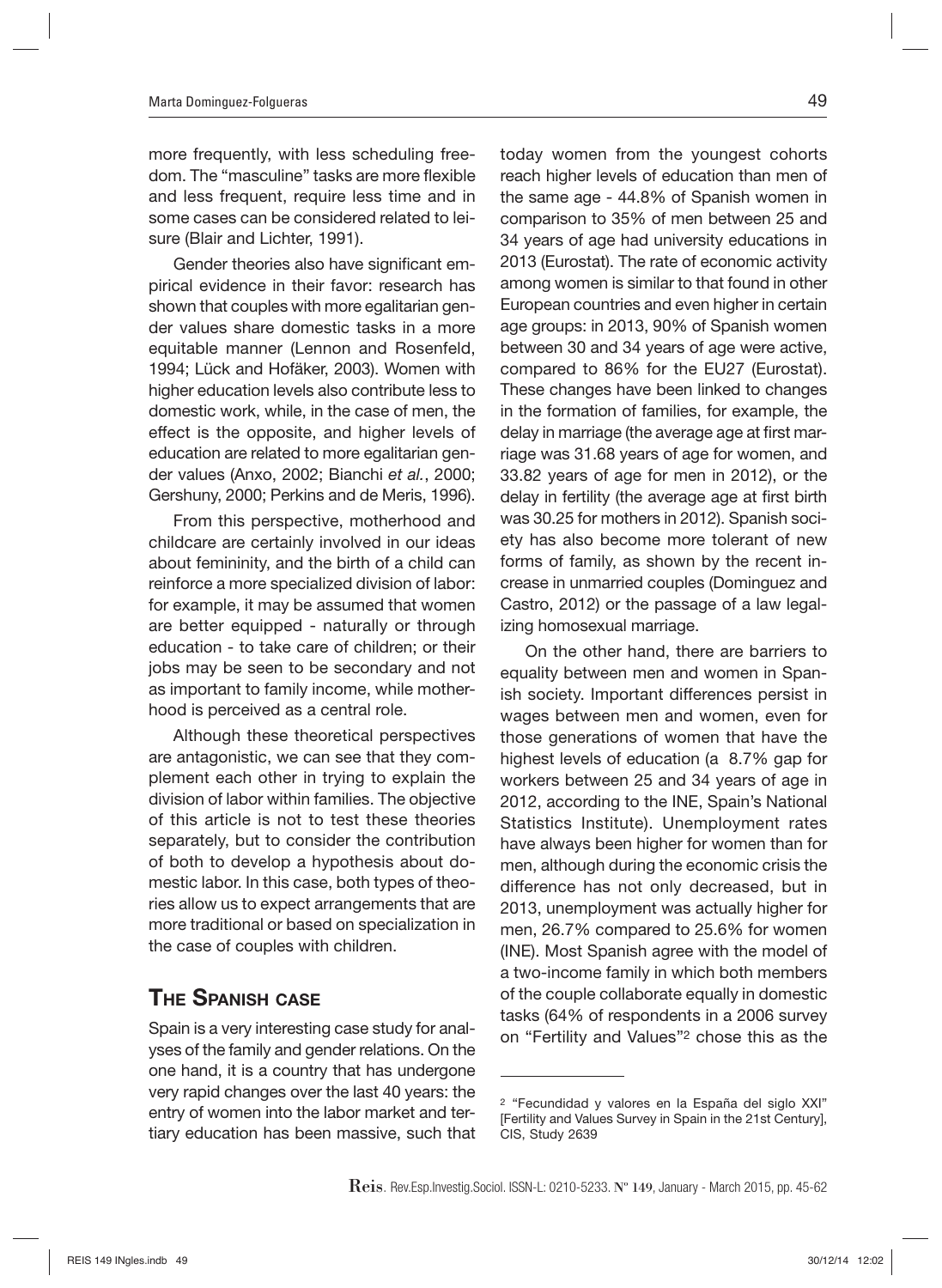ideal family model). However, time-use surveys show that there is still an important difference by gender in the division of tasks in the private sphere (Dominguez-Folgueras, 2012; González and Jurado, 2009). The unequal division of labor in the home is not simply a question that interests and concerns social science, but it has consequences for couples themselves (Meil, 2005).

Regarding relevant social policies for our case study, after the birth of a child, women have the right to a maternity leave of 16 weeks and fathers to 15 days. Parental leave allows the parents to leave the labor market for three years without economic compensation (only certain regions offer compensation, but it is not a substitute for wages). Although it is difficult to obtain a reliable indicator, existing data shows that less than 3% of mothers and only 0.1% of fathers ask for this leave for any period of time, and those who do are primarily women with high education levels and stable employment (Lapuerta et al., 2011). Reducing the work day to take care of children is also a measure that is used primarily by women, although we lack adequate data to know the number of persons using this measure and how much their working hours are reduced. In other European countries, working part-time has become an alternative - primarily for women - to balance work and family life. In Spain, working parttime is not very common (accounting for only 13.2% of total jobs according to the most recent INE data available), though it is much more frequent among women: 23.3% of women work part-time, still a low percentage compared with the 40% average for Europe (Eurostat). Working part-time is not always a choice, as it may be imposed by the labor market. Lastly, preschools and daycare centers are an important resource for families; in this regard, Spain has managed to provide almost universal education for children starting at three years of age. However, the rate of coverage for children under 3 is relatively low compared with other countries, although

close to the European average: 37.5% of children in this age group attended a preschool in 2008 (OECD, 2011), compared to 65.7% in Denmark and 55% in Iceland. This is not to assume that children not in preschool are cared for by their parents during the day, as these statistics do not include unauthorized daycare, informal care or care provided by other family members.

In short, the institutional characteristics of the Spanish case shape a setting in which young women are a significant presence in the labor market, but at the same time, face major difficulties in balancing work and family life. Family responsibilities fall primarily on them, as the imbalance in the division of labor in the home shows; thus, the starting point is one of inequality in the domestic sphere. However, the alternative of mothers' temporarily abandoning the labor market or reducing their working hours after the birth of a child do not seem to be very attractive for many families, as it is difficult to maintain a household on one salary. These conditions suggest that the difference between a couple with children and one without are significant in Spain, and that the division of labor in couples with children will be more traditional. Greater "traditionalism" means that women with children will dedicate more time to domestic tasks and to care, perhaps reducing the amount of time dedicated to employment, and increasing their time carrying out "feminine" or routine tasks. Men with children, on the other hand, do not significantly increase their participation in domestic tasks.

#### **DATA AND METHODOLOGY**

The data used in this study come from timeuse surveys carried out by the INE. Concretely, we have taken data from the two most recent surveys, the field work for which was carried out in 2002-2003 and 2009-2010, respectively. In a time-use survey participants are asked to record their activities du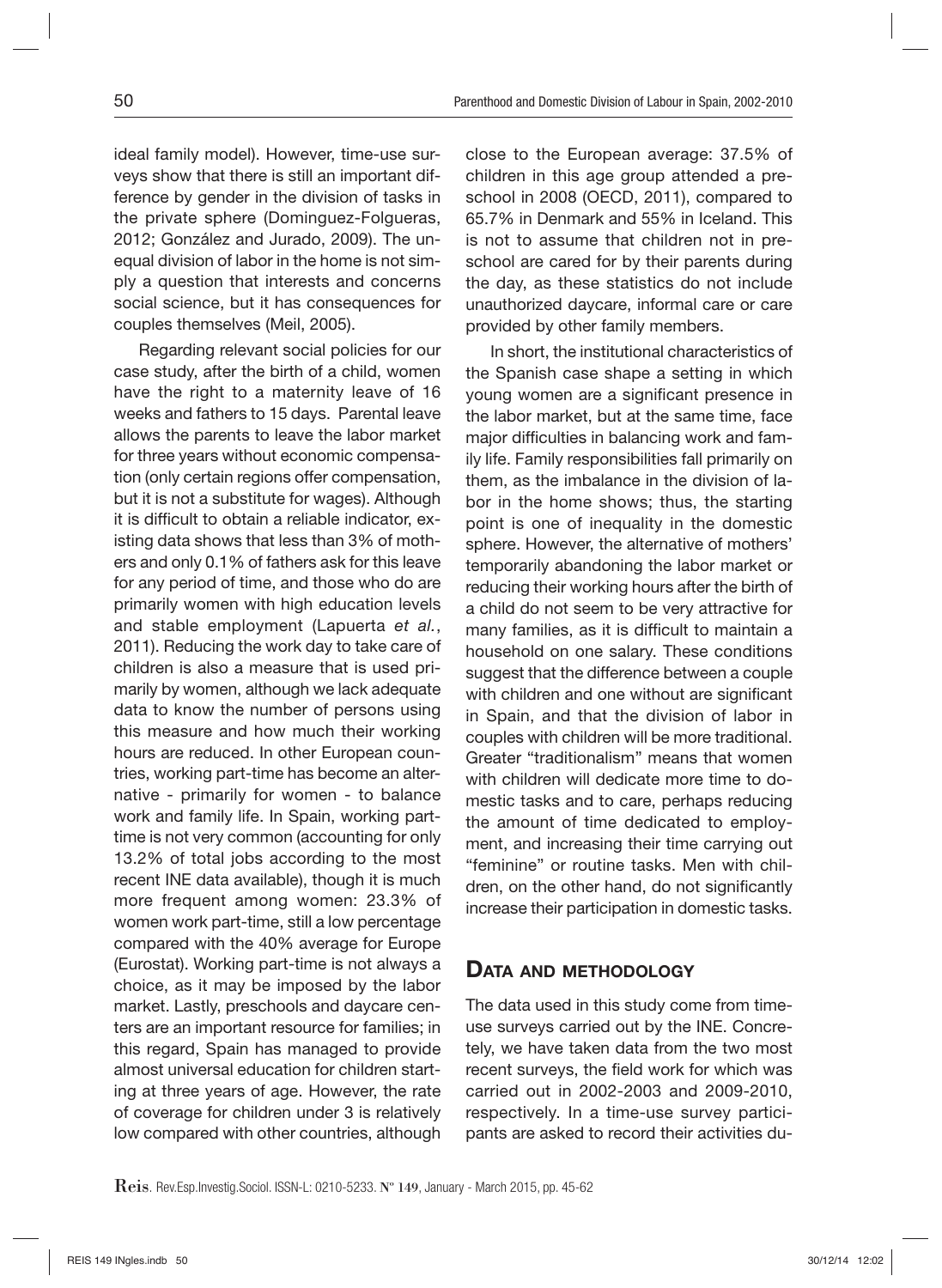ring a specific day in a diary. The diary divides the day into 10 minute periods and participants record the activities they carry out during these periods, also indicating their location and if they are carrying out any other activities at the same time. In addition to the diaries, the survey gathers information on household structure, socioeconomic status and other characteristics. The 2002-2003 survey included 23,800 households. Based on the results obtained, for the 2009-2010 survey, the INE calculated that the necessary sample size to guarantee representitiveness in terms of time-use was 9,000 households.

The dependent variable of interest is the amount of time members of a couple dedicate to domestic tasks and to paid employment, comparing couples with and without children and taking into account the age of the children. The data do not allow us to carry out a longitudinal study, so we will not be observing the changes that take place over time within a couple after the birth of the first child; what we will observe is the difference between types of households, focusing on the effect of parenthood and controlling for other factors that, according to the literature, influence the division of domestic work.

The technique employed to analyze the data is ordinary least squares linear regression. A common alternative in studies on time use is the Tobit regression, a technique that is useful when the sample includes many individuals that do not dedicate any time to carrying out the activity that is of interest to the researcher and, at the same time, when there is a possible bias in the selection of those cases. Although Tobit regression allows us to resolve these problems, its advantages over ordinary least squares linear regression is subject to debate (Stewart, 2009). In this article we present the results of linear regression analysis, but we have also verified that the direction and significance level of the effects is not altered significantly using Tobit regression.

We carry out the analysis for different dependent variables with the aim of measuring the total time dedicated to household tasks, feminine tasks, care giving and paid work (including breaks and travel time). Domestic work includes all the tasks related to cleaning the home, doing the laundry, preparing meals, gardening, fixing things, administrative tasks, shopping and childcare. Feminine tasks are defined as those related to cleaning the home and doing laundry, as well as the preparation of meals. Care giving tasks refer only to taking care of children, not other dependent persons. The main independent variables are the sex of the respondent and the interaction of this variable with age of the youngest child in the home. This variable has a value of 0 if the couple has no children, 1 if the youngest child is less than 2 years old, 2 if he/she is between 3 and 5 years of age, 3 if between 6 and 11, and 4 if between 12 and 16. The age intervals are based on the different stages of the Spanish education system. The reference for the interactions are men without children, as this is the category that we would expect to dedicate the least amount of time to domestic tasks and the most to paid work, which will facilitate the interpretation of the majority of the coefficients.

The independent variables control for the main factors identified in the literature as determinants of the division of labor within the family. These variables are: level of education completed (primary or less, compulsory secondary, post-compulsory secondary and university); labor market activity (full-time employment, part-time employment or inactive); type of relationship (married or not); characteristics of the couple (education level and labor market activity); age and age squared; number of children present in the household and number of adults, and day of the week in which the diary was filled out (Monday through Thursday, considered work days, and Friday through Sunday, considered the weekend). These factors are included to bet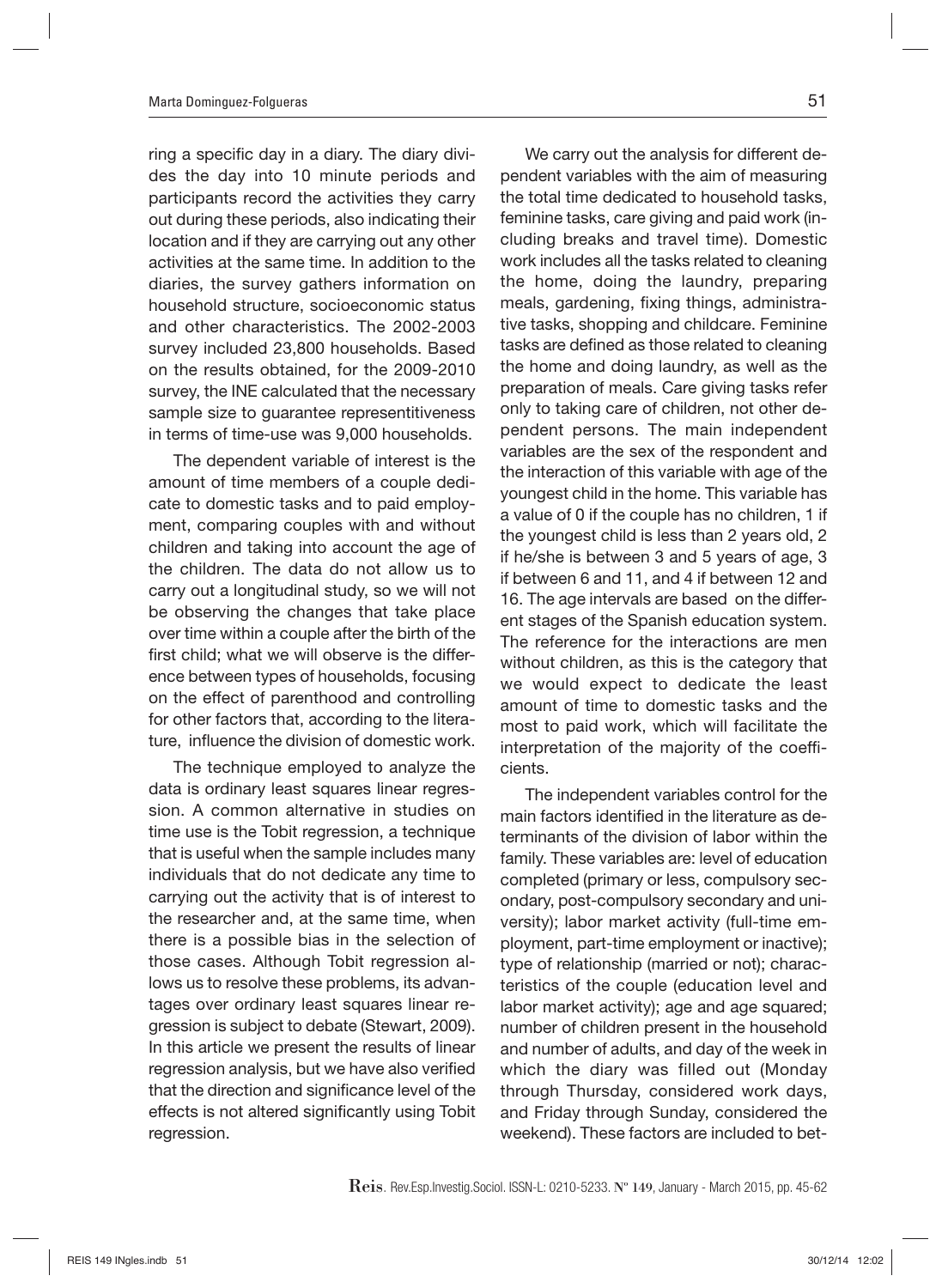ter isolate the effects of parenthood on the division of labor; they are not considered to examine which factors better explain that division, nor to interpret concrete factors that effect it in one direction or another. After adjusting the data to eliminate inconsistencies, we also select only those persons between 18 and 50 years of age to limit the effects of very young and very old parents and to reduce the number of couples whose children have already left home. Our final sample consists of 14,754 individuals for 2002-2003, and 6,449 for 2009-2010.

# **RESULTS**

Table one summarizes the distribution of the two samples. The sample for 2009-2010 is smaller and a greater proportion of participants provided their information during weekends, but with the exception of this difference, the distributions are quite homogeneous. Another important difference for our analysis is related to paid work and domestic help. Regarding paid work, there is a notable decline from the first survey to the next in the proportion of men that work and an increase in the proportion of women who are active in the labor market through part-time employment. This is consistent with the existing trends in Spanish society, where there has been significant growth in women's education levels and participation in the labor market, although tempered today by the economic crisis, which can be seen in the increase in unemployment among men. Another important difference can be seen in the large decline in the proportion of households that have domestic help; this is likely due to the economic crisis and the need to reduce household expenses. Regarding education levels, they are slightly higher in the more recent sample, which is consistent with the expansion of the Spanish education system. The increased presence of persons born outside of the European Union in the later survey also reflects the growing presence of non-EU immigrants in the first decade of the current century.

At the bottom of table 1 we have included the average amount of time (in minutes) dedicated to paid work and domestic work. We can see that between 2002 and 2010 the difference by gender in the time dedicated to paid employment decreased (men dedicate a little less time than they did before, and women, a little more); the same can be seen in the case of domestic work (men dedicate a little more time than they did before, and women much less). Regarding childcare, both men and women increased the time dedicated to this task in the latter survey. This reduction in gender differences could be due to social change, but we cannot discard the possibility that it is primarily a result of an effect of the composition of the sample: in the more recent survey many diaries were filled out on weekends, in other words, on days when less paid work is done, and when men participate more in domestic work. To control for possible composition effects and the effects of variables that influence the division of labor in the family we use the regression analysis described in the previous section. Table 2 presents the results for the 2002-2003 survey, and table 3 presents the results for the 2009-2010 survey.

The results for the gender variable, the first term of interaction in tables 2 and 3. show that women without children dedicate more time to domestic tasks in general and to routine ones in particular than men without children. At the same time, they dedicate less time to care giving and to paid work. The coefficients have the same sign in the two tables, but in the 2009-2010 case the effects are minor, indicating that among couples without children the differences in the amount of time dedicated to these activities declined over this period.

The main effect of the age of the youngest child, second term in the interaction, changes in the two samples. The results for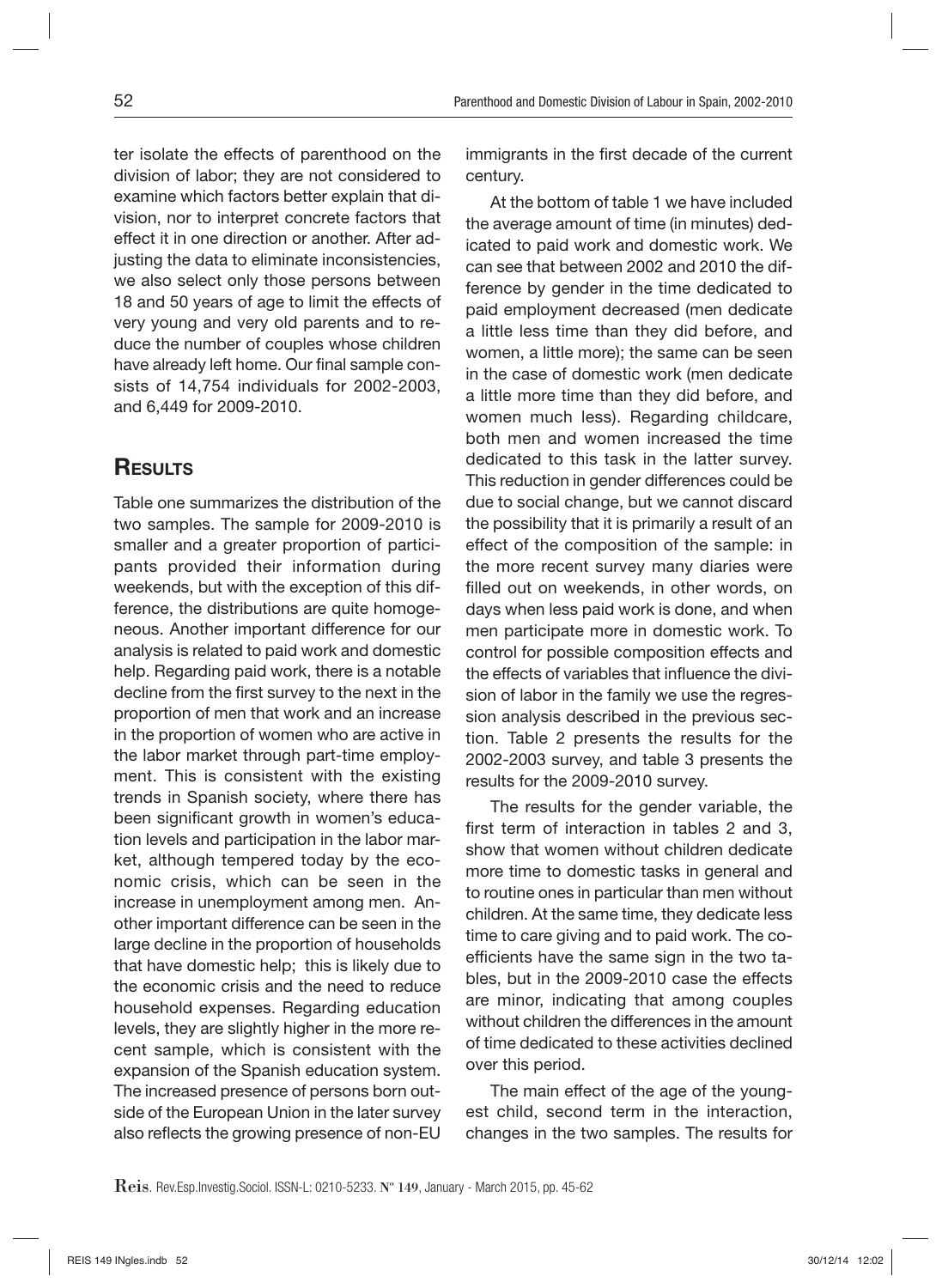**TABLE 1.** Sample distribution by year and sex (weighted values). Persons between 18 and 50 years of age that live with a partner.

|                          |        | 2002-2003 |        | 2009-2010 |
|--------------------------|--------|-----------|--------|-----------|
|                          | Men    | Women     | Men    | Women     |
| Age of youngest child    |        |           |        |           |
| No child under 16        | 30.49  | 33.53     | 25.47  | 27.87     |
| $0 - 2$                  | 19.89  | 18.10     | 25.11  | 22.35     |
| $3-5$                    | 14.59  | 13.39     | 17.16  | 16.16     |
| $6 - 11$                 | 22.16  | 21.04     | 21.58  | 21.31     |
| $12 - 16$                | 12.87  | 13.95     | 10.67  | 12.32     |
| Age                      | 38.60  | 37.47     | 38.65  | 37.75     |
| Education                |        |           |        |           |
| Primary                  | 13.26  | 14.99     | 17.03  | 16.32     |
| Secondary                | 50.84  | 53.43     | 50.64  | 48.50     |
| University               | 24.62  | 25.62     | 32.33  | 35.18     |
| Without formal education | 11.28  | 5.96      |        |           |
| Activity                 |        |           |        |           |
| Full-time employment     | 90.68  | 46.28     | 77.56  | 45.29     |
| Part-time employment     | 0.76   | 5.61      | 2.57   | 14.95     |
| Does not work            | 8.56   | 48.11     | 19.89  | 39.75     |
| Income                   |        |           |        |           |
| 25% lowest               | 25.41  | 25.36     | 24.41  | 25.23     |
| 25-50%                   | 24.12  | 24.35     | 21.23  | 21.02     |
| 50-75%                   | 23.53  | 23.76     | 17.54  | 16.88     |
| 25% highest              | 26.93  | 26.53     | 22.36  | 20.97     |
| No information           |        |           | 14.46  | 15.91     |
| Number of adults         | 2.48   | 2.58      | 2.28   | 2.40      |
| Number of children < 16  | 1.11   | 1.05      | 1.21   | 1.16      |
| Domestic help            | 27.18  | 25.95     | 8.88   | 8.21      |
| Day of the week          |        |           |        |           |
| Monday-Thursday          | 49.84  | 49.72     | 35.74  | 38.79     |
| Friday-Sunday            | 50.16  | 50.28     | 64.26  | 61.21     |
| Type of couple           |        |           |        |           |
| Married                  | 76.71  | 77.19     | 80.89  | 75.73     |
| Not married/Cohabiting   | 20.72  | 20.21     | 13.41  | 13.38     |
| No information           | 2.57   | 2.60      | 5.70   | 10.89     |
| Born outside EU          | 4.07   | 4.70      | 9.77   | 11.08     |
| Time use (minutes)       |        |           |        |           |
| Paid work                | 280.53 | 131.72    | 229.04 | 135.62    |
| Domestic work (total)    | 108.38 | 317.25    | 124.97 | 256.29    |
| Routine tasks            | 37.22  | 196.62    | 53.92  | 168.35    |
| Childcare                | 27.12  | 63.69     | 50.75  | 81.02     |
| Ν                        | 6,911  | 7,843     | 3,002  | 3,447     |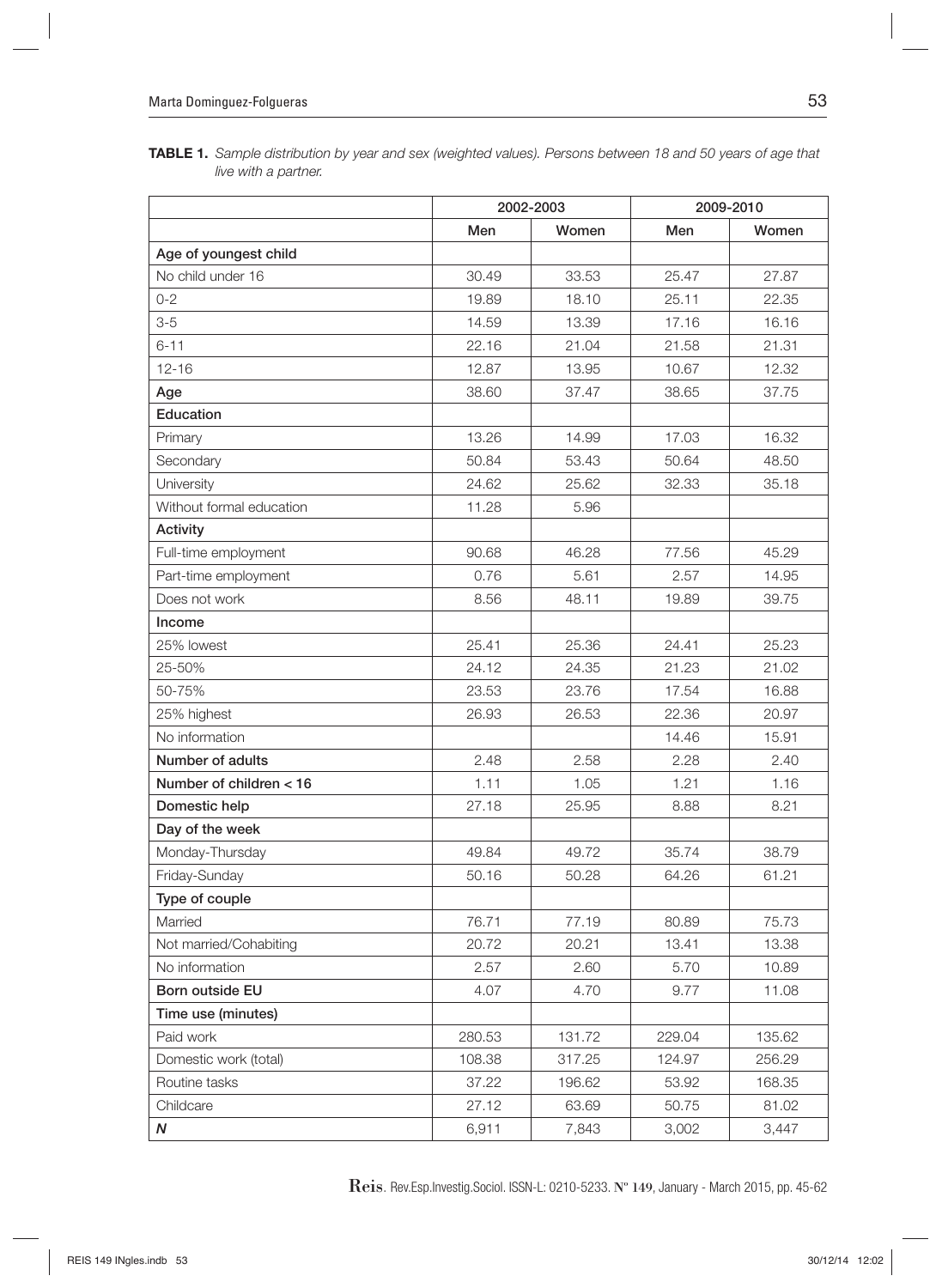|                         | Total<br>domestic | Routine     | Childcare   | Paid work <sup>1</sup> |
|-------------------------|-------------------|-------------|-------------|------------------------|
| Gender                  |                   |             |             |                        |
| (Man)                   | ref               | ref         | ref         | ref                    |
| Woman                   | 109.67***         | 110.22***   | $-9.72***$  | $-150.95***$           |
| Age of youngest child   |                   |             |             |                        |
| (No child under 16)     | ref               | ref         | ref         | ref                    |
| $0 - 2$                 | 64.47***          | 0.89        | 56.70***    | 4.18                   |
| $3-5$                   | 19.54***          | $-11.01***$ | 34.74***    | 29.62*                 |
| $6 - 11$                | $-9.43$           | $-14.59***$ | $9.27***$   | 46.66***               |
| $12 - 16$               | $-29.91***$       | $-25.22***$ | 0.77        | 65.35***               |
| Interaction             |                   |             |             |                        |
| (Woman*w/o children<16) | ref               | ref         | ref         | ref                    |
| Woman *0-2              | 74.63***          | $-20.83***$ | $109.10***$ | $-97.73***$            |
| Woman *3-5              | 46.77***          | 2.27        | 52.34***    | $-81.26***$            |
| Woman *6-11             | $51.02***$        | $25.68***$  | 27.76***    | $-92.62***$            |
| Woman *12-16            | 59.04***          | 52.99***    | $-0.54$     | $-86.98***$            |
| Age                     | $8.06***$         | $5.89***$   | $2.44***$   | 6.63                   |
| Age squared             | $-0.08**$         | $-0.06***$  | $-0.03***$  | $-0.13**$              |
| Education               |                   |             |             |                        |
| Primary                 | $-14.11***$       | -2.47       | $-6.40***$  | $-19.38**$             |
| (Secondary)             | ref               | ref         | ref         | ref                    |
| University              | 1.51              | $-7.43***$  | $7.40***$   | 9.29                   |
| Activity                |                   |             |             |                        |
| (Full-time employment)  | ref               | ref         | ref         | ref                    |
| Part-time employment    | 48.35***          | 29.64***    | 4.76        |                        |
| Does not work           | 133.22***         | 76.67***    | 24.33***    |                        |
| Partner's education     |                   |             |             |                        |
| Primary                 | $-0.51$           | $-0.27$     | $-0.58$     | $-11.42$               |
| (Secondary)             | ref               | ref         | ref         | ref                    |
| University              | 2.23              | $-0.15$     | $4.18***$   | $-23.09***$            |
| Partner's activity      |                   |             |             |                        |
| (Full-time employment)  | ref               | ref         | ref         | ref                    |
| Part-time employment    | $-18.02***$       | $-15.00***$ | 0.43        | $30.28**$              |
| Does not work           | $-32.41***$       | $-26.35***$ | $-7.89***$  | 34.18***               |
| Income                  |                   |             |             |                        |
| 25% lowest              | 3.38              | $9.09***$   | $-4.21***$  | $-101.14***$           |
| 25-50%                  | $9.11***$         | $8.23***$   | 1.24        | $-49.72***$            |

|  | TABLE 2. Results of the linear regression for the time dedicated to different activities, by activity (2002-2003) |  |  |  |  |  |  |  |  |  |
|--|-------------------------------------------------------------------------------------------------------------------|--|--|--|--|--|--|--|--|--|
|--|-------------------------------------------------------------------------------------------------------------------|--|--|--|--|--|--|--|--|--|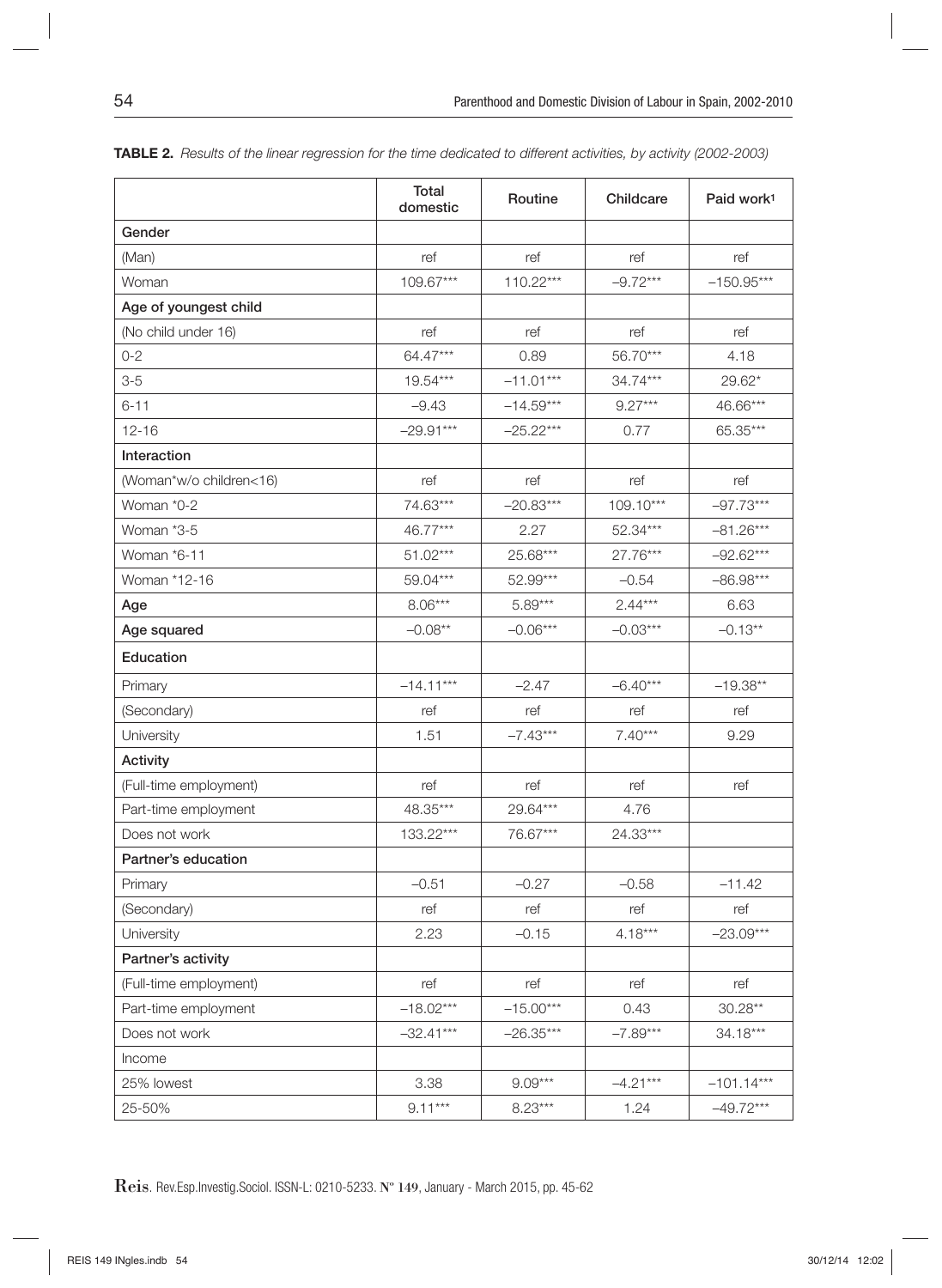| <b>TABLE 2.</b> Results of the linear regression for the time dedicated to different activities, by activity (2002-2003) |  |  |
|--------------------------------------------------------------------------------------------------------------------------|--|--|
| (continuation)                                                                                                           |  |  |

|                             | Total<br>domestic | Routine     | Childcare  | Paid work <sup>1</sup> |
|-----------------------------|-------------------|-------------|------------|------------------------|
| $(50 - 75%)$                | ref               | ref         | ref        | ref                    |
| 25% highest                 | $-6.29*$          | $-7.43***$  | $-0.85$    | 41.38***               |
| Number of adults            | $-0.17$           | $2.39**$    | $-4.06***$ | $13.11***$             |
| Number of children under 16 | $11.66***$        | $6.75***$   | $3.79**$   | $-2.30$                |
| Domestic help               | $-7.05**$         | $-9.94***$  | 1.07       | 41.28***               |
| Type of couple              |                   |             |            |                        |
| (Married)                   | ref               | ref         | ref        | ref                    |
| Not married/Cohabiting      | $-6.00$           | $-4.98*$    | $-6.27**$  | $-24.27**$             |
| Day of the week             |                   |             |            |                        |
| (Monday-Thursday)           | ref               | ref         | ref        | ref                    |
| Friday-Sunday               | $-4.00*$          | $-3.65**$   | $-4.24***$ |                        |
| Constant                    | $-97.41**$        | $-84.52***$ | $-20.86$   | 306.78***              |
| N                           | 14,754            | 14,754      | 14,754     | 7,386                  |
| R <sup>2</sup>              | 0.48              | 0.50        | 0.46       | 0.35                   |

\*p<0.01, \*\*p<0.05, \*\*\*p<0.001.

1 This model only includes employed persons.

|                         | Total<br>domestic | Routine    | Childcare  | Paid work <sup>2</sup> |
|-------------------------|-------------------|------------|------------|------------------------|
| Gender                  |                   |            |            |                        |
| (Man)                   | ref               | ref        | ref        | ref                    |
| Woman                   | 59.89***          | 76.97***   | $-5.60***$ | $-81.00***$            |
| Age of youngest child   |                   |            |            |                        |
| (No child under 16)     | ref               | ref        | ref        | ref                    |
| $0 - 2$                 | 69.53***          | $-2.68$    | 80.73***   | $-25.88$               |
| $3-5$                   | $37.13***$        | $-6.48$    | 48.28***   | $-20.87$               |
| $6 - 11$                | 8.25              | $-8.76*$   | $21.55***$ | 11.48                  |
| $12 - 16$               | $-1.89$           | $-7.72$    | 2.08       | 14.56                  |
| Interaction             |                   |            |            |                        |
| (Woman*w/o children<16) |                   |            |            |                        |
| Woman*0-2               | 87.29***          | 1.52       | 86.52***   | $-76.16***$            |
| Woman *3-5              | 47.01***          | 3.74       | 45.36***   | $-78.24***$            |
| Woman *6-11             | 60.37***          | $33.01***$ | 28.84***   | $-96.83***$            |
| Woman *12-16            | 38.69***          | $40.37***$ | 2.66       | $-44.84$               |
| Age                     | $7.78***$         | $3.59*$    | $4.12***$  | $21.07***$             |

|  |  |  |  |  | TABLE 3. Results of linear regression for time dedicated to different activities, by activity (2009-2010) |  |  |  |  |  |
|--|--|--|--|--|-----------------------------------------------------------------------------------------------------------|--|--|--|--|--|
|--|--|--|--|--|-----------------------------------------------------------------------------------------------------------|--|--|--|--|--|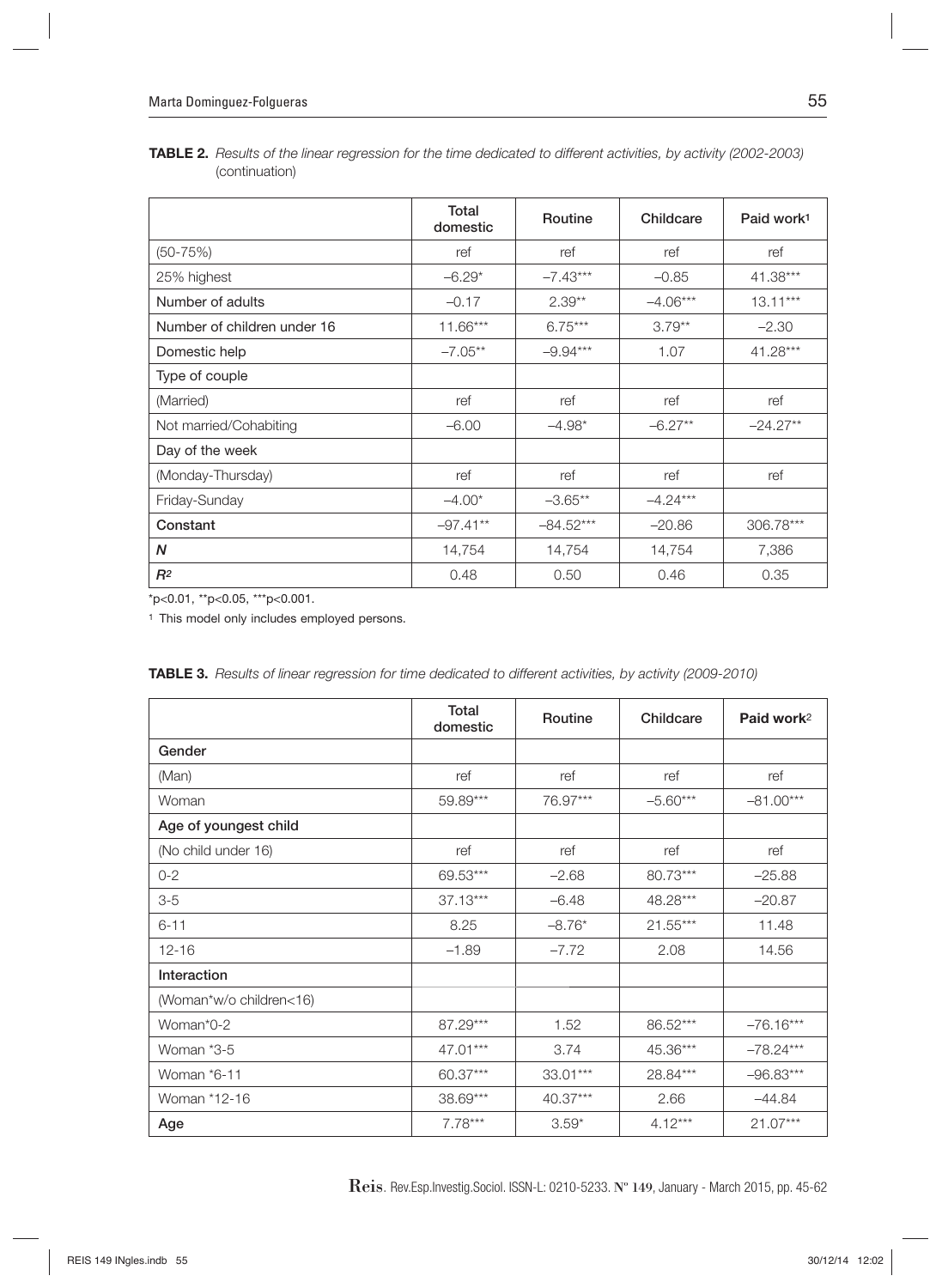|                |  |  |  | <b>TABLE 3.</b> Results of linear regression for time dedicated to different activities, by activity (2009-2010) |
|----------------|--|--|--|------------------------------------------------------------------------------------------------------------------|
| (continuation) |  |  |  |                                                                                                                  |

|                             | Total<br>domestic | Routine     | Childcare  | Paid work <sup>2</sup> |
|-----------------------------|-------------------|-------------|------------|------------------------|
| Age squared                 | $-0.09***$        | $-0.03$     | $-0.06***$ | $-0.28***$             |
| Education                   |                   |             |            |                        |
| Primary                     | 0.68              | 6.01        | $-5.38*$   | $-4.30$                |
| (Secondary)                 |                   |             |            | 12.51                  |
| University                  | $-4.59$           | $-10.36***$ | $9.59***$  |                        |
| Activity                    |                   |             |            |                        |
| (Full-time employment)      |                   |             |            |                        |
| Part-time employment        | 28.50***          | 22.50***    | 5.37       |                        |
| Does not work               | 97.08***          | 65.25***    | 24.03***   |                        |
| Partner's education         |                   |             |            |                        |
| Primary                     | $-2.20$           | 4.79        | $-3.00$    | $-3.68$                |
| (Secondary)                 |                   |             |            |                        |
| University                  | 3.46              | 1.51        | 3.27       | $-7.91$                |
| Partner's activity          |                   |             |            |                        |
| (Full-time employment)      |                   |             |            |                        |
| Part-time employment        | $-4.14$           | $-7.47**$   | 4.16       | $50.60***$             |
| Does not work               | $-25.56***$       | $-18.80***$ | $-8.65***$ | 64.71***               |
| Income                      |                   |             |            |                        |
| 25% lowest                  | 5.15              | 1.13        | 2.21       | $-173.80***$           |
| 25-50%                      | 8.41              | $-1.01$     | $8.53**$   | $-39.35**$             |
| $(50 - 75%)$                |                   |             |            |                        |
| 25% highest                 | 5.44              | $-1.03$     | 3.77       | $63.96***$             |
| Number of adults            | 0.57              | $3.92**$    | $-4.38***$ | 23.26***               |
| Number of children under 16 | $10.69***$        | $5.09***$   | $5.81***$  | 24.96***               |
| Domestic help               | $-10.95$          | $-14.58***$ | 4.78       | 65.70***               |
| Type of couple              |                   |             |            |                        |
| (Married)                   |                   |             |            |                        |
| Not married/Cohabiting      | $-5.45$           | $-2.39$     | $-1.93$    | $31.92*$               |
| Day of the week             |                   |             |            |                        |
| (Monday-Thursday)           |                   |             |            |                        |
| Friday-Sunday               | 4.97              | $4.64*$     | $-4.06*$   |                        |
| Constant                    | $-90.25$          | $-49.47$    | $-58.61**$ | $-101.88$              |
| N                           | 6,449             | 6,449       | 6,449      | 2,410                  |
| R <sup>2</sup>              | 0.42              | 0.39        | 0.43       | 0.22                   |

\*p<0.01, \*\*p<0.05, \*\*\*p<0.001.

2 This model only includes employed persons.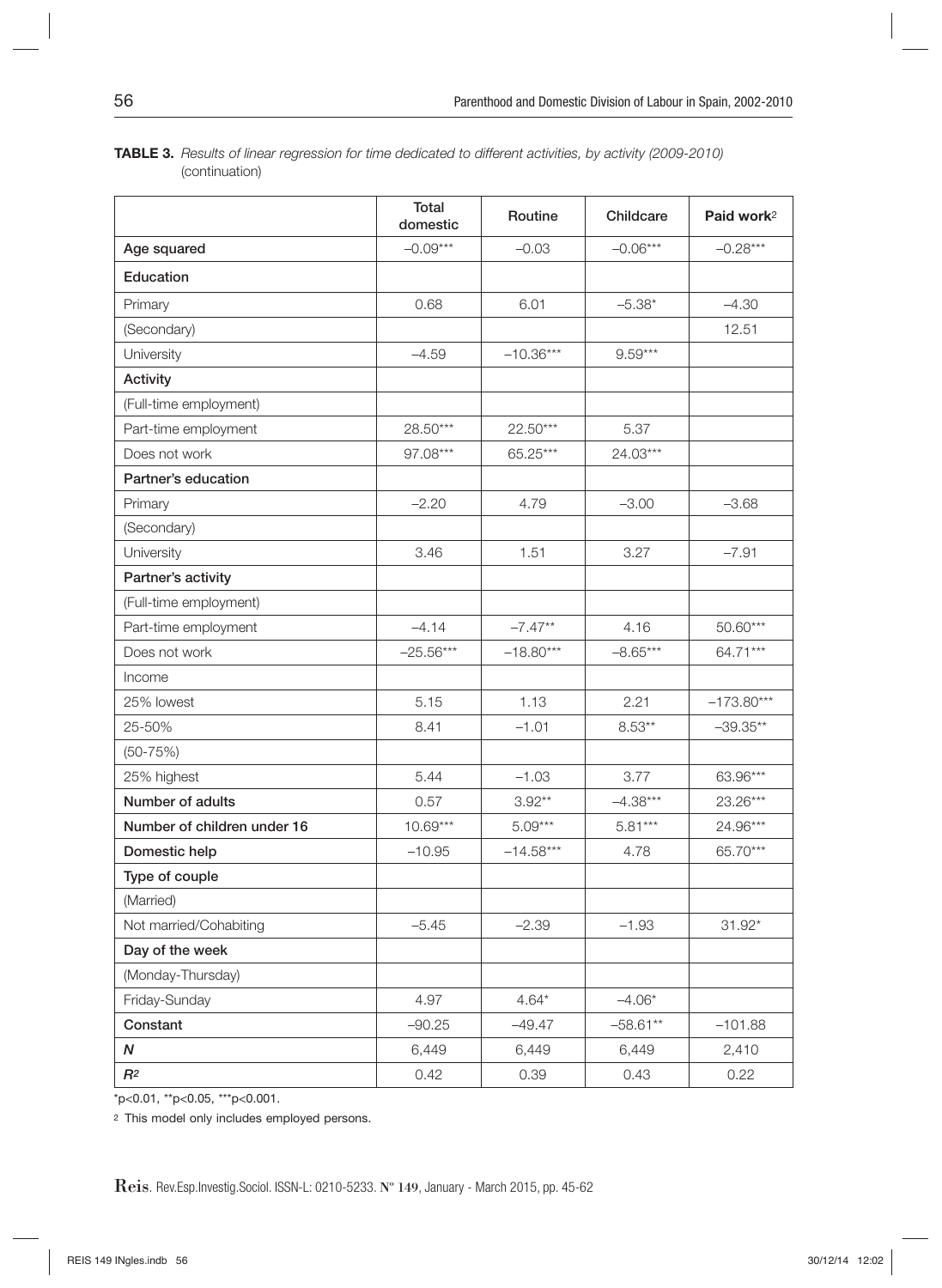tables 2 and 3 show that men with children under 6 years of age dedicate more time to domestic tasks than men without children; and in 2003, men with children over 11 years of age dedicated less time to these tasks than men without children. The latter result is not significant for fathers with children in the oldest age group in the 2009-2010 sample. The greater time dedicated to domestic tasks does not seem to be due to greater involvement in routine tasks, given that the effect in 2003 is negative for parents with children over 3 years of age, and in 2009 it is not significant, with the exception of a weak significance for one age group. The increase seems to be due more to the increase in the amount of time dedicated to childcare, an activity fathers with children under 11 years of age devote more time to in the two samples than fathers with older children. As would be expected, the increase in time is inversely related to the age of the youngest child. Lastly, while in 2003 fathers with children over 3 years of age invested more time in paid work than other men, in 2009 this effect does not appear, which could in part be due to the economic crisis.

The interaction between the sex of the parent and the age of the youngest child reveals that in both surveys there is an additional effect for women with children: mothers dedicate more time to domestic work than women without children, although there is no clear trend based on the age of the children. This greater dedication to domestic work seems to be related to the time dedicated to childcare in the case of women with children under 6, but for women with children between 6 and 11 years of age, it could also be due to time spent on routine tasks. For mothers with children over 12 years of age, who do not need to provide so much direct care, the increase in time dedicated to care is not significant, but it is in terms of routine tasks. In addition, the coefficient for paid work shows that mothers dedicate less time to paid work - except for mothers of children

over the age of 11 in the 2009 survey - and more to domestic work than women without children.

Given that the interaction between sex and the age of children is the variable of central interest in this study, to facilitate the interpretation of the results we have added the interaction effects, which are presented in table 4. This table makes it possible to see in a direct way the differences between men and women for each activity examined and according to the age of their children, taking into account that the reference is persons of the same sex without children. Thus, for example, the first cell in the table shows that a woman with a child under 2 years of age in 2003 dedicated 139.1 more minutes a day to domestic work than a woman of similar characteristics without children, ceteris paribus.

In table 4 we see that women with children dedicate more time to domestic work than women without children, although the difference declines as the age of the children increases. This pattern is due in large part to care giving tasks, which increase in inverse relation to the age of the children. Regarding routine tasks, we see that in 2002-2003 mothers with children under 6 years of age dedicated less time to these tasks than women without children, an effect that is not significant in 2009-2010. In contrast, women with children over 6 years of age dedicate more time to care than to routine tasks in both samples. For men we find that the effect is in the same direction, although it is smaller than among women, and the increase in domestic work is primarily due to the increase in time dedicated to childcare, as time dedicated to routine tasks is reduced in 2002- 2003, an effect that is barely significant in 2009-2010. Given that the model controls for the age of the survey participants, the age of children may also indicate if parents had their children at a younger age. Parents who had their children at younger ages might follow more traditional family patterns, which may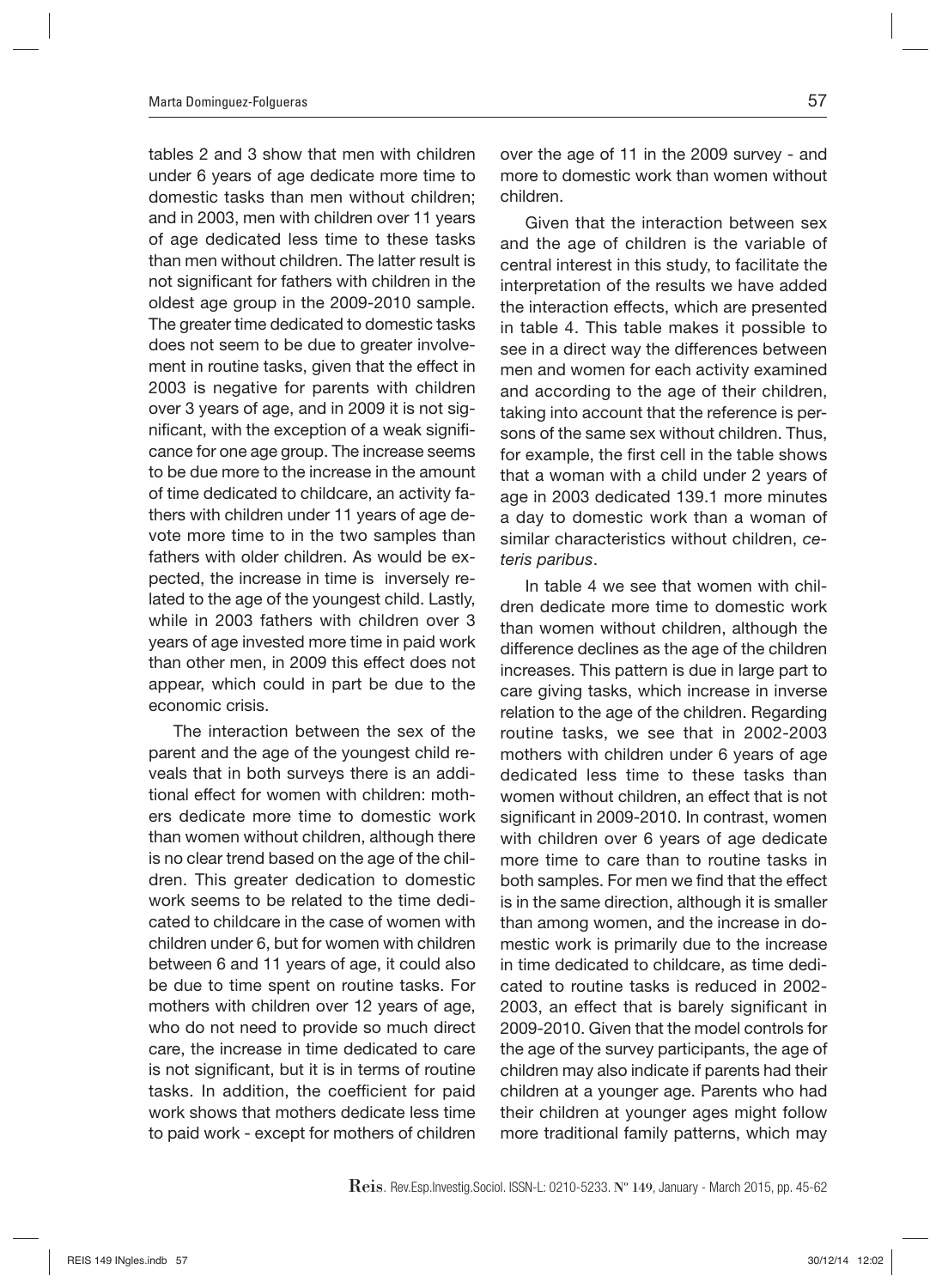|                       |          | <b>Total domestic</b> |          | Routine  | Childcare |       | Paid work |       |
|-----------------------|----------|-----------------------|----------|----------|-----------|-------|-----------|-------|
|                       | Women    | Men                   | Women    | Men      | Women     | Men   | Women     | Men   |
| <b>No</b><br>children | ref      | ref                   | ref      | ref      | ref       | ref   | ref       | ref   |
| $0 - 2$<br>(2003)     | 139.10   | 64.47                 | $20.83*$ |          | 165.10    | 56.7  | $-97.73*$ |       |
| $0 - 2$<br>(2010)     | 156.82   | 69.53                 |          |          | 167.25    | 80.73 | $-76.16*$ |       |
| $3 - 5$<br>(2003)     | 66.31    | 19.54                 | $11.01*$ | $-11.01$ | 87.08     | 34.74 | $-51.64$  | 29.62 |
| $3 - 5$<br>(2010)     | 84.14    | 37.13                 |          |          | 93.64     | 48.28 | $-78.24*$ |       |
| $6 - 11$<br>(2003)    | $51.02*$ |                       | 11.09    | $-14.59$ | 37.03     | 9.27  | $-45.96$  | 46.66 |
| $6 - 11$<br>(2010)    | 60.37*   |                       | 24.25    | $-8.76$  | 50.39     | 21.55 | $-96.83*$ |       |
| $12 - 16$<br>(2003)   | 29.13    | $-29.11$              | 27.77    | $-25.22$ |           | —     | $-21.63$  | 65.35 |
| $12 - 16$<br>(2010)   | $38.69*$ |                       | 32.65    |          |           |       |           |       |

**TABLE 4.** Net effects of the interaction (reference category: no children) by sex, age of youngest child and activity

\* Indicates that one of the coefficients of the interaction was not significant.

--- Indicates that none of the coefficients of the the interaction were significant.

explain the differential effect of children's age in the model.

Regarding paid work, for women the opposite effect from that for domestic work occurs: in the first survey, women with children dedicate less time to paid work than women without children, although the difference declines with age. In 2009-2010, this effect can still be found, though it is less significant, except for mothers with children between the ages of 12 and 16. In addition, there is an important change between the two surveys in the case of men: while in 2002-2003 men with children dedicated more time to work than men without children (except in the case of men with small children), this effect was not significant in 2009-2010; in other words, these differences no longer exist.

Tables 2 and 3 also show the results for the control variables, although the interpretation of these effects is complex, given that the literature on domestic work expects different effects for men and women, and in this case the models include both men and women, so that the coefficients show average effects. However, some results are of interest. Time availability (working part-time or not working) is associated with greater dedication to domestic tasks of any type, while if it is the other member of the couple that has more time available, it is associated with less dedication of time. We can interpret this result as clear evidence in favor of the hypothesis regarding available time, but also as a result of an imbalance in bargaining power. Individuals that have domestic help available dedicate less time to domestic tasks in general, and routine ones in particular, but they also dedicate more time to childcare and paid work. There is no clear pattern associated with household income or education,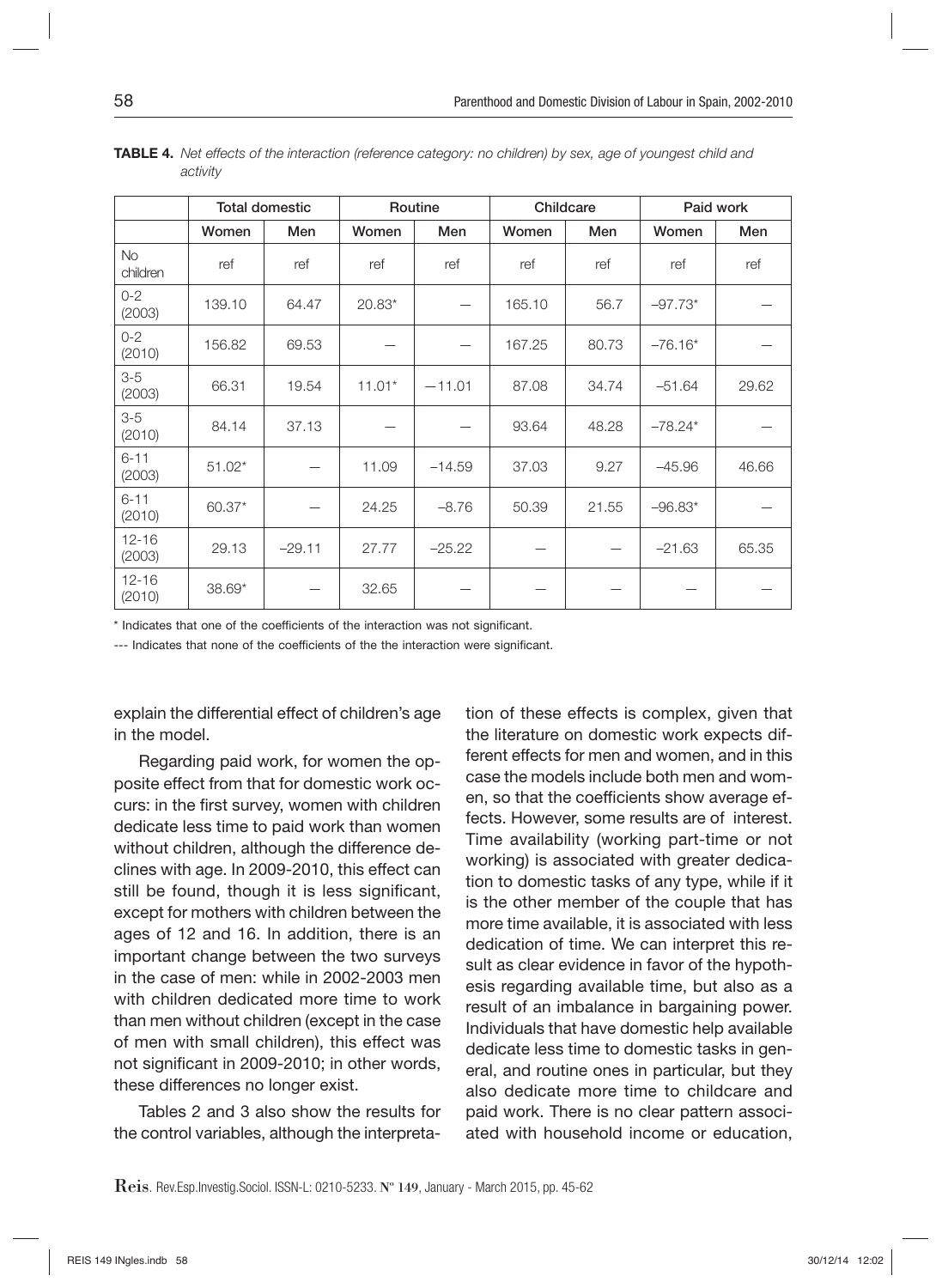but this is due to the specification of the model mentioned above, as theories on the division of labor tend to predict that education has a different effect for each gender.

# **CONCLUSIONS**

The results show that, in the period analyzed, the amount of time Spanish families dedicate to domestic work has decreased and that women have decreased the time they dedicate proportionally more than men. At the same time women have increased the amount of time dedicated to paid work. In 2002-2003 we see that for women the effect of parenthood is greater than it is for men: they dedicate more time to domestic work and less time to paid work than women without children and men with children. For mothers with small children, the difference seems to come from the time dedicated to childcare, while for mothers with older children it also comes from more time dedicated to routine tasks. Men with children dedicate more time to domestic tasks than men without children, and the difference seems to be due above all to time dedicated to childcare. In 2009-2010, the difference between men and women is still present, although the differential effects are smaller. In addition, we find a change in the work patterns of men; although there appear to be no differences in the amount of time men dedicated to work related to the age of their children.

Regarding the proposed hypothesis, the results suggest some degree of traditionalization: women with children spend more time providing childcare than men with children, and women with older children dedicate more of their time to carrying out routine tasks than their partners. In general, women with children dedicate less time to paid work than women without children. However, this traditionalization is nuanced because, in contrast to what has been found in other countries, women with small children do not

dedicate more time to routine tasks. It is interesting, therefore, to examine routine tasks and childcare separately to better understand the dynamics of domestic work. With parenthood, women's greater investment in domestic work is largely due to childcare, which is also certainly divided unequally between the parents. We did observe a more complete "traditionalization" in families with older children that cannot be attributed to a cohort effect because the model controls for age. This difference could be due, however, to a selection effect of couples that have children when they are younger, which could be related to more traditional family models. Regarding paid work, it seems that differences in the time dedicated to paid work and domestic work are reduced for women with older children, so that this "traditionalization" may not be permanent. Lastly, the effects decrease in the more recent survey, and we also find indicators in that survey of a new kind of fatherhood, as fathers dedicate more time to childcare, and being a parent does not seem to increase the time they dedicate to paid work. Thus, the results show that gender inequalities associated with family formation are above all seen in childcare but not so much in routine tasks, which are also unequally shared in couples without children. We also see an effect on paid work, with women with small children dedicating less time to paid work. These effects differ from those found in other countries, which points to the role of institutional factors.

Does this mean that Spanish society has changed and is now more egalitarian? In terms of observed behavior, the most direct interpretation of the results points in this direction, which fits with the predictions of second demographic transition theory (van de Kaa, 1987) and with Inglehart's theory of value change (2005). We find a greater dedication to childcare on the part of both partners in the most recent data, as well as less dedication to routine domestic tasks on the part of women, and fewer differences be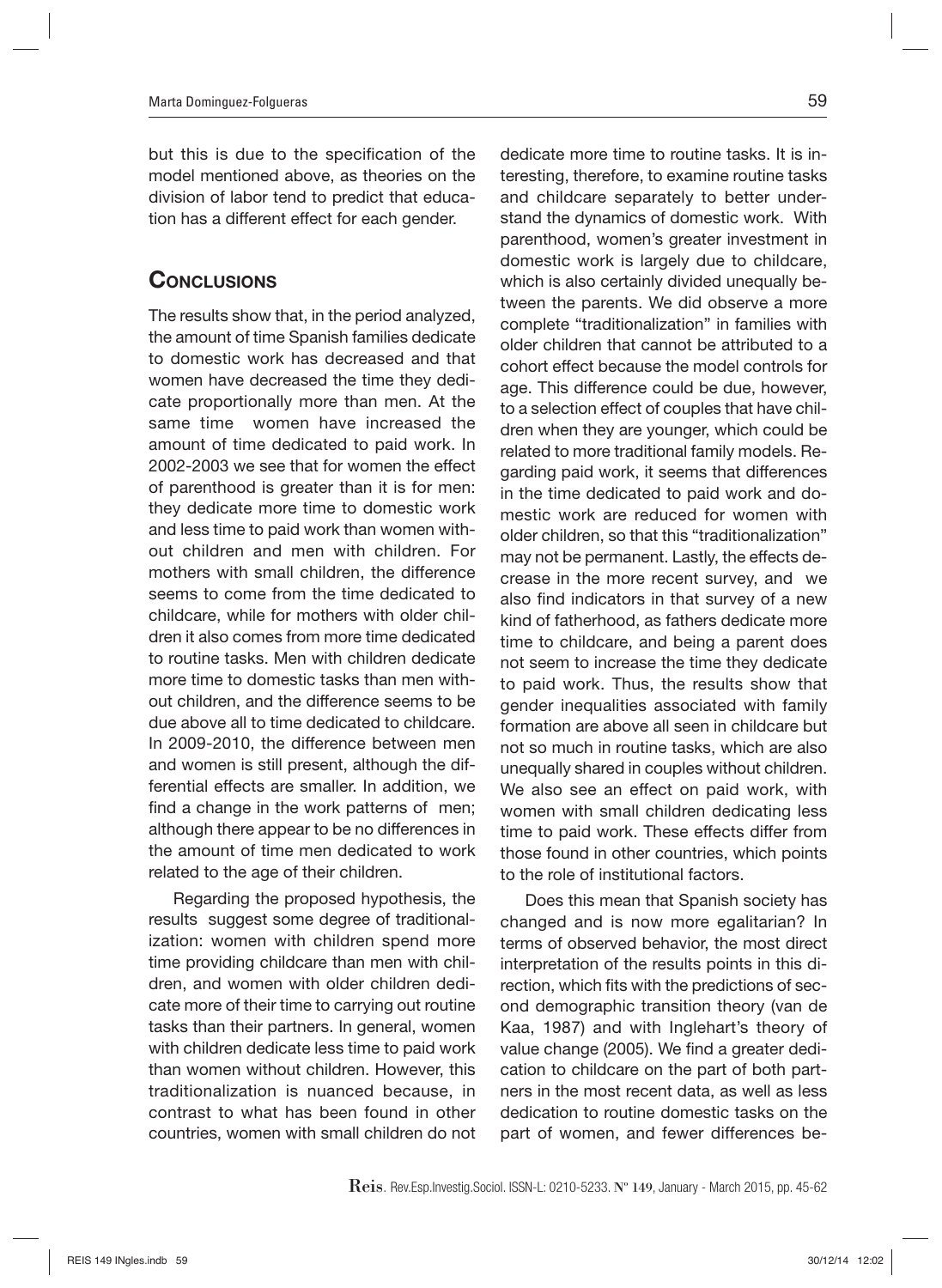tween men and women regarding paid work. The interaction between the year of the survey and the amount of time dedicated to each activity is significant (these results are not shown in this article). Spanish couples are adapting their behavior to more egalitarian values, leading to higher labor market participation and less dedication to the reproductive sphere on the part of women, and the opposite in the case of men. However, in the particular case that we are studying, we must take into account the instability associated with the economic crisis, which can alter families' behavior as they adapt to changing institutions.

We must remember that the results of the analysis are not longitudinal, and therefore, cannot be interpreted as such. What we have observed is that couples with children have a more asymmetrical division of household tasks than couples without children. However, the models control for the age of participants, so it is not easy to attribute the differences found to cohort effect or to age. Given that we also control for the main variables associated with the division of domestic labor, it is possible that the models are providing us with an idea about the effects of the transition to fatherhood/motherhood, but we cannot establish clear conclusions about the changes that occur with the birth of children if we do not observe the same individuals before and after, in other words, longitudinally. Unfortunately, at this time we do not have data available allowing us to carry out an analysis of this type for the Spanish case.

Another important limitation of this study is its quantitative focus. While this has allowed us to reveal trends in the division of domestic work, the birth of children is a fundamental change in the life of a couple in which many emotional and subjective factors intervene. Decisions about the division of labor largely depend on these factors, such as the importance given to work, conflict over parent/worker roles, or relationships with broader social institutions. These types of

factors are not observable through the type of survey used here. The analysis carried out suggests a trend, but it is necessary to clarify individual motivations to understand the behaviors observed. Lastly, it would be interesting for future studies to connect this trend with the institutional context within which families move. Numerous institutions, such as the design of parental leaves or the accessibility of childcare services may be determinants in explaining the dynamics in the division of labor and the balance achieved within families.

#### **BIBLIOGRAFÍA**

- Anxo, Dominique (2002). The Allocation and the Gender Division of Labour in France and Sweden. Symposium France ILO, 2002: 99-108 (on line). http://ilo-mirror.library.cornell.edu/public/english/ bureau/inst/download/anxo.pdf, access October 31, 2014.
- Baxter, Janeen; Buchler, Sandra; Perales, Francisco and Western, Mark (2012). "A Life-Changing event: First Birth and Men's and Women's Attitudes to Gender Roles and Motherhood". Paper presented at 2012 PAA Conference, 3-5 May, San Francisco.
- —; Hewitt, Belinda and Michele Haynes (2008). "Life Course Transitions and Housework. Marriage, Parenthood and Time on Housework". Journal of Marriage and Family, 70(2): 259-272.
- Becker, Gary (1981). Treatise on the Family. Cambridge, MA: Harvard University Press.
- Bianchi, Suzanne Z.; Milkie; Melissa A.; Sayer, Lianna C. and Robinson, John P. (2000). "Is Anyone Doing the Housework? Trends in the Gender Division of Household Labour". Social Forces, 79(1): 191-228.
- —; Robinson, John P. and Milkie, Melissa A. (2006). Changing Rythms of American Family Life. New York: Russell Sage Foundation.
- Blair, Sampson Lee and Lichter, Daniel T. (1991). "Measuring the Division of Household Labor". Journal of Family Issues, 12: 91-113.
- Brines, Julie (1994). "Economic Dependency, Gender, and the Division of Labor at Home". American Journal of Sociology, 100(3): 652-688.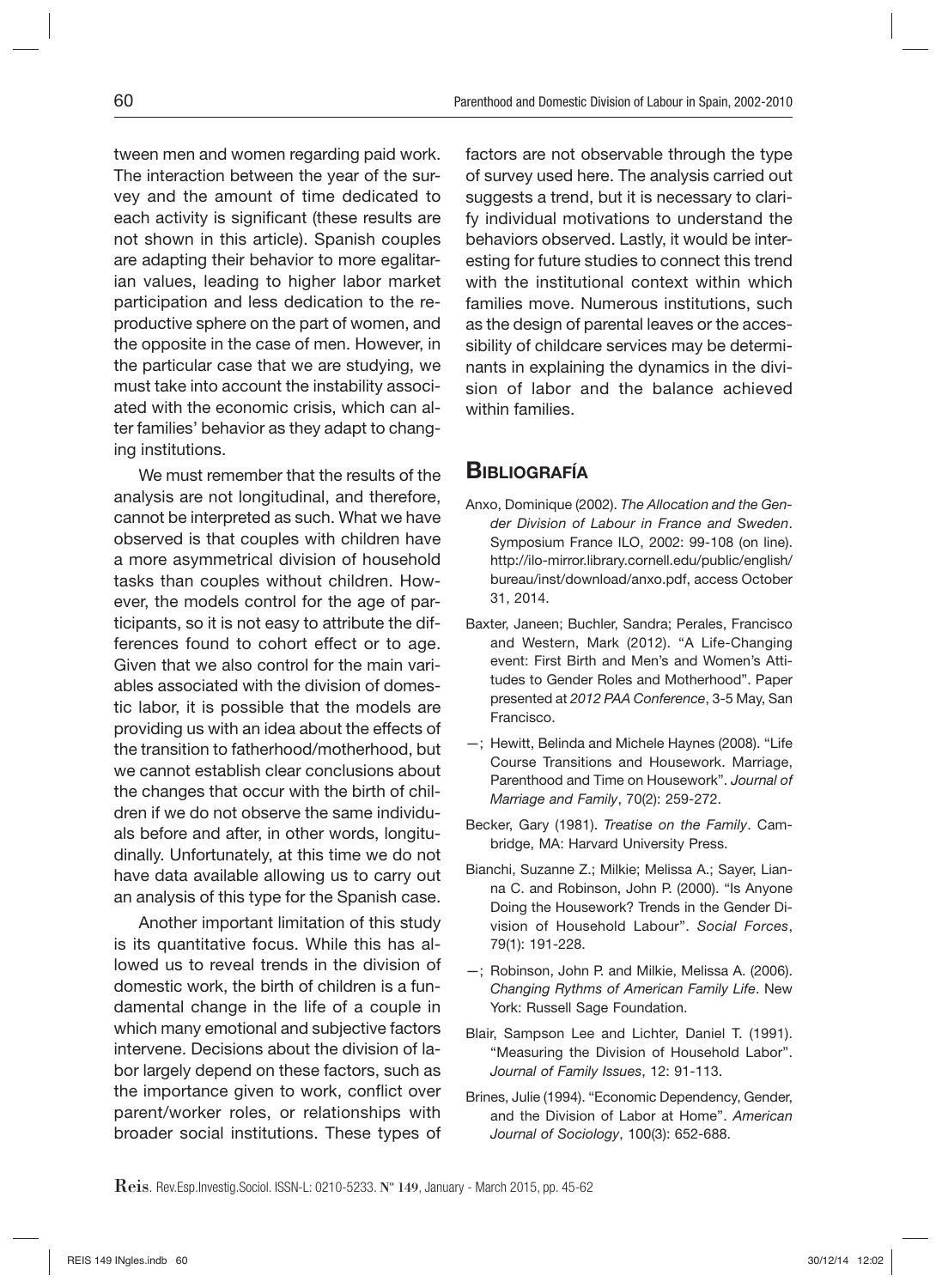- Bühlmann, Felix; Elcheroth, Guy and Tettamani, Manuel (2010). "The Division of Labour Among European Couples: The Effects of Life Course and Welfare Policy on Value-Practice Configurations". European Sociological Review, 26(1): 49-66.
- Centro de Investigaciones Sociológicas (2006). "Fecundidad y valores en la España del siglo XXI". Madrid.
- Coltrane, Scott (2000). "Research on Household Labour, Modelling and Measuring the Social Embededness of Routine Family Work". Journal of Marriage and the Family, 62(4): 1208-1033.
- Dominguez-Folgueras, Marta (2012). "La division del trabajo doméstico en las parejas españolas. Un análisis de uso del tiempo". Revista Internacional de Sociología, 70(1): 154-179.
- and Castro-Martín, Teresa (2013). "Cohabitation in Spain. No longer a Marginal Path to Family Formation". Journal of Marriage and Family, 75(2): 422-437.
- Dribe, Martin and Stanfors, Maria (2009). "Does Parenthood Strengthen a Traditional Household Division of Labor? Evidence From Sweden". Journal of Marriage and Family, 71(1): 33-45.
- Esping-Andersen, Gosta (2009). The Incomplete Revolution. Cambridge: Polity Press.
- Eurostat (2006). Population and Social Conditions 4/2006. Luxemburgo: Unión Europea.
- Gershuny, Jonathan (2000). Changing Times, Work and Leisure in Postindustrial Society. Oxford and New York: Oxford University Press.
- and Sullivan, Oriel (2003). "Time Use, Gender, and Public Policy Regimes". Social Politics, 10(2): 205-228.
- Gjerdingen, Dwenda K. and Center, Brian A. (2004). "First-time Parents' Postpartum Changes in Employment, Childcare, and Housework Responsibilities". Social Science Research, 34(1): 103-116.
- González, María José and Jurado Guerrero, Teresa (2009). "¿Cuándo se implican los hombres en las tareas domésticas? Un análisis de la encuesta de empleo del tiempo". Panorama Social, 10: 65-81.
- Gupta, Sanjiv (2007). "Autonomy, Dependence or Display? The Relationship between Married Women's Earnings and Housework". Journal of Marriage and the Family, 69(2): 399-417.
- Hochschild, Arlie and Machung, Anne (1989). The Second Shift. New York: Avon Books.
- Inglehart, Ronald and Welzel, Christian (2005). Modernization, Cultural Change and Democracy: The Human Development Sequence. Cambridge: Cambridge University Press.
- Instituto Nacional de Estadísitca (INE). http://www. ine.es
- Jurado Guerrero, Teresa and Naldini, Manuela (2007). Democratización de la familia y cambios demográficos en España. In: Jurado Guerrero, T. (coord.). Cambios familiares y trabajo social. Madrid: Ediciones Académicas.
- Lapuerta, Irene; Baizán, Pau and González, María José (2011). "Individual and Institutional Constrains: an Analysis of Parental Leave Use and Duration in Spain". Population Research and Policy Review, 30(2): 185-210.
- Lennon, Mary Clare and Rosenfield, Sarah (1994). "Relative Fairness and the Division of Housework, the Importance of Options". The American Journal of Sociology, 100(2): 506-531.
- Lück, Detlev and Hofäcker, Dirk (2003). "Rejection and Acceptance of the Male Breadwinner Model. Which Preferences do Women have under which Circumstances?". Globalife Working Papers 60.
- Lundberg, Shelly and Pollak, Robert A. (1996). "Bargaining and Distribution in Marriage". Journal of Economic Perspectives, 10(4): 139-158.
- Meil Landwerlin, Gerardo (2005). "El reparto del trabajo doméstico y sus efectos sobre la estabilidad de los proyectos conyugales". Revista Española de Investigaciones Sociológicas, 111: 163-180.

OECD (2011). OECD Family Database, OECD, Paris.

- Organización Internacional del Trabajo (2011). Equality at Work: The Continuing Challenge. Ginebra: OIT. http://www.ilo.org/wcmsp5/groups/public/-- ed\_norm/---relconf/documents/meetingdocument/wcms\_154779.pdf
- Perkins, H. Wesley and DeMeis, Debra K. (1996). "Gender and Family Effects on the Second Shift Domestic Activity of College-educated Young Adults". Gender and Society, 10(1): 78-93.
- Peterson, Richard R. and Gerson, Kathleen (1993). "A Social-structural Explanation of Mens' and Womens' Domestic Responsibility: A Reply to Hawkins and Olsen". Journal of Marriage and the Family, 55: 508–510.
- Pittman, Joe F. and Blanchard, David (1995). "The Effects of Work History and Timing of Marriage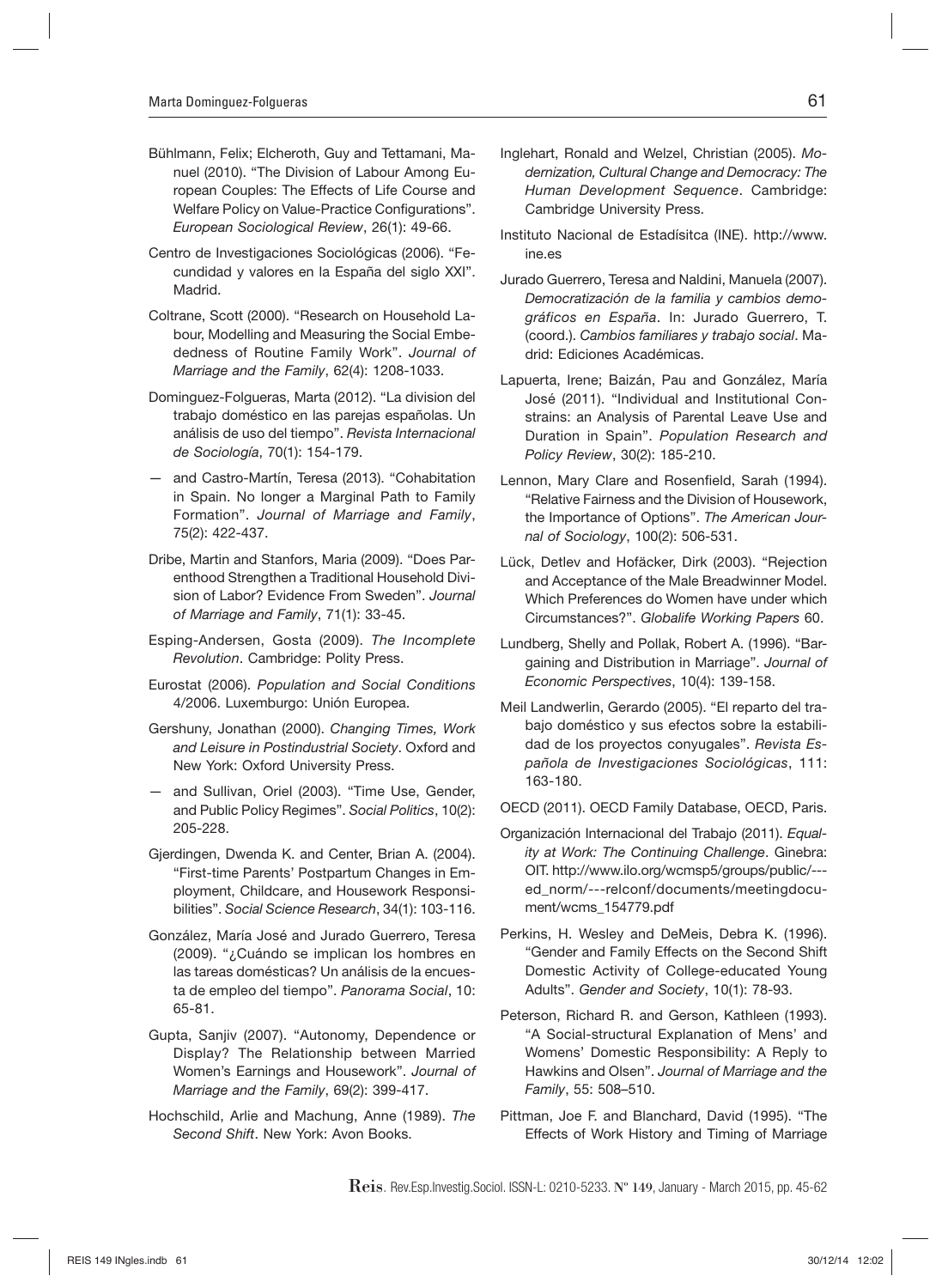on the Division of Household Labor, a Life-course Perspective". Journal of Marriage and the Family, 58: 78-90.

- Sanchez, Laura and Thomson, Elizabeth (1997). "Becoming Mothers and Fathers: Parenthood, Gender, and the Division of Labor". Gender and Society, 11(6): 747-772.
- Schober, Pia (2011). "The Parenthood Effect on Gender Inequality: Explaining Changes in Paid and Domestic Work Bettween British Couples Be-

**RECEPTION**: June 18, 2013 **REVIEW**: December 9, 2013 **ACCEPTANCE**: May 26, 2014 come Parents". European Sociological Review, 29(1): 74-85.

- Stewart, Jay (2009). "Tobit or not tobit?" IZA Working Paper.
- Van de Kaa, Dirk J. (1987). "Europe's Second Demographic Transition". Population Bulletin, 42(1).
- West, Candace and Fenstermaker, Sarah (1993). "Power and the Accomplishment of Gender". In: England, Paula (ed.). Theory on gender/feminism on theory. New York: Aldine de Gruyter.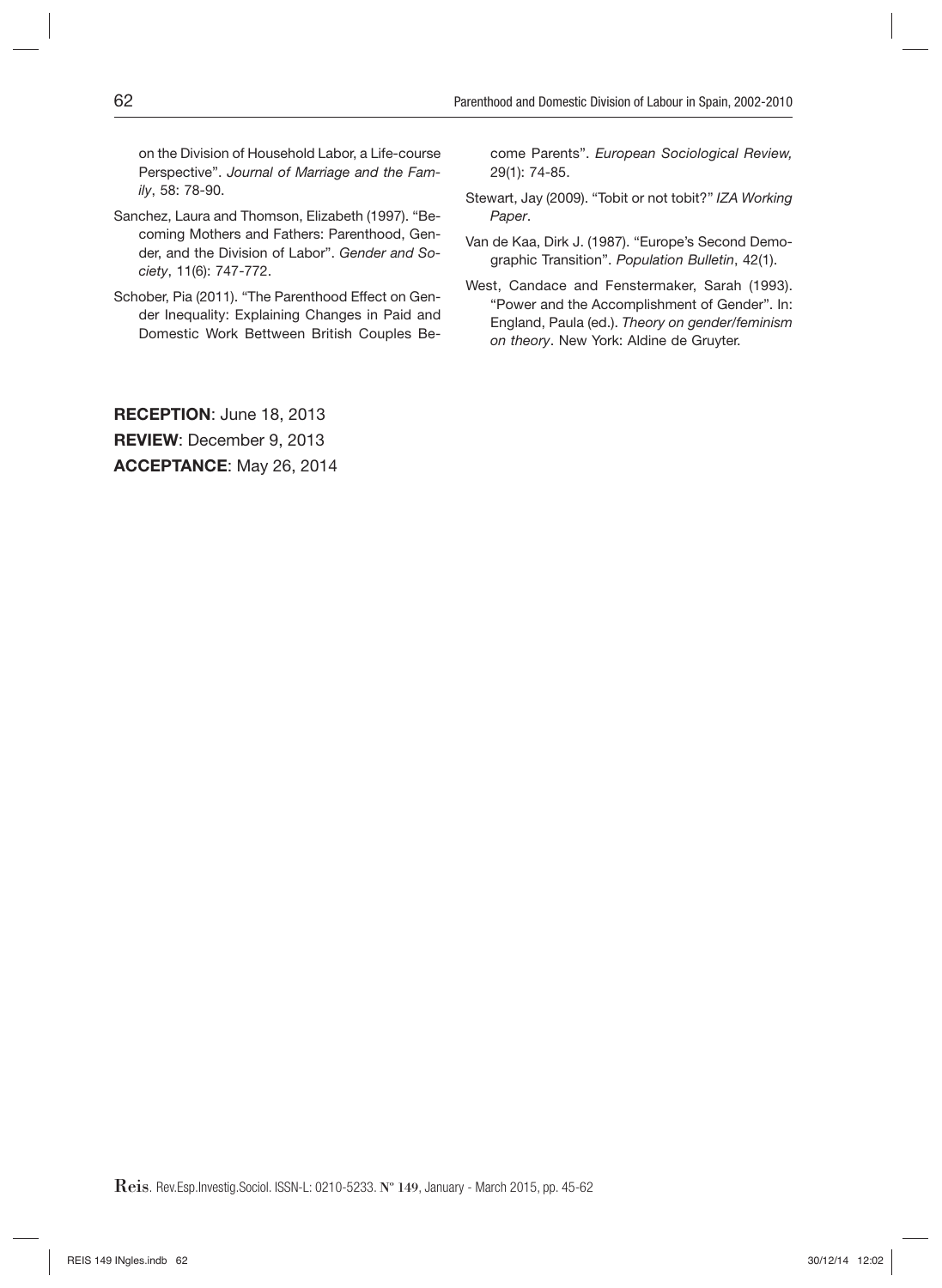# Parentalidad y división del trabajo doméstico en España, 2002-2010

*Parenthood and Domestic Division of Labour in Spain, 2002-2010*

#### **Marta Dominguez-Folgueras**

#### **Palabras clave**

Diferencias de género • División del trabajo familiar • Paternidad y maternidad • Trabajo doméstico

• Uso del tiempo

# **Key words**

Gender Inequality • Family Division of Labor

- Parenthood
- Domestic Labor
- Use of time

#### **Resumen**

La literatura sobre la división del trabajo doméstico ha mostrado la influencia del ciclo vital en la organización interna de las familias; en concreto, la llegada de los hijos parece tener un efecto importante en el reparto de las tareas. Este artículo examina el efecto de la parentalidad en el caso español, intentando comprobar si las parejas con hijos tienen repartos más tradicionales, en qué sentido, y si se aprecian cambios en este sentido a lo largo del tiempo. Para ello seguimos la estrategia empírica de Dribe y Stanfors (2009) para el caso sueco: se analiza el tiempo dedicado a diferentes actividades con las encuestas españolas de uso del tiempo de 2002-2003 y 2009-2010. Los resultados muestran que las familias con hijos muestran pautas de reparto del trabajo doméstico más tradicionales, que dependen, en gran medida, de la edad de los niños, y que esta tendencia resulta menos marcada en 2009-2010.

### **Abstract**

The literature on the division of domestic work has revealed the influence of the life cycle on family organization. Concretely, the arrival of children seems to have a significant impact on the division of domestic tasks. This article looks at the effect of parenthood in the Spanish case, examining whether couples with children have a more traditional division of work than couples without children, and if so, in what way, and whether there have been changes in this trend over time. For this purpose, we follow the the empirical strategy of Dribe and Stanfors (2009) for the Swedish case, analyzing the time devoted to different activities using data from time use surveys from 2002-2003 and 2009-2010. The results show that couples with children have a more traditional division of labor than couples without children, and that it is also affected by the age of the children. In addition, our findings show this trend was less pronounced in 2009-10.

# **Cómo citar**

Dominguez-Folgueras, Marta (2015). «Parentalidad y división del trabajo doméstico en España, 2002-2010». Revista Española de Investigaciones Sociológicas, 149: 45-64. (http://dx.doi.org/10.5477/cis/reis.149.45)

La versión en inglés de este artículo puede consultarse en http://reis.cis.es y http://reis.metapress.com

**Marta Dominguez-Folgueras:** Sciences Po, Observatoire Sociologique du Changement (OSC) | marta.dominguezfolgueras@sciencespo.fr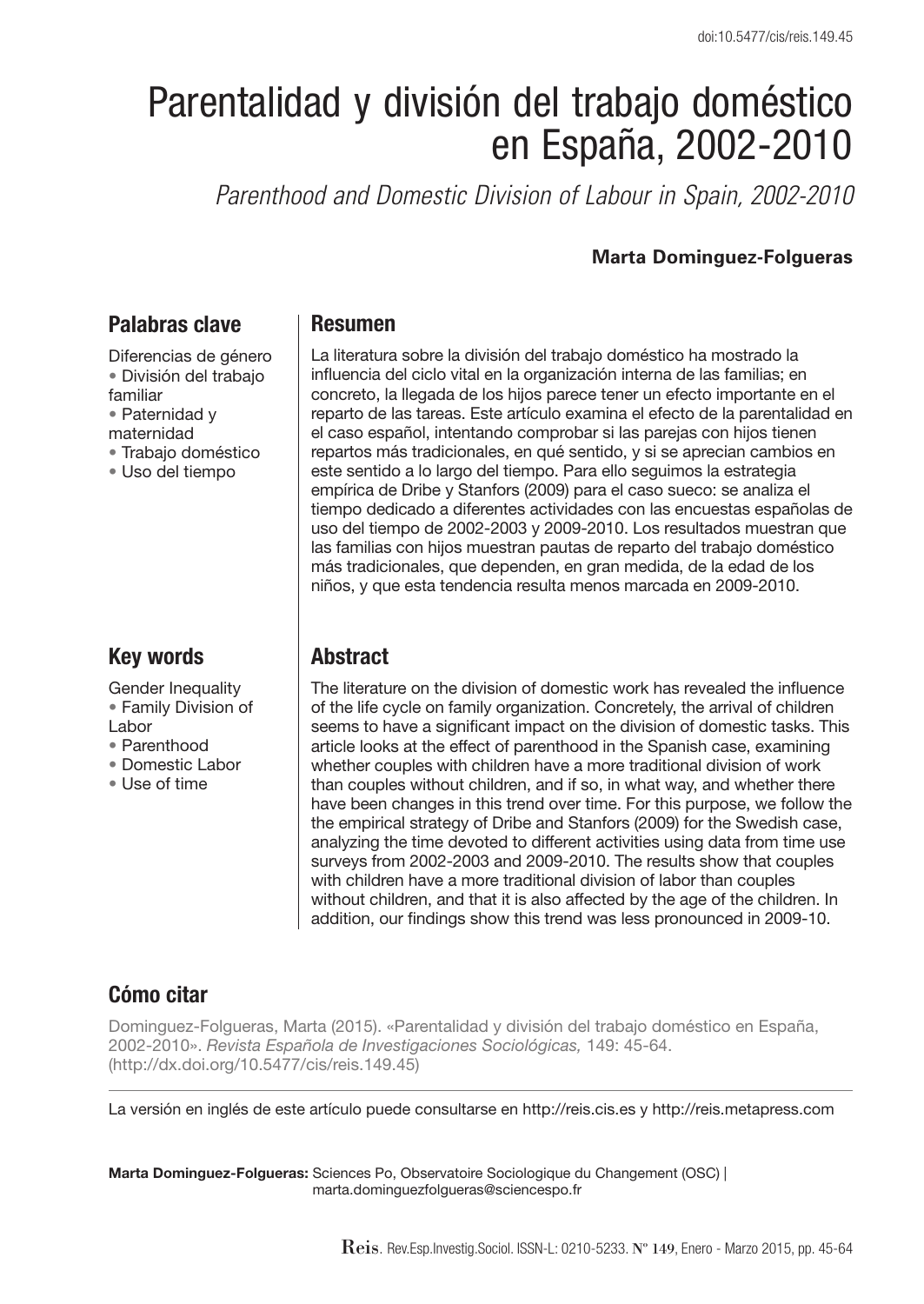# **INTRODUCCIÓN**1

La entrada de las mujeres en la esfera pública ha sido uno de los principales cambios ocurridos durante el siglo XX en las sociedades industrializadas. Hasta entonces, la vida de las mujeres se había centrado en la esfera privada, especializándose en las labores reproductivas. Por eso, el incremento en el nivel educativo y en la participación laboral de las mujeres ha ocurrido de manera paralela a importantes cambios en la esfera familiar y reproductiva. Sin embargo, mientras que las mujeres iban ganando un mayor acceso a la vida pública, su responsabilidad sobre el trabajo reproductivo no cambió de la misma manera, y muchas mujeres se enfrentaron a un «doble turno» (Hochschild, 1989). Este doble turno se ha ido suavizando con el paso del tiempo: diferentes investigaciones han mostrado que, durante las últimas décadas del siglo XX y el comienzo del XXI, las mujeres han reducido significativamente el tiempo dedicado a las tareas del hogar, mientras que los hombres lo han aumentado un poco. Pero a pesar de estos cambios, la aportación de las mujeres a la esfera doméstica sigue siendo superior a la de los hombres, y la revolución igualitaria parece haberse estancado (Esping-Andersen, 2009).

La explicación de este fenómeno es muy compleja y diversas teorías sociológicas tanto desde la acción racional como desde el interaccionismo simbólico— siguen intentando dar cuenta de ella. A finales de los años noventa la investigación sobre la división del trabajo doméstico comenzó a interesarse también por el ciclo vital. En particular, las transiciones relacionadas con la formación de la familia parecen reforzar de alguna manera las divisiones más tradicionales del trabajo, y en los escasos estudios longitudinales disponibles se apunta que el nacimiento del primer

<sup>1</sup> Este estudio ha recibido financiación del Ministerio de Ciencia e Innovación (CSO2010-17811/SOCI) y del Instituto de la Mujer (43/09)

hijo es un momento especialmente determinante (Sanchez y Thomson, 1997). Debido a las limitaciones de los datos, la literatura sobre la transición al primer hijo es relativamente escasa, pero existen varios estudios que comparan la división del trabajo doméstico en parejas con y sin hijos, lo que permite una aproximación transversal a la cuestión del efecto de la parentalidad2 sobre las relaciones de género. En cualquier caso, la mayoría de los estudios se han centrado en los países anglosajones o escandinavos. El presente artículo contribuye a esta literatura, centrándose en un país del sur de Europa, España. Se trata de un caso de gran interés para los estudios sobre familia y género, ya que el país ha sufrido rápidas transformaciones que han incrementado la igualdad de género, pero por otra parte todavía existen importantes barreras institucionales para la conciliación de la vida familiar y laboral, y la responsabilidad de conciliar recae fundamentalmente sobre las mujeres (Jurado Guerrero y Naldini, 2007). El reparto de tareas es más tradicional en España que en otros países europeos, y el contexto institucional, más rígido de cara a la conciliación, con lo que los nuevos padres tienen un menor margen de acción.

El objetivo de este artículo es estudiar el efecto de la parentalidad sobre la división del trabajo doméstico, usando España como caso de estudio. Para ello, utilizaremos datos de las encuestas de uso del tiempo, realizadas en 2002-2003 y en 2009-2010. Se compararán parejas sin hijos y parejas con hijos para comprobar si las parejas con niños presentan una división más tradicional de las tareas. La estrategia empírica es muy similar a la que utilizan Dribe y Stanfors (2009) para estudiar el caso de Suecia. La estructura del artículo es la siguiente: en primer lugar se revisan las teorías sobre la división del trabajo

<sup>2</sup> Utilizaremos el término «parentalidad» para indicar el hecho de tener hijos, como sustituto de maternidad/ paternidad y como traducción del término inglés «parenthood».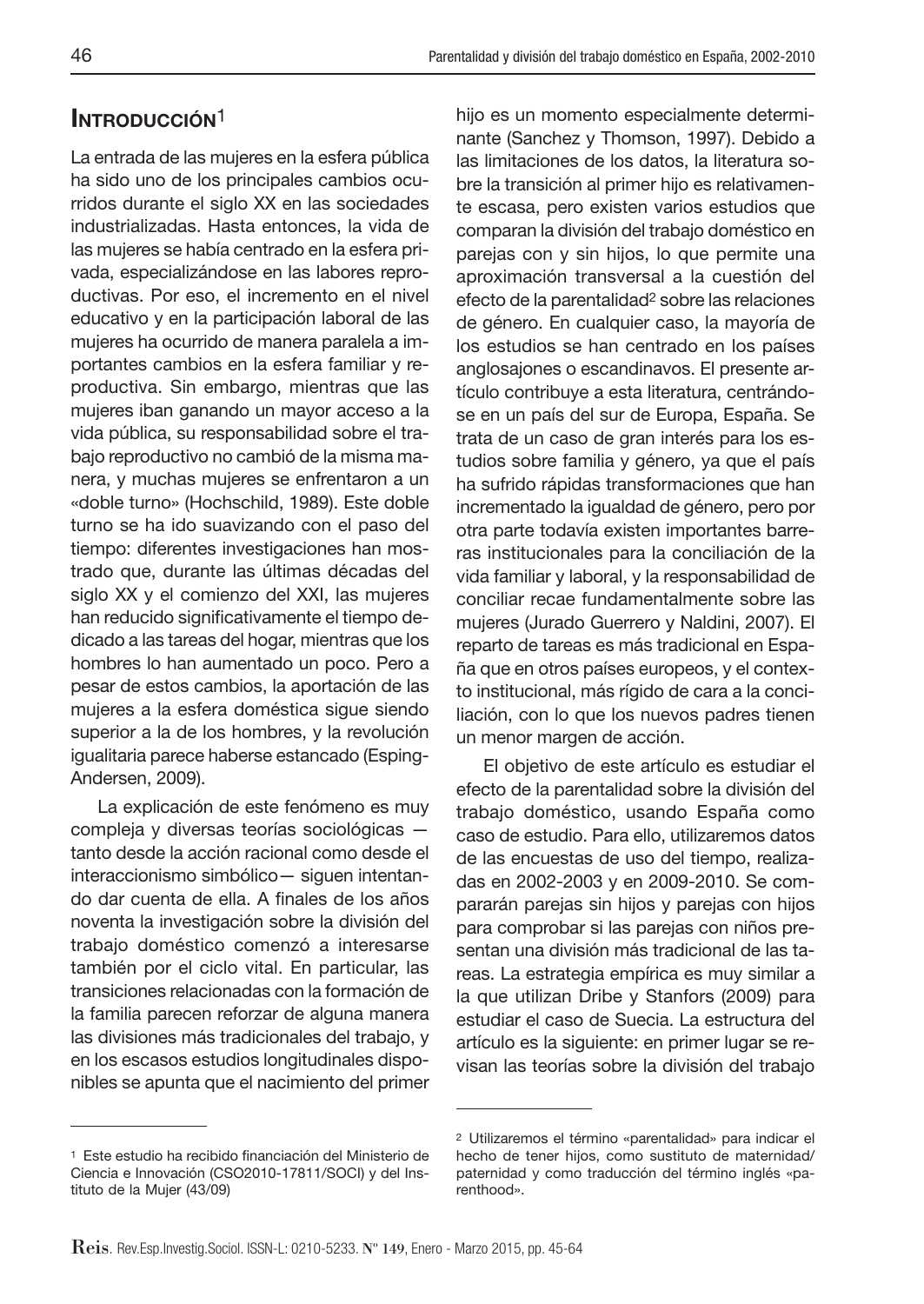doméstico y sobre el efecto de la parentalidad en el reparto de tareas. Después se describe el caso de estudio y se derivan hipótesis específicas. Por último se presentan los datos y los resultados obtenidos en el análisis.

#### **LA DIVISIÓN DEL TRABAJO DOMÉSTICO**

La investigación sobre el trabajo doméstico ha incorporado recientemente el ciclo de vida. Ciertas transiciones vitales, como el comienzo de la vida en pareja, el divorcio, la retirada del mercado laboral o el nacimiento de un hijo, conllevan cambios vitales que modifican las necesidades del hogar y a la vez alteran los horarios y rutinas individuales, lo que hace necesaria una reestructuración de las actividades diarias y de las tareas del hogar. Uno de los primeros estudios que emplean esta perspectiva longitudinal mostró que el nacimiento del primer hijo tenía un impacto importante en la distribución de trabajo de las parejas (Sanchez y Thomson, 1997). La llegada de un hijo incrementa la cantidad de tareas que hay que realizar en el hogar, ya que implica la incorporación de un nuevo miembro a la familia, con unas necesidades muy específicas en términos de cuidado durante los primeros años. Este incremento de las tareas puede externalizarse hasta cierto punto, pero si no es posible hacerlo, será asumido por los miembros de la pareja.

La literatura ha mostrado que esta transición vital es especialmente delicada y que suele ir acompañada de una tradicionalización de los roles de género: las mujeres aumentan su dedicación al trabajo doméstico y reducen su tiempo en el mercado laboral, mientras que los hombres aumentan su dedicación al trabajo retribuido. El análisis pionero de Sanchez y Thomson (1997) para los EE.UU. mostró que el tiempo que las mujeres dedicaban al trabajo doméstico aumentaba considerablemente tras la llegada del primer hijo —aunque no tenían en cuenta hasta qué

punto el aumento se debía a tareas rutinarias o a cuidados—, mientras que la dedicación de los hombres se mantenía bastante estable a lo largo del tiempo. Se han descrito resultados similares para el Reino Unido (Schober, 2011). En Australia, Baxter et al. (2008) mostraron que, tras el nacimiento del primer hijo, las mujeres aumentaban su trabajo doméstico en tareas rutinarias. Gjerdingen y Center (2004), utilizando una pequeña muestra longitudinal para el caso holandés, no encontraron un aumento significativo en el trabajo doméstico de las mujeres tras el parto, aunque sí descubrieron patrones de cuidado desiguales, y una menor satisfacción de las mujeres sobre el reparto. Otros estudios intentan aproximarse a esta cuestión sin enfatizar el ciclo de vida, sino la parentalidad en general, y la evidencia descriptiva para varios países muestra que, en los hogares con niños, se dan repartos más especializados de las tareas, especialmente cuando los niños todavía no tienen edad escolar (Eurostat, 2006). Incluso en un país más igualitario, como Suecia, Dribe y Stanfors (2009) muestran que, a igualdad de nivel educativo y situación laboral, el reparto de tareas es más tradicional en las parejas con hijos más pequeños, a pesar de que las parejas suecas partían de repartos bastante igualitarios antes del nacimiento. Este estudio diferencia trabajo doméstico y cuidado de los hijos, y muestra que tanto los padres como las madres aumentan su dedicación al cuidado y trabajo doméstico, más en el caso de las mujeres. Por otra parte, los autores no concluyen que los hombres incrementen su dedicación al trabajo, aunque las mujeres sí reducen la suya, hecho que atribuyen a su mayor demanda de permisos para el cuidado. A pesar de estas diferencias, la literatura ha mostrado también que las divergencias entre hombres y mujeres se están reduciendo en las tareas relacionadas con el cuidado de los niños (Bianchi et al., 2006).

Este proceso puede implicar la retirada parcial de las mujeres en el mercado laboral,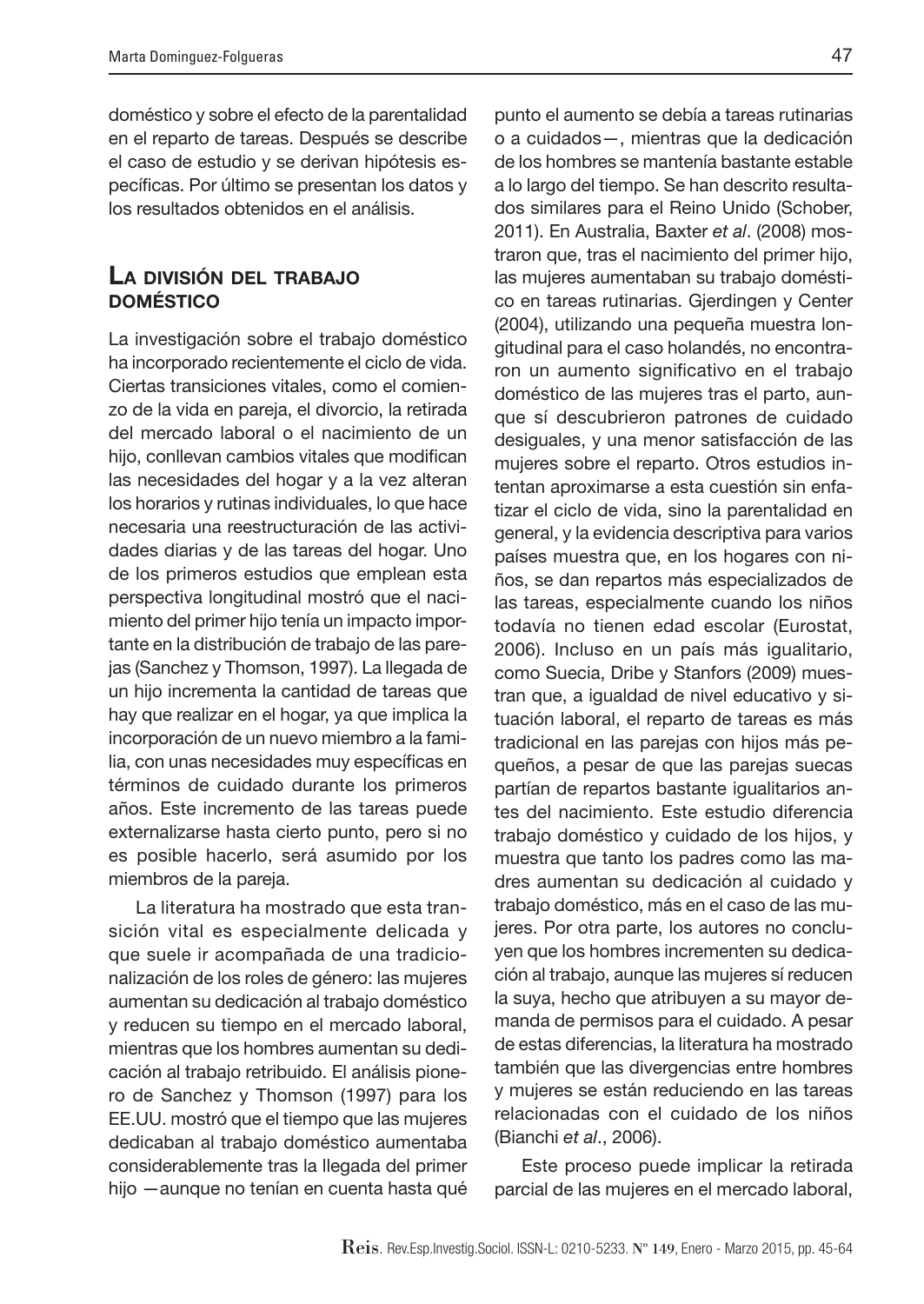una mayor realización de tareas domésticas, una inversión diferenciada en el rol de cuidador o incluso una mayor dedicación al trabajo remunerado en el caso de los hombres. La «tradicionalización» es una tendencia que refuerza la persistente desigualdad en la división del trabajo, aunque presenta diferentes matices en distintos países, según los patrones de división de tareas y las características institucionales del mercado laboral y de las políticas de conciliación. Dicha desigualdad constituye la preocupación central de la literatura sociológica sobre el trabajo doméstico. Por tanto, podemos buscar una explicación para esta tendencia hacia roles más diferenciados en las teorías que intentan explicar la división del trabajo doméstico. Se trata de una literatura que cuenta con una larga tradición en sociología (véase Coltrane, 2000, para una revisión muy completa), pero para simplificar la discusión, podemos diferenciar las teorías existentes en dos grupos principales: explicaciones basadas en recursos y explicaciones basadas en la socialización de género.

En cuanto a los recursos, la Nueva Economía Doméstica de Gary Becker (1981) interpretaba la especialización femenina en las tareas domésticas como resultado de un cálculo racional de los hogares, dada la ventaja comparativa de los hombres en el mercado laboral. Más adelante, esta perspectiva incorporó la idea de la negociación dentro de los hogares (Lundberg y Pollak, 1996), reconociendo que los individuos que forman una familia pueden tener preferencias diferentes y que deben negociar unos con otros para armonizar estas preferencias con el bienestar de la familia. El poder de negociación de los individuos depende de su potencial contribución al bienestar de la familia, y suele medirse en términos de ingresos o ingresos potenciales. Estas teorías relacionan el poder de negociación con los recursos relativos, aunque recientemente se ha apuntado la posibilidad de que los recursos absolutos desempeñen un papel más importante que

los relativos (Gupta, 2007). Un recurso adicional que puede ayudar a explicar los repartos es el tiempo, ya que las personas con más disponibilidad temporal pueden dedicar más tiempo a las tareas (Peterson y Gerson, 1993).

Este tipo de explicaciones ha recibido abundante apoyo empírico. Por ejemplo, Gershuny (2000) mostró que las parejas de doble ingreso muestran una distribución del trabajo doméstico más igualitaria, y esta es una conclusión a la que también han llegado otros estudios. Los resultados son menos claros en el caso de los hombres, pero también se ha mostrado que los hombres que trabajan menos horas dedican más tiempo al trabajo doméstico (Bianchi et al., 2000). En cualquier caso, dadas las condiciones del mercado laboral y la discriminación estadística que sufren las mujeres (OIT, 2011), el potencial de ingresos de estas disminuye con la maternidad. Esto implica también un descenso en su poder de negociación y una mayor dependencia económica del hombre, lo que, a su vez, incrementa las ventajas de una mayor especialización. Así, desde un punto de vista económico, sería racional para las familias con hijos inclinarse hacia una mayor especialización. Podemos establecer aquí una relación con la disponibilidad temporal, puesto que si tras la maternidad las mujeres trabajan en mayor medida a tiempo parcial o reducen sus horarios para conciliar las tareas profesionales y familiares, esto implicaría también una mayor disponibilidad para realizar las segundas.

Sin embargo, la relación entre recursos y división del trabajo doméstico no es perfecta, y no puede explicar ciertas evidencias empíricas. Por ejemplo, Brines (1994) señaló que las mujeres empleadas a tiempo completo aumentaban su dedicación a las tareas cuando sus maridos se quedaban en paro. Este tipo de evidencias encajan mejor con un segundo grupo de teorías que se centra en la interacción social y el proceso de socialización y formación de roles de género. Se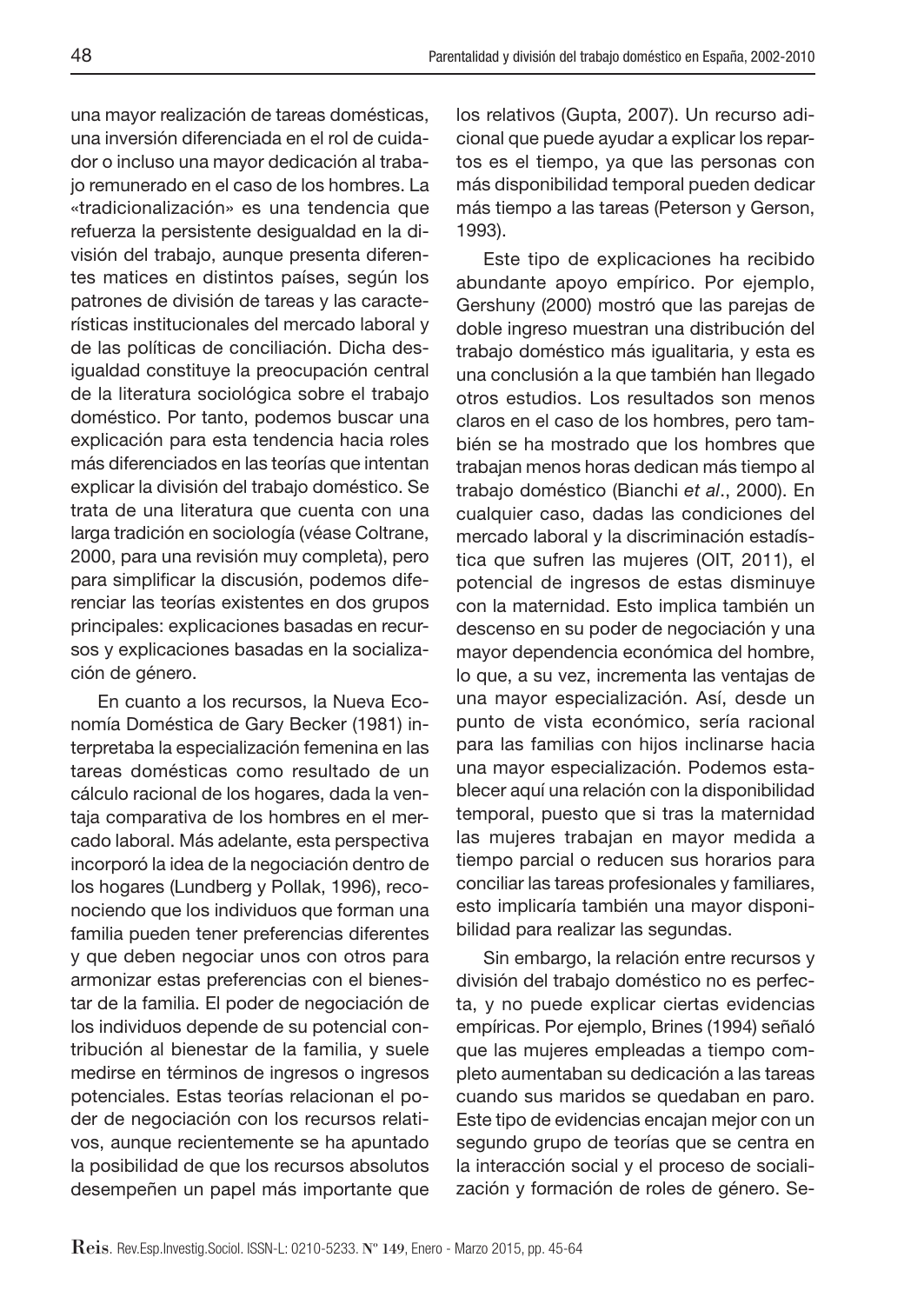gún estas teorías, la mayor carga de trabajo doméstico que realizan las mujeres se debe a su identidad de género y a las normas sociales existentes. La identidad de género se forma desde la infancia, a lo largo de un proceso complejo en el que intervienen instituciones diferentes. La mayor destreza en las tareas domésticas y la asunción de responsabilidad en su desempeño forman parte de los rasgos que nuestra sociedad ha atribuido a los roles femeninos. Desarrollando este punto, las teorías del «doing gender» toman una perspectiva de interacción social y argumentan que la identidad de género se construye continuamente a través de nuestras interacciones diarias (West y Fenstermaker, 1993), y que las mujeres continúan haciendo más trabajo reproductivo como confirmación o representación de su propia identidad, puesto que estas actividades se asocian con la feminidad. La perspectiva de género ha mostrado también la existencia de diferencias entre las tareas realizadas por hombres y mujeres dentro del hogar. Hay un grupo de tareas, que podemos considerar «femeninas», que incluyen fundamentalmente limpiar la casa, fregar los platos, hacer la colada y cocinar. Las tareas más realizadas por los hombres son las relacionadas con las reparaciones del hogar, el mantenimiento de vehículos, el cuidado del jardín y de las mascotas. Las tareas «femeninas» normalmente consumen más tiempo y deben realizarse con mucha frecuencia, con poca libertad de horarios. Las tareas «masculinas» son más flexibles y menos frecuentes, requieren menos tiempo y en algunos casos pueden considerarse cercanas al ocio (Blair y Lichter, 1991).

Las teorías de género también han encontrado abundante evidencia empírica a su favor: la investigación ha mostrado que las parejas con valores de género más igualitarios comparten las tareas de manera más equitativa (Lennon y Rosenfield, 1994; Lück y Hofäker, 2003). También las mujeres con mayores niveles educativos contribuyen menos al trabajo doméstico, mientras que, en el caso de los hombres, el efecto es el contrario, y este nivel educativo se relaciona con valores de género más igualitarios (Anxo, 2002; Bianchi et al., 2000; Gershuny, 2000; Perkins y De Meris, 1996).

Desde este punto de vista, la maternidad y el cuidado de los niños están sin duda implicados en nuestras ideas sobre la feminidad, y la llegada de un hijo puede reforzar repartos más especializados: por ejemplo, puede interpretarse que las mujeres están mejor equipadas —por naturaleza o educación— para ocuparse de los niños; o puede percibirse que su trabajo es secundario para la economía familiar, mientras que la maternidad se percibe como un rol central.

Aunque estas perspectivas teóricas se presentan como antagónicas, podemos pensar que se complementan a la hora de explicar el reparto de trabajo dentro de las familias. El objetivo de este artículo no es testar estas teorías de manera separada, sino considerar la contribución de ambas para derivar hipótesis sobre el trabajo doméstico. En este caso, ambos tipos de teorías permiten anticipar arreglos más tradicionales o basados en la especialización en el caso de las parejas con hijos.

# **EL CASO ESPAÑOL**

España constituye un caso de estudio muy interesante para los análisis sobre familia y relaciones de género. Por una parte, se trata de un país que ha sufrido cambios muy rápidos durante los últimos cuarenta años: la entrada de las mujeres en el mercado laboral y en los niveles más altos del sistema educativo ha sido masiva, de manera que hoy en día las mujeres de las cohortes más jóvenes alcanzan un nivel educativo más alto que los hombres de la misma edad —44,8% de las mujeres frente al 35% de los hombres entre 25 y 34 años contaban con educación universitaria en 2013 (Eurostat)—; y la tasa de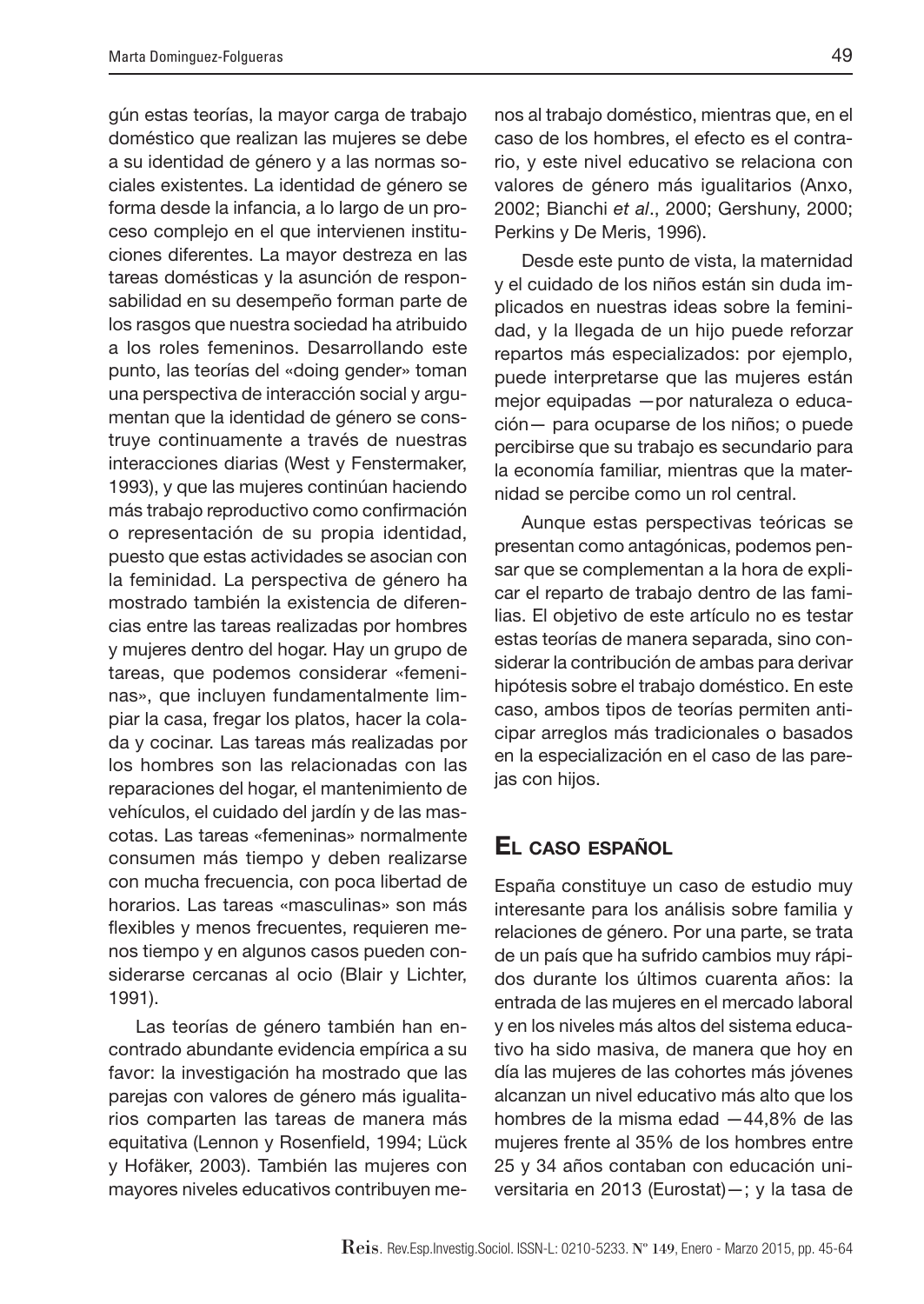actividad de las mujeres es similar a la de otros países europeos, incluso superior en algunos grupos de edad: en 2013, 90% para las mujeres entre 30 y 34 años, comparada con el 86% de la UE 27 (Eurostat). Esta evolución se ha relacionado con cambios en la formación de familia, por ejemplo, el retraso en el matrimonio (la edad media al primer matrimonio fue 31,68 años para las mujeres, y 33,82 para los hombres en 2012), o el retraso en la fecundidad (la edad media al primer nacimiento fue 30,25 años para las mujeres en 2012). La sociedad también se ha hecho más tolerante hacia las nuevas formas de familia, como muestra el reciente incremento de las parejas no casadas (Domínguez y Castro, 2012), o la aprobación de la ley sobre el matrimonio homosexual.

Por otra parte, en la sociedad española existen barreras que dificultan la igualdad entre hombres y mujeres. Persiste una diferencia importante de salario por sexo, incluso en las generaciones en las que las mujeres tienen niveles educativos más altos (un 8,7% en 2012 para los trabajadores entre 25 y 34 años, según el INE), y las tasas de desempleo femenino siempre han sido más elevadas que las masculinas, aunque durante la crisis económica la diferencia se fue reduciendo y en 2013 se situaba en el 26,7% para los hombres y el 25,6% para las mujeres (INE). Los españoles se muestran muy de acuerdo con el modelo de familia de doble ingreso y en el que los dos miembros de la pareja colaboran igualmente en las tareas domésticas (un 64% de los encuestados por el CIS en 2006 en la encuesta «Fecundidad y Valores» 3 elegía este como el modelo ideal de familia). Sin embargo, las encuestas de uso del tiempo muestran que aún se da una importante diferencia de género en la división de tareas en la esfera privada (Dominguez-Folgueras, 2012; González y Jurado, 2009).

La división desigual no es simplemente una cuestión que interese y preocupe a la ciencia social, sino que tiene consecuencias para las parejas y su estabilidad (Meil, 2005).

En cuanto a las políticas sociales relevantes para nuestro caso de estudio, tras el nacimiento de un hijo, las mujeres tienen derecho a una baja de maternidad de 16 semanas, y los padres, a 15 días. El permiso para cuidado de los hijos permite a los padres y a las madres salir del mercado laboral durante tres años sin compensación económica (solo algunas comunidades ofrecen compensaciones, pero estas no sustituyen el salario). Aunque es difícil obtener un indicador fiable, los datos existentes apuntan a que menos del 3% de las madres y solo un 0,1% de los padres solicitan este permiso durante algún tiempo, y que se trata sobre todo de mujeres con altos niveles educativos y con estabilidad en sus empleos (Lapuerta et al., 2011). La reducción de jornada para el cuidado de hijos también es una medida utilizada sobre todo por mujeres, aunque carecemos de datos adecuados para conocer el número de reducciones y la proporción de trabajo reducido. En otros países europeos, el trabajo a tiempo parcial se ha consolidado como alternativa —mayoritariamente femenina— para conciliar vida familiar y laboral. En el caso español el trabajo a tiempo parcial no es muy frecuente (el 13,2% del total de empleos según los últimos datos disponibles del INE), pero sí es mayoritariamente femenino: el 23,3% de las mujeres trabajan a tiempo parcial, un porcentaje bajo comparado con el 40% de la media europea (Eurostat), aunque el recurso al trabajo a tiempo parcial no siempre es una elección sino que puede venir impuesto por el mercado de trabajo. Por último, un importante recurso para las familias son las escuelas infantiles y guarderías; en este sentido, en España se ha conseguido que a la edad de 3 años prácticamente la totalidad de los niños estén escolarizados. Sin embargo, las tasas de cobertura para los menores de 3 años son relativamente bajas

<sup>3</sup> Encuesta «Fecundidad y valores en la España del siglo XXI», CIS, Estudio 2639.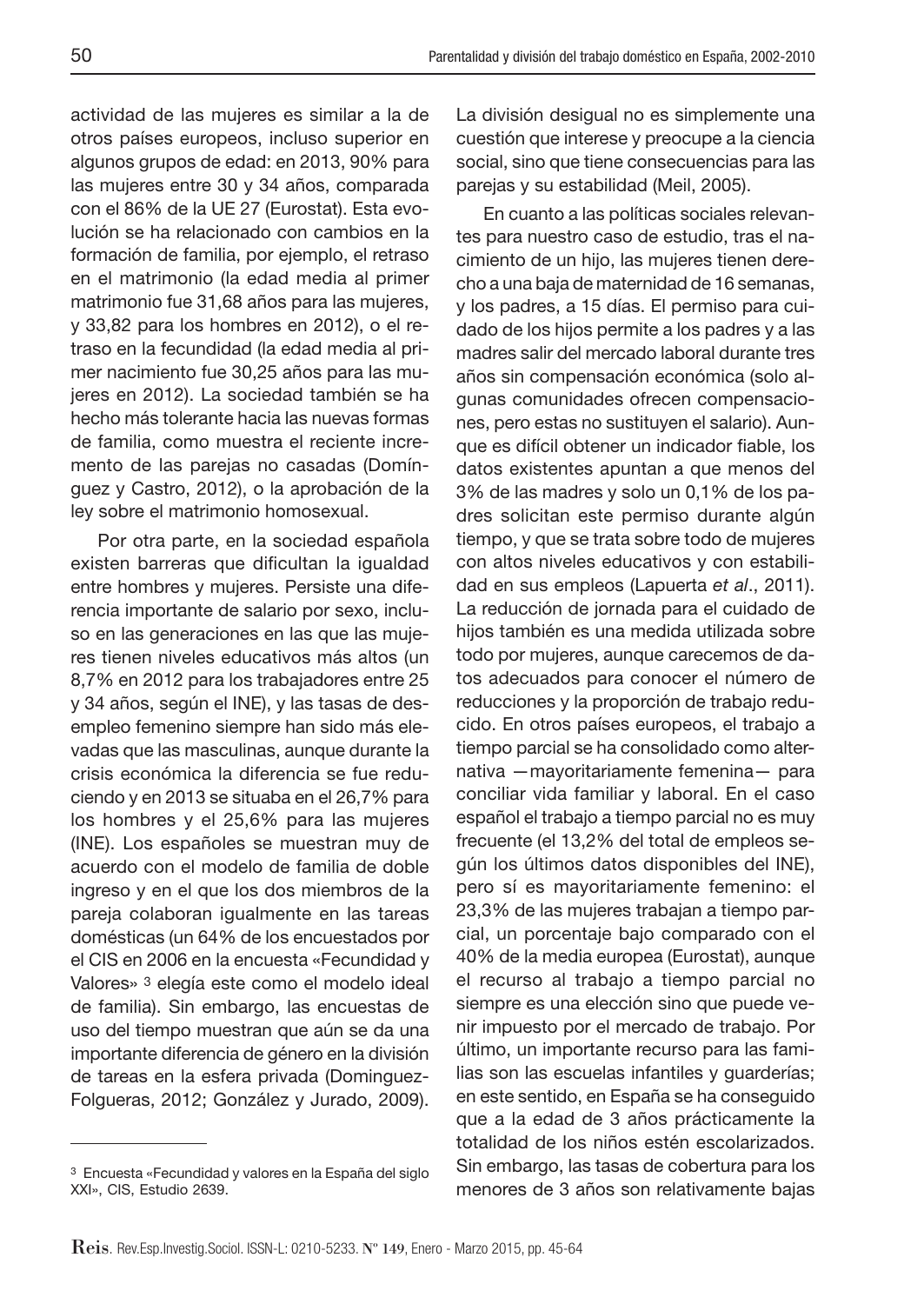comparadas con otros países, aunque cercanas a la media europea: el 37,5% de los niños en ese intervalo de edad asistían a una escuela infantil en 2008 (OECD, 2011), frente a un 65,7% en Dinamarca o un 55% en Islandia. Esto no quiere decir que el resto de niños sean cuidados por sus padres durante todo el día, ya que las estadísticas no incluyen centros no autorizados, formas de cuidado informal o ayuda de familiares.

Así pues, las características institucionales del caso español configuran un escenario en el que las mujeres jóvenes tienen una importante presencia en el mercado laboral, pero a la vez, encuentran dificultades importantes para conciliar la vida laboral y familiar. La responsabilidad familiar recae fundamentalmente sobre ellas, como muestra la asimetría en la división de tareas, por lo tanto, la situación de partida es de desigualdad en lo doméstico. Sin embargo, la alternativa de abandonar temporalmente el mercado laboral o reducir el tiempo de trabajo tras el nacimiento de un hijo parece poco atractiva para muchas familias, ya que es difícil mantener un hogar con un solo salario. Estas condiciones permiten anticipar que la diferencia entre las parejas con y sin hijos sea importante en el caso español, y que su división del trabajo sea más tradicional. El mayor «tradicionalismo» supone que las mujeres dedicarán más tiempo a las tareas domésticas y de cuidado, reduciendo tal vez su dedicación al mercado laboral, y aumentándola en el desempeño de tareas «femeninas» o rutinarias. Por su parte, los hombres no incrementarían de manera significativa su participación en las tareas domésticas.

# **DATOS <sup>Y</sup> METODOLOGÍA**

Los datos empleados en este estudio se han extraído de las encuestas de empleo del tiempo que realiza el INE. En concreto, se han tomado los datos de las dos encuestas más recientes, cuyo trabajo de campo se desarrolló en 2002-2003 y en 2009-2010. Este tipo de encuesta se caracteriza por presentar a los entrevistados un diario que deben rellenar con sus actividades durante un día concreto. El diario divide el día en periodos de 10 minutos y los entrevistados anotan en él las actividades realizadas durante esos periodos, indicando asimismo en qué lugar se encontraban y si estaban haciendo alguna otra actividad al mismo tiempo. Además de estos diarios, la encuesta recoge información sobre variables socioeconómicas, de estructura y otras características del hogar. La encuesta de 2002-2003 recogió información sobre 23.800 hogares. En vista de los resultados obtenidos, para la encuesta de 2009-2010 el INE calculó que la muestra necesaria para garantizar la representatividad en términos de uso del tiempo era de 9.000 hogares.

La variable dependiente de interés es el tiempo que los miembros de la pareja dedican al trabajo doméstico y al trabajo remunerado, comparando las parejas con hijos y sin hijos y teniendo en cuenta la edad de estos. Los datos no permiten el estudio longitudinal, con lo que no estaremos observando los cambios ocurridos en una pareja tras la llegada del primer hijo: lo que observaremos es la diferencia entre tipos de hogar, centrándonos en el efecto de la parentalidad y controlando los demás factores que influyen en la división del trabajo doméstico según la literatura.

La técnica empleada para analizar los datos es la regresión lineal de mínimos cuadrados ordinarios. Una alternativa frecuente en los estudios sobre uso del tiempo es la regresión Tobit, técnica que resulta útil cuando la muestra incluye muchos individuos que no dedican ningún tiempo a realizar la actividad de interés para el investigador y, a la vez, se da un posible sesgo de selección para esos casos. Aunque la regresión Tobit permite resolver este problema, sus ventajas sobre la regresión de mínimos cuadrados ordinarios está sujeta a discu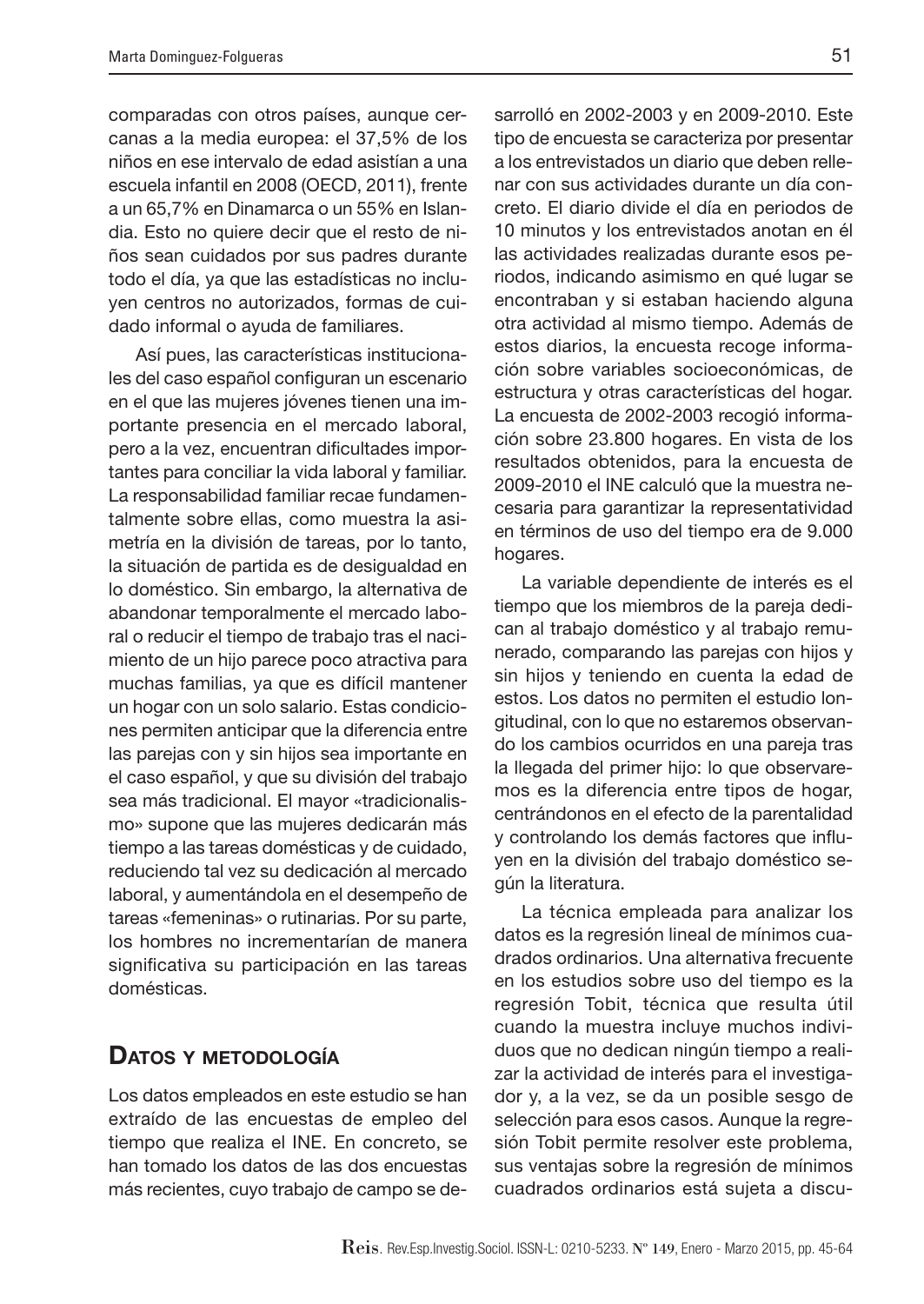sión (Stewart, 2009). En este artículo se presentan los resultados del análisis de regresión lineal, pero se ha comprobado que la dirección y el nivel de significación de los efectos no se altera de manera significativa usando la regresión Tobit.

Realizamos los análisis para distintas variables dependientes, a fin de medir el tiempo total dedicado a las tareas de trabajo doméstico, a tareas femeninas, al cuidado y al trabajo remunerado, incluyendo pausas y tiempo de desplazamiento. Como trabajo doméstico se incluyen todas las tareas relacionadas con la limpieza del hogar y de la ropa, preparación de comidas, jardinería, bricolaje, gestiones, compras y cuidados a niños. Las tareas femeninas son las tareas relacionadas con la limpieza del hogar y la ropa, así como la preparación de comidas. Las tareas de cuidado se refieren solo al cuidado de los niños, no de otras personas dependientes. Las principales variables independientes serán el sexo del entrevistado y la interacción de esta variable con la edad del hijo más pequeño en el hogar. Esta variable toma el valor 0 si la pareja no tiene hijos, 1 si el niño más joven tiene menos de 2 años; 2 si tiene entre 3 y 5 años; 3 si tiene entre 6 y 11, y 4 si tiene entre 12 y 16. Los intervalos tienen en cuenta las etapas del sistema educativo español. La referencia para las interacciones son los hombres sin hijos, puesto que es la categoría de la que cabe esperar que dedique el menor tiempo a las tareas del hogar y más al trabajo remunerado, lo que facilitará la interpretación de la mayoría de coeficientes.

Las variables independientes controlan los principales factores identificados por la literatura como determinantes del reparto de trabajo dentro de las familias. Estas variables son: el nivel educativo terminado (primaria o menos, secundaria obligatoria, secundaria postobligatoria y universidad); la actividad en el mercado laboral (actividad a tiempo completo, a tiempo parcial o sin actividad); el tipo de pareja (casados o no); las características

de la pareja (nivel educativo y actividad en el mercado laboral); la edad y la edad al cuadrado; el número de hijos presentes en el hogar y el número de adultos; el día de la semana en que se rellenó el diario (lunesjueves, considerados laborables y viernesdomingos, considerados por el INE como fin de semana). Estos factores se incluyen para aislar lo mejor posible los efectos de la parentalidad sobre la división del trabajo; no se trata en ningún caso de considerar qué factores explican mejor la división, ni de interpretar los factores concretos en una dirección u otra. Una vez depurados los datos para eliminar inconsistencias, seleccionamos también solo a las personas entre 18 y 50 años, para limitar en lo posible los efectos de los padres muy jóvenes o muy mayores, y para reducir el número de parejas que no conviven con hijos porque estos ya han abandonado el hogar. La muestra final es de 14.754 individuos en 2002-2003, y 6.449 en 2009-2010.

### **RESULTADOS**

La tabla 1 resume la distribución de las muestras de 2002-2003 y 2009-2010. La muestra para 2009-2010 es más pequeña y se recogió en mayor proporción durante los fines de semana, pero, salvo esta diferencia, las distribuciones son bastante homogéneas. Otra diferencia importante para nuestro análisis se aprecia en torno al trabajo remunerado y la ayuda doméstica. En cuanto al trabajo remunerado, hay un descenso notable en la proporción de hombres que trabajan y un incremento en la proporción de mujeres activas en el mercado laboral a través del trabajo a tiempo parcial. Esto es coherente con las tendencias que existen en la sociedad española, en la que se ha dado un importante crecimiento de los niveles educativos y de la participación femenina en el mercado laboral, matizada hoy en día por el efecto de la crisis económica, y que resulta visible en el aumento de hombres no ocupados. Se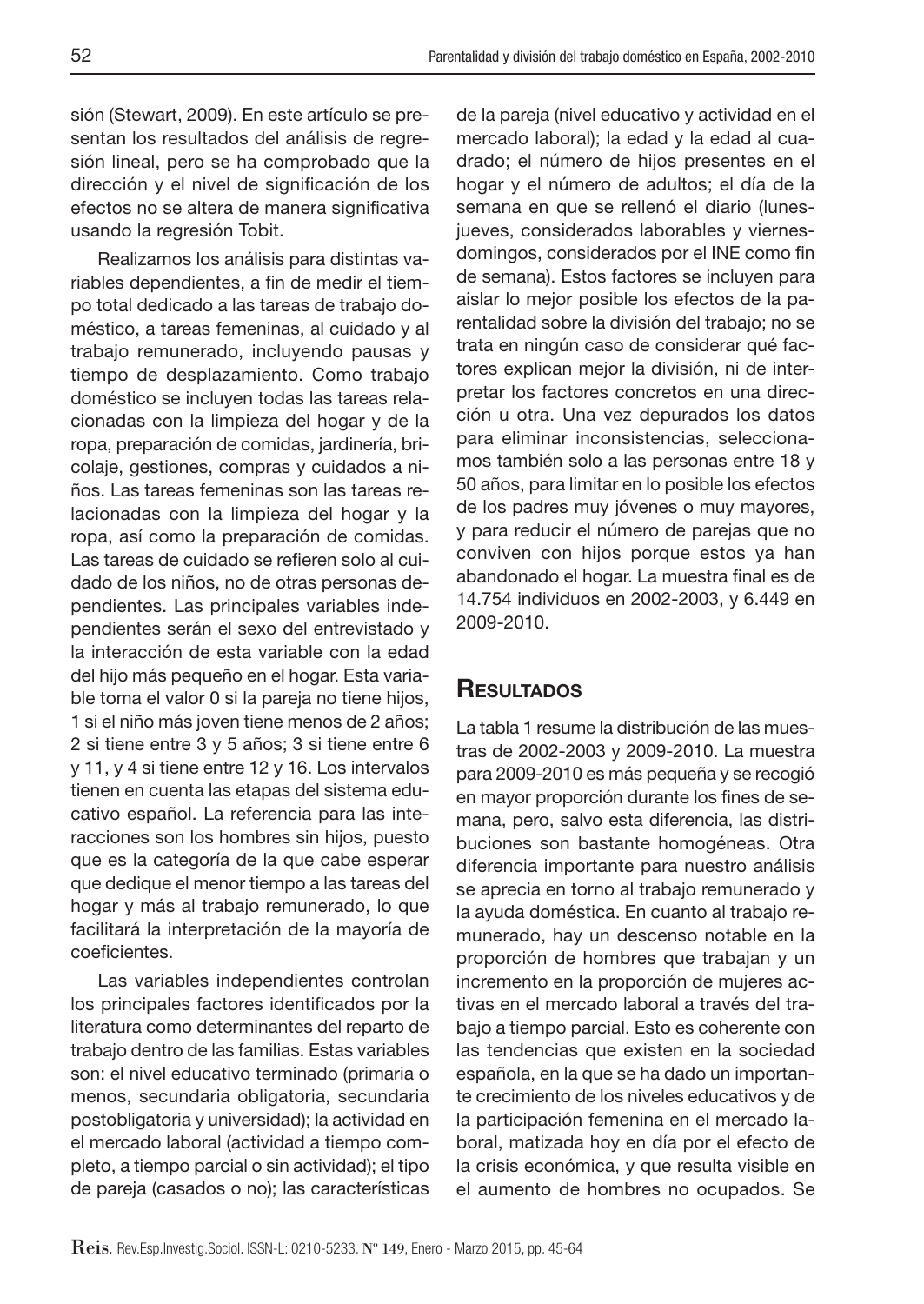|                           |         | 2002-2003      |         | 2009-2010 |  |
|---------------------------|---------|----------------|---------|-----------|--|
|                           | Hombres | <b>Mujeres</b> | Hombres | Mujeres   |  |
| Edad del hijo menor       |         |                |         |           |  |
| Ninguno menor de 16       | 30,49   | 33,53          | 25,47   | 27,87     |  |
| $0 - 2$                   | 19,89   | 18,10          | 25,11   | 22,35     |  |
| $3-5$                     | 14,59   | 13,39          | 17,16   | 16,16     |  |
| $6 - 11$                  | 22,16   | 21,04          | 21,58   | 21,31     |  |
| $12 - 16$                 | 12,87   | 13,95          | 10,67   | 12,32     |  |
| Edad                      | 38,60   | 37,47          | 38,65   | 37,75     |  |
| Educación                 |         |                |         |           |  |
| Primaria                  | 13,26   | 14,99          | 17,03   | 16,32     |  |
| Secundaria                | 50,84   | 53,43          | 50,64   | 48,50     |  |
| Universitaria             | 24,62   | 25,62          | 32,33   | 35,18     |  |
| Sin información           | 11,28   | 5,96           |         |           |  |
| Actividad                 |         |                |         |           |  |
| Trabajo a tiempo completo | 90,68   | 46,28          | 77,56   | 45,29     |  |
| Trabajo a tiempo parcial  | 0,76    | 5,61           | 2,57    | 14,95     |  |
| No trabaja                | 8,56    | 48,11          | 19,89   | 39,75     |  |
| Ingresos                  |         |                |         |           |  |
| 25% inferior              | 25,41   | 25,36          | 24,41   | 25,23     |  |
| 25-50%                    | 24,12   | 24,35          | 21,23   | 21,02     |  |
| 50-75%                    | 23,53   | 23,76          | 17,54   | 16,88     |  |
| 25% superior              | 26,93   | 26,53          | 22,36   | 20,97     |  |
| Sin información           |         |                | 14,46   | 15,91     |  |
| Número de adultos         | 2,48    | 2,58           | 2,28    | 2,40      |  |
| Número de niños < 16      | 1,11    | 1,05           | 1,21    | 1,16      |  |
| Ayuda doméstica           | 27,18   | 25,95          | 8,88    | 8,21      |  |
| Día de la semana          |         |                |         |           |  |
| Lunes-jueves              | 49,84   | 49,72          | 35,74   | 38,79     |  |
| Viernes-domingo           | 50,16   | 50,28          | 64,26   | 61,21     |  |
| Tipo de pareja            |         |                |         |           |  |
| Casados                   | 76,71   | 77,19          | 80,89   | 75,73     |  |
| Cohabitan                 | 20,72   | 20,21          | 13,41   | 13,38     |  |
| Sin información           | 2,57    | 2,60           | 5,70    | 10,89     |  |
| Nacidos fuera UE          | 4,07    | 4,70           | 9,77    | 11,08     |  |
| Uso del tiempo (minutos)  |         |                |         |           |  |
| Trabajo remunerado        | 280,53  | 131,72         | 229,04  | 135,62    |  |
| Trabajo doméstico (total) | 108,38  | 317,25         | 124,97  | 256,29    |  |
| Tareas rutinarias         | 37,22   | 196,62         | 53,92   | 168,35    |  |
| Cuidado de niños          | 27,12   | 63,69          | 50,75   | 81,02     |  |
| Ν                         | 6.911   | 7.843          | 3.002   | 3.447     |  |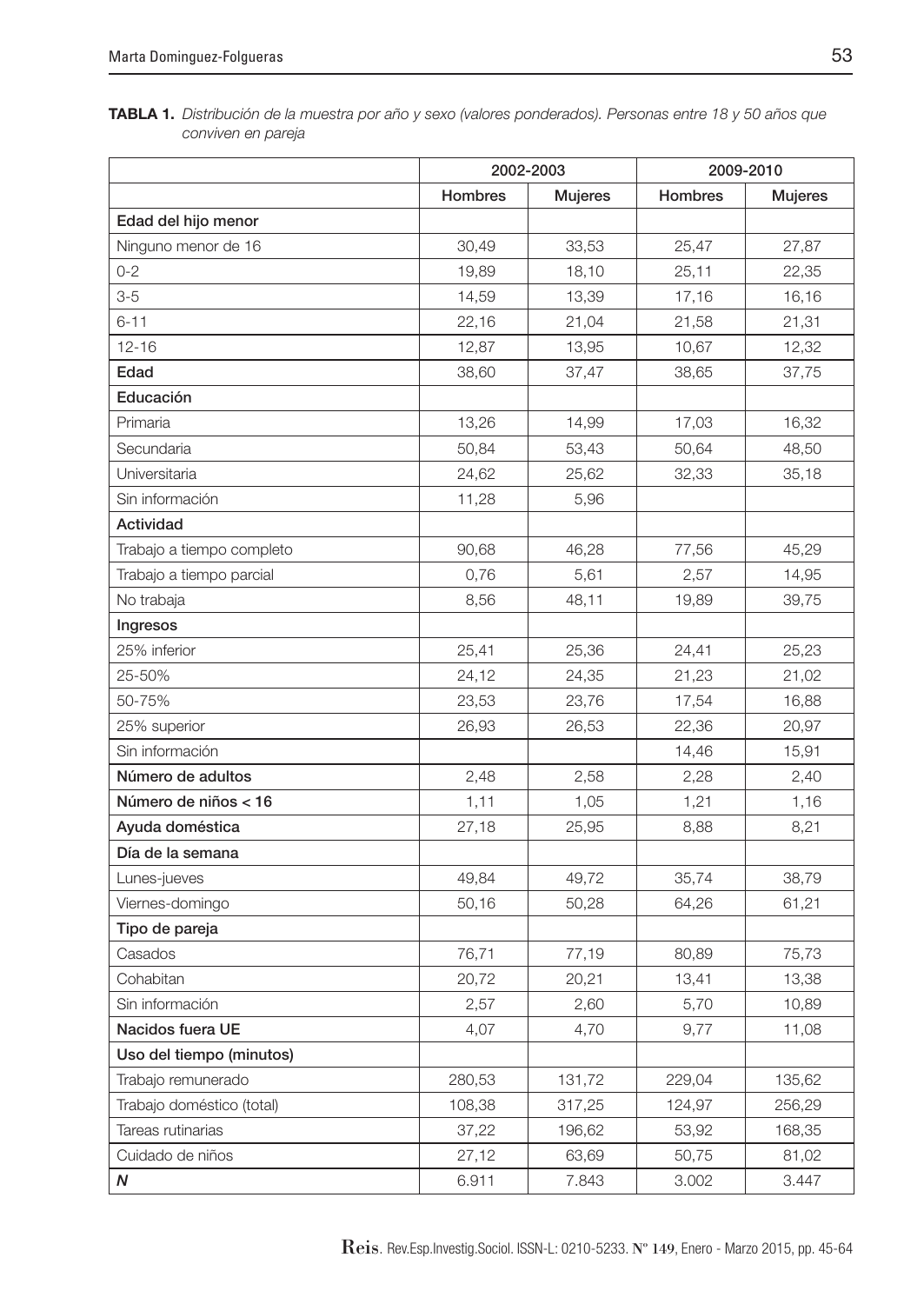observa otra importante diferencia en el número de hogares que cuentan con ayuda doméstica, que también puede deberse a la crisis económica y a la necesidad de recortar gastos en los hogares. En cuanto a los niveles educativos, son ligeramente superiores en el caso de la muestra más reciente, lo que de nuevo resulta coherente con la expansión del sistema educativo español. La presencia de personas nacidas fuera de la Unión Europea refleja también una mayor presencia de inmigrantes extracomunitarios en 2009-2010.

Al final de la tabla 1 se han incluido los tiempos medios, en minutos, dedicados al trabajo remunerado y doméstico. Observamos que entre 2002 y 2010 se ha reducido la diferencia de género en el tiempo dedicado al trabajo remunerado (los hombres dedican un poco menos, y las mujeres, más), y también se ha reducido en el caso del trabajo doméstico (los hombres dedican más, y las mujeres mucho menos). En cuanto al cuidado de los niños, tanto hombres como mujeres han aumentado mucho su dedicación en la muestra de 2009-2010. Esta atenuación de las diferencias de género podría deberse a un cambio social, pero no podemos descartar que obedezca fundamentalmente a un efecto de la composición de la muestra: en la encuesta más reciente muchos diarios fueron rellenados en fines de semana, es decir, en días en los que se realiza menos trabajo remunerado en general, y en los que los hombres efectúan la mayor parte de su contribución al trabajo doméstico. Para controlar los posibles efectos de composición y de las variables que influyen en la división del trabajo en la familia utilizaremos los análisis de regresión descritos en la sección anterior. La tabla 2 presenta los resultados para la encuesta de 2002-2003, y la tabla 3 los resultados para 2009-2010.

Los resultados de la variable sexo como primer término de la interacción en las tablas 2 y 3 muestran que las mujeres sin hijos dedican más tiempo a las tareas domésticas en general, y a las rutinarias en particular, que los hombres sin hijos. A su vez, dedican menos al cuidado y al trabajo remunerado. Los coeficientes tienen el mismo signo en las dos tablas, pero en el caso de 2009 los efectos son menores, indicando que entre las parejas sin hijos se han reducido las diferencias en todas las actividades observadas.

El efecto principal de la edad del niño menor, segundo término de la interacción, cambia en las dos muestras. Los resultados de las tablas 2 y 3 muestran que los hombres con hijos menores de 6 años dedican más tiempo a las tareas domésticas que los que no tienen hijos, y en 2003 los padres con hijos mayores de 11 años dedican menos tiempo a estas tareas que los que no tienen hijos. Este último resultado deja de ser significativo para los padres con niños de mayor edad en la muestra de 2009-2010. La dedicación más elevada a lo doméstico no parece deberse a una implicación mayor en las tareas rutinarias, puesto que el efecto en 2003 es negativo para los padres con hijos mayores de 3 años, y en 2009 no es significativo, salvo débilmente para un solo grupo de edad. El incremento parece deberse más bien al aumento del tiempo de cuidado, actividad a la que consagran más tiempo los padres con hijos menores de 11 años en las dos muestras. Como cabe esperar, el incremento de tiempo se relaciona de manera inversa con la edad del niño menor. Por último, mientras que en 2003 los padres con hijos mayores de 3 años invertían más tiempo en el trabajo remunerado que los demás hombres, en 2009 este efecto no se da, lo que puede deberse en parte a la crisis económica.

La interacción entre el sexo del adulto y la edad del hijo menor muestra que en ambas encuestas se da un efecto adicional para las mujeres con hijos: las madres dedican más tiempo al trabajo doméstico que las mujeres sin hijos, aunque no se detecta una tendencia clara según la edad de estos. Esta mayor dedicación al trabajo doméstico pare-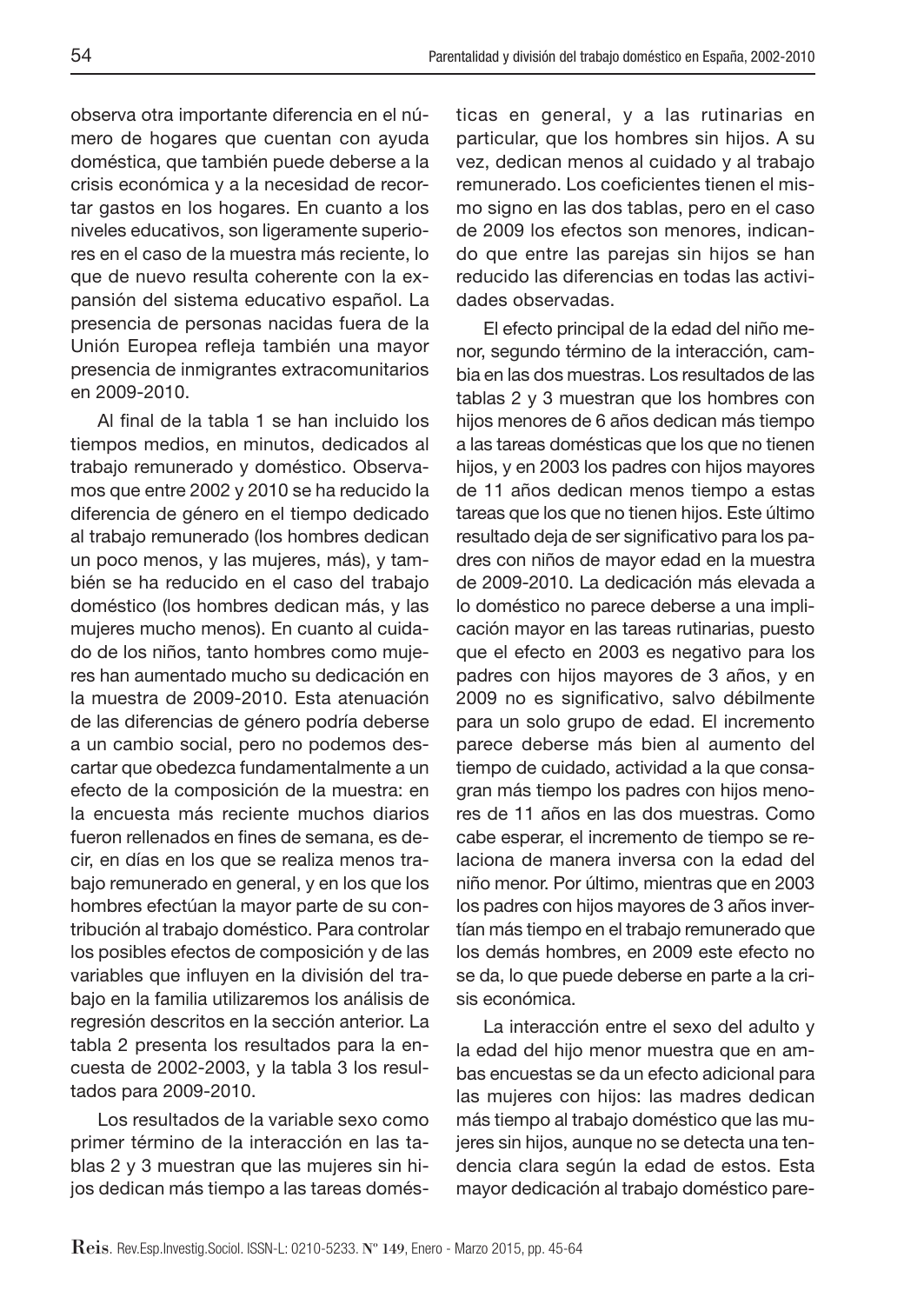**TABLA 2.** Resultados de la regresión lineal para el tiempo dedicado a distintas actividades, por actividad (2002-2003)

|                             | Total<br>doméstico | Rutinario   | Cuidado    | Trabajo<br>remunerado <sup>1</sup> |
|-----------------------------|--------------------|-------------|------------|------------------------------------|
| Género                      |                    |             |            |                                    |
| (Hombre)                    | ref                | ref         | ref        | ref                                |
| Mujer                       | 109,67***          | 110,22***   | $-9.72***$ | $-150,95***$                       |
| Edad del hijo menor         |                    |             |            |                                    |
| (Ninguno menor de 16)       | ref                | ref         | ref        | ref                                |
| $0 - 2$                     | 64,47***           | 0.89        | 56,70***   | 4,18                               |
| $3 - 5$                     | 19,54***           | $-11,01***$ | 34.74***   | $29,62*$                           |
| $6 - 11$                    | $-9,43$            | $-14,59***$ | $9.27***$  | 46,66***                           |
| $12 - 16$                   | $-29,91***$        | $-25,22***$ | 0,77       | 65,35***                           |
| Interacción                 |                    |             |            |                                    |
| (Mujer*sin hijos<16)        | ref                | ref         | ref        | ref                                |
| Mujer*0-2                   | 74,63***           | $-20,83***$ | 109,10***  | $-97,73***$                        |
| Mujer *3-5                  | 46,77***           | 2,27        | 52,34***   | $-81,26***$                        |
| Mujer *6-11                 | $51,02***$         | 25,68***    | 27,76***   | $-92,62***$                        |
| Mujer *12-16                | 59,04***           | 52,99***    | $-0.54$    | $-86,98***$                        |
| Edad                        | $8,06***$          | $5,89***$   | $2,44***$  | 6,63                               |
| Edad al cuadrado            | $-0,08**$          | $-0.06***$  | $-0,03***$ | $-0,13**$                          |
| Educación                   |                    |             |            |                                    |
| Primaria                    | $-14,11***$        | $-2,47$     | $-6,40***$ | $-19,38**$                         |
| (Secundaria)                | ref                | ref         | ref        | ref                                |
| Universitaria               | 1,51               | $-7,43***$  | $7,40***$  | 9,29                               |
| Actividad                   |                    |             |            |                                    |
| (Trabajo a tiempo completo) | ref                | ref         | ref        | ref                                |
| Trabajo a tiempo parcial    | 48,35***           | 29,64***    | 4,76       |                                    |
| No trabaja                  | 133,22***          | 76,67***    | 24,33***   |                                    |
| Educación pareja            |                    |             |            |                                    |
| Primaria                    | $-0,51$            | $-0,27$     | $-0,58$    | $-11,42$                           |
| (Secundaria)                | ref                | ref         | ref        | ref                                |
| Universitaria               | 2,23               | $-0,15$     | $4,18***$  | $-23,09***$                        |
| Actividad pareja            |                    |             |            |                                    |
| (Trabajo a tiempo completo) | ref                | ref         | ref        | ref                                |
| Trabajo a tiempo parcial    | $-18,02***$        | $-15,00***$ | 0,43       | $30,28**$                          |
| No trabaja                  | $-32,41***$        | $-26,35***$ | $-7,89***$ | 34,18***                           |
| Ingresos                    |                    |             |            |                                    |
| 25% inferior                | 3,38               | $9,09***$   | $-4,21***$ | $-101,14***$                       |
| 25-50%                      | $9,11***$          | $8,23***$   | 1,24       | $-49,72***$                        |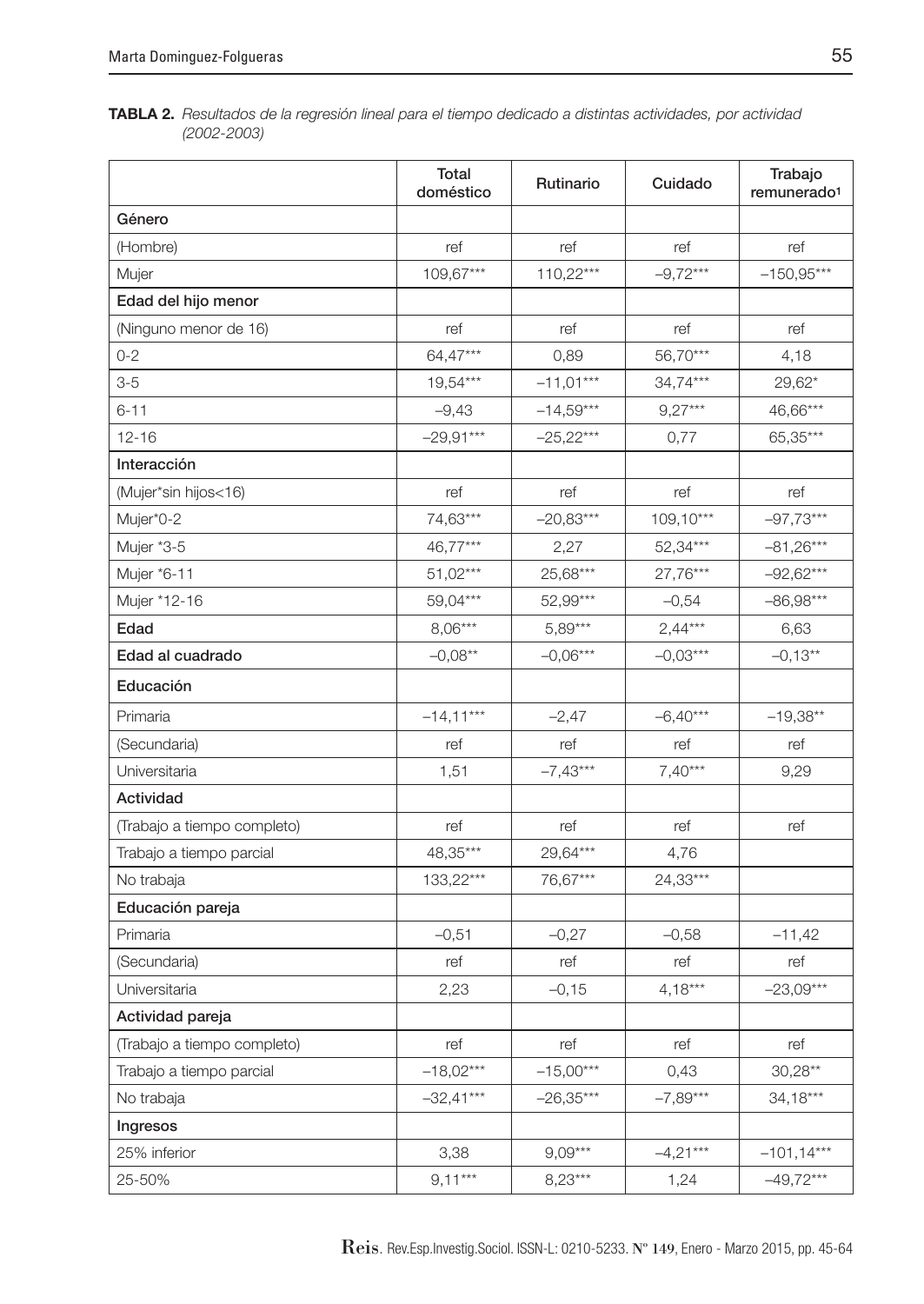|                               | Total      |                    |            | Trabajo                 |  |
|-------------------------------|------------|--------------------|------------|-------------------------|--|
|                               | doméstico  | Rutinario          | Cuidado    | remunerado <sup>1</sup> |  |
| $(50-75%)$                    | ref        | ref                | ref        | ref                     |  |
| 25% superior                  | $-6.29*$   | $-7,43***$         | $-0.85$    | 41,38***                |  |
| Número de adultos             | $-0.17$    | $2,39**$           | $-4,06***$ |                         |  |
| Número de niños menores de 16 | $11,66***$ | $6,75***$          | $3.79**$   | $-2,30$                 |  |
| Ayuda doméstica               | $-7,05**$  | $-9,94***$<br>1,07 |            | 41,28***                |  |
| Tipo de pareja                |            |                    |            |                         |  |
| (Matrimonio)                  | ref        | ref                | ref        | ref                     |  |
| Cohabitación                  | $-6,00$    | $-4.98*$           | $-6.27**$  | $-24,27**$              |  |
| Día de la semana              |            |                    |            |                         |  |
| (Lunes-jueves)                | ref        | ref                | ref        | ref                     |  |
| Viernes-domingo               | $-4,00*$   | $-3,65**$          | $-4,24***$ |                         |  |
| <b>Constante</b>              | $-97,41**$ | $-84,52***$        | $-20,86$   | 306,78***               |  |
| N                             | 14.754     | 14.754             | 14.754     | 7.386                   |  |
| R <sup>2</sup>                | 0,48       | 0,50               | 0,46       | 0,35                    |  |

**TABLA 2.** Resultados de la regresión lineal para el tiempo dedicado a distintas actividades, por actividad (2002-2003) (continuación)

\*p<0,01; \*\*p<0,05; \*\*\*p<0,001.

1 Este modelo incluye solo a las personas empleadas.

|                       | Total<br>doméstico | Rutinario        | Cuidado    | Trabajo<br>remunerado <sup>2</sup> |  |
|-----------------------|--------------------|------------------|------------|------------------------------------|--|
| Género                |                    |                  |            |                                    |  |
| (Hombre)              | ref                | ref              | ref        | ref                                |  |
| Mujer                 | 59,89***           | 76,97***         | $-5,60***$ | $-81,00***$                        |  |
| Edad del hijo menor   |                    |                  |            |                                    |  |
| (Ninguno menor de 16) | ref                | ref              | ref        | ref                                |  |
| $0 - 2$               | 69,53***           | $-2,68$          | 80,73***   | $-25,88$                           |  |
| $3-5$                 | $37,13***$         | $-6,48$          | 48,28***   | $-20,87$                           |  |
| $6 - 11$              | 8,25               | $-8.76*$         | $21,55***$ | 11,48                              |  |
| $12 - 16$             | $-1,89$            | $-7,72$          | 2,08       | 14,56                              |  |
| Interacción           |                    |                  |            |                                    |  |
| (Mujer*sin hijos<16)  |                    |                  |            |                                    |  |
| Mujer*0-2             | 87,29***           | 86,52***<br>1,52 |            | $-76,16***$                        |  |
| Mujer *3-5            | 47,01***           | 45,36***<br>3,74 |            | $-78,24***$                        |  |
| Mujer *6-11           | 60,37***           | 33,01***         | 28,84***   | $-96,83***$                        |  |
| Mujer *12-16          | 38,69***           | $40.37***$       | 2,66       |                                    |  |
| Edad                  | $7,78***$          | $3,59*$          | $4,12***$  | $21,07***$                         |  |

**TABLA 3.** Resultados de la regresión lineal para el tiempo dedicado a distintas actividades, por actividad (2009-2010)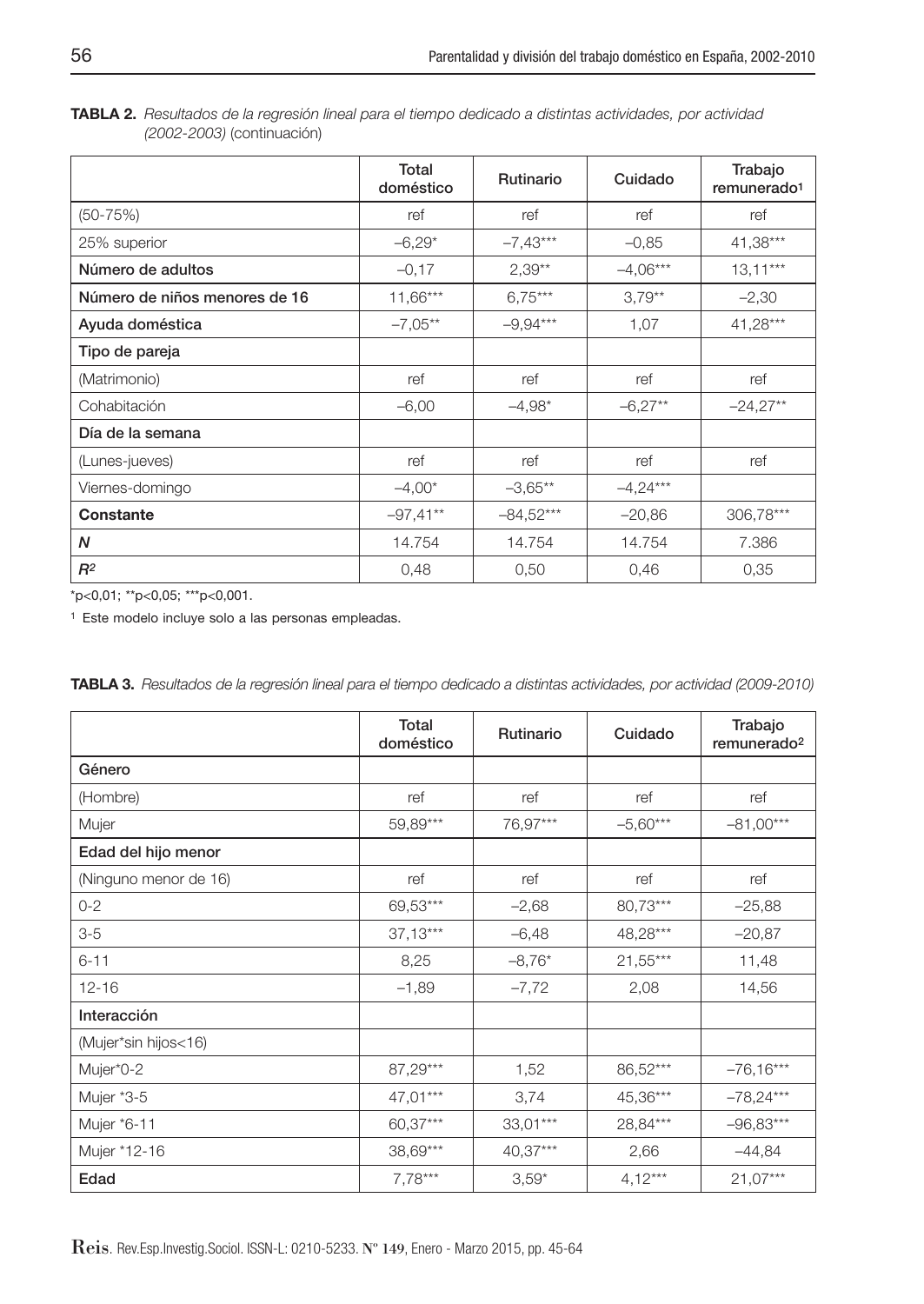**TABLA 3.** Resultados de la regresión lineal para el tiempo dedicado a distintas actividades, por actividad (2009-2010) (continuación)

|                               | Total<br>doméstico | Rutinario   | Cuidado    | Trabajo<br>remunerado <sup>2</sup> |  |
|-------------------------------|--------------------|-------------|------------|------------------------------------|--|
| Edad al cuadrado              | $-0.09***$         | $-0,03$     | $-0,06***$ | $-0.28***$                         |  |
| Educación                     |                    |             |            |                                    |  |
| Primaria                      | 0,68               | 6,01        | $-5,38*$   | $-4,30$                            |  |
| (Secundaria)                  |                    |             |            | 12,51                              |  |
| Universitaria                 | $-4,59$            | $-10,36***$ | $9,59***$  |                                    |  |
| Actividad                     |                    |             |            |                                    |  |
| (Trabajo a tiempo completo)   |                    |             |            |                                    |  |
| Trabajo a tiempo parcial      | $28,50***$         | 22,50***    | 5,37       |                                    |  |
| No trabaja                    | 97,08***           | 65,25***    | 24,03***   |                                    |  |
| Educación pareja              |                    |             |            |                                    |  |
| Primaria                      | $-2,20$            | 4,79        | $-3,00$    | $-3,68$                            |  |
| (Secundaria)                  |                    |             |            |                                    |  |
| Universitaria                 | 3,46               | 1,51        | 3,27       | $-7,91$                            |  |
| Actividad pareja              |                    |             |            |                                    |  |
| (Trabajo a tiempo completo)   |                    |             |            |                                    |  |
| Trabajo a tiempo parcial      | $-4, 14$           | $-7,47**$   | 4,16       | 50,60***                           |  |
| No trabaja                    | $-25,56***$        | $-18,80***$ | $-8,65***$ | 64,71***                           |  |
| Ingresos                      |                    |             |            |                                    |  |
| 25% inferior                  | 5,15               | 1,13        | 2,21       | $-173,80***$                       |  |
| 25-50%                        | 8,41               | $-1,01$     | $8,53**$   | $-39.35**$                         |  |
| $(50 - 75%)$                  |                    |             |            |                                    |  |
| 25% superior                  | 5,44               | $-1,03$     | 3,77       | 63,96***                           |  |
| Núnero de adultos             | 0,57               | $3.92**$    | $-4,38***$ | 23,26***                           |  |
| Núnero de niños menores de 16 | 10,69***           | $5.09***$   | $5,81***$  | 24,96***                           |  |
| Ayuda doméstica               | $-10,95$           | $-14,58***$ | 4,78       | 65,70***                           |  |
| Tipo de pareja                |                    |             |            |                                    |  |
| (Matrimonio)                  |                    |             |            |                                    |  |
| No casados                    | $-5,45$            | $-2,39$     | $-1,93$    | $31,92*$                           |  |
| Día de la semana              |                    |             |            |                                    |  |
| (Lunes-jueves)                |                    |             |            |                                    |  |
| Viernes-domingo               | 4,97               | $4,64*$     | $-4.06*$   |                                    |  |
| Constante                     | $-90,25$           | $-49,47$    | $-58,61**$ | $-101,88$                          |  |
| Ν                             | 6.449              | 6.449       | 6.449      | 2.410                              |  |
| R <sup>2</sup>                | 0,42               | 0,39        | 0,43       | 0,22                               |  |

\*p<0,01; \*\*p<0,05; \*\*\*p<0,001.

2 Este modelo incluye solo a las personas empleadas.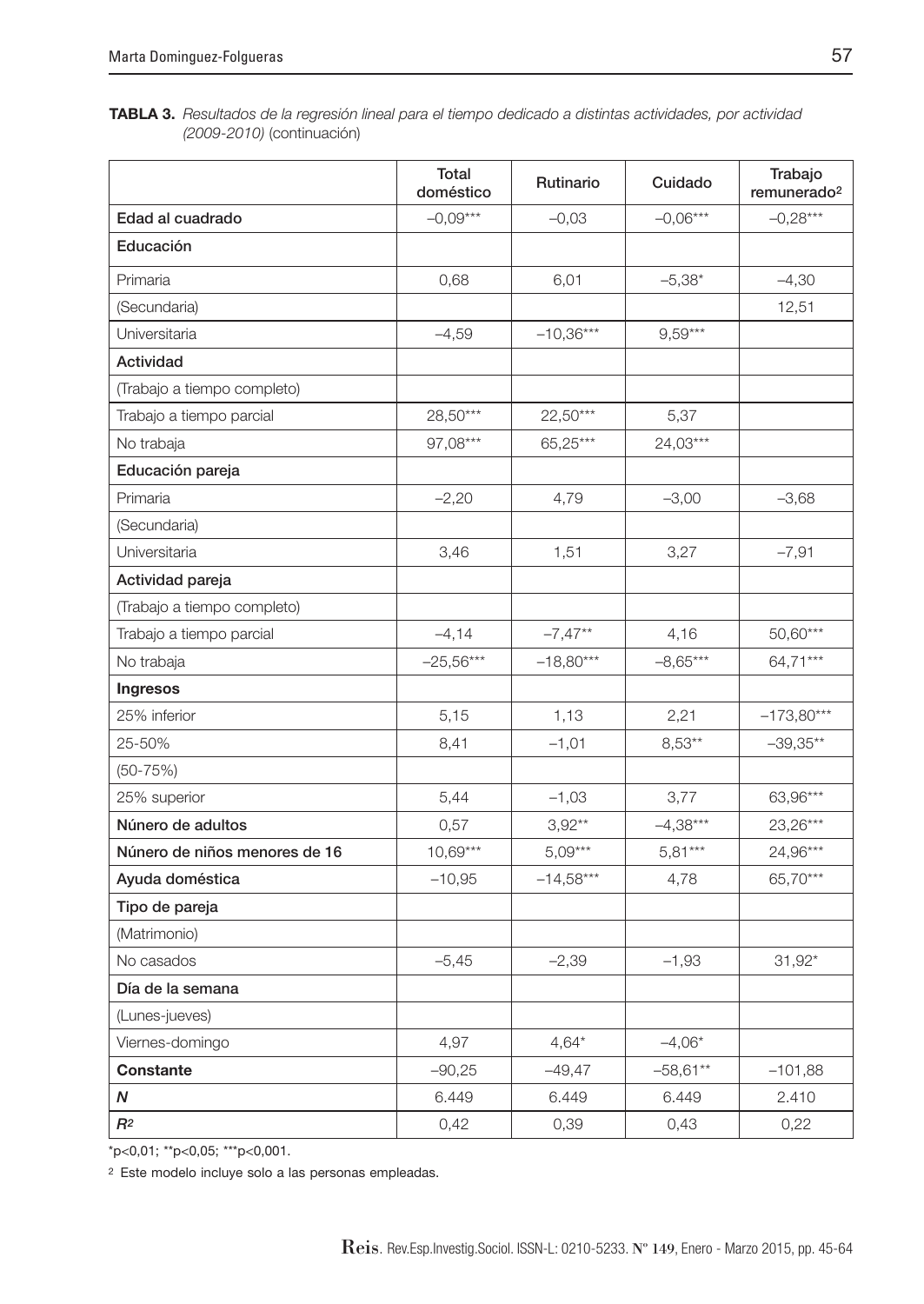ce relacionada con el tiempo de cuidado en el caso de las mujeres con hijos menores de 6 años, pero para las mujeres con hijos entre 6 y 11 podría deberse a la inversión también en trabajo rutinario. Para las madres con hijos mayores de 12 años, que no necesitan tantos cuidados directos, el incremento no es significativo en el cuidado, pero sí en cuanto a las tareas rutinarias. Por otra parte, el coeficiente para el trabajo remunerado muestra que las madres dedican menos tiempo al trabajo remunerado —excepto las madres de hijos mayores de 11 años en 2009— y más al trabajo doméstico que las mujeres sin hijos.

Puesto que la interacción entre el sexo y la edad de los hijos constituye la variable de interés central en este estudio, para facilitar la interpretación de los resultados se han sumado los efectos de la interacción, y se presentan en la tabla 4. Esta tabla nos permite ver de manera directa las diferencias entre hombres y mujeres para cada actividad estudiada y según la edad de los hijos, teniendo en cuenta que la referencia son las personas del mismo sexo sin hijos. Así, por ejemplo, la primera celda de la tabla muestra que una mujer con un hijo menor de 2 años en 2003 dedicaría 139,1 minutos más al día al trabajo doméstico que una mujer de similares características sin hijos, ceteris paribus.

En la tabla 4 vemos que las mujeres con hijos dedican más tiempo a las tareas domésticas que las mujeres sin hijos, aunque la diferencia se reduce al aumentar la edad de estos. Estos aumentos se deben en gran parte a las tareas de cuidado, que crecen en una relación inversa a la edad de los niños. En cuanto a las tareas rutinarias, observamos que en 2002-2003 las madres de hijos menores de 6 años dedicaban menos tiempo que las mujeres sin hijos, efecto que no es significativo en 2009-2010. En cambio, las

|                     | Total doméstico |          | Rutinario      |          | Cuidado        |         | Trabajo remunerado |         |
|---------------------|-----------------|----------|----------------|----------|----------------|---------|--------------------|---------|
|                     | Mujeres         | Hombres  | <b>Mujeres</b> | Hombres  | <b>Mujeres</b> | Hombres | Mujeres            | Hombres |
| Sin hijos           | ref             | ref      | ref            | ref      | ref            | ref     | ref                | ref     |
| $0 - 2$<br>(2003)   | 139,10          | 64,47    | $20.83*$       |          | 165,10         | 56,7    | $-97,73*$          |         |
| $0 - 2$<br>(2010)   | 156,82          | 69,53    |                |          | 167,25         | 80,73   | $-76.16*$          |         |
| $3-5$<br>(2003)     | 66,31           | 19,54    | $11,01*$       | $-11,01$ | 87,08          | 34,74   | $-51,64$           | 29,62   |
| $3-5$<br>(2010)     | 84,14           | 37,13    |                |          | 93,64          | 48,28   | $-78,24*$          |         |
| $6 - 11$<br>(2003)  | $51,02*$        |          | 11,09          | $-14,59$ | 37,03          | 9,27    | $-45,96$           | 46,66   |
| $6 - 11$<br>(2010)  | 60,37*          |          | 24,25          | $-8,76$  | 50,39          | 21,55   | $-96,83*$          |         |
| $12 - 16$<br>(2003) | 29,13           | $-29,11$ | 27,77          | $-25,22$ |                |         | $-21,63$           | 65,35   |
| $12 - 16$<br>(2010) | $38,69*$        |          | 32,65          |          |                |         |                    |         |

**TABLA 4.** Efectos netos de la interacción, respecto a las personas sin hijos, por sexo, edad del hijo menor y tipo de actividad

\* Indica que uno de los coeficientes de la interacción no era significativo.

— Indica que ninguno de los coeficientes de la interacción era significativo.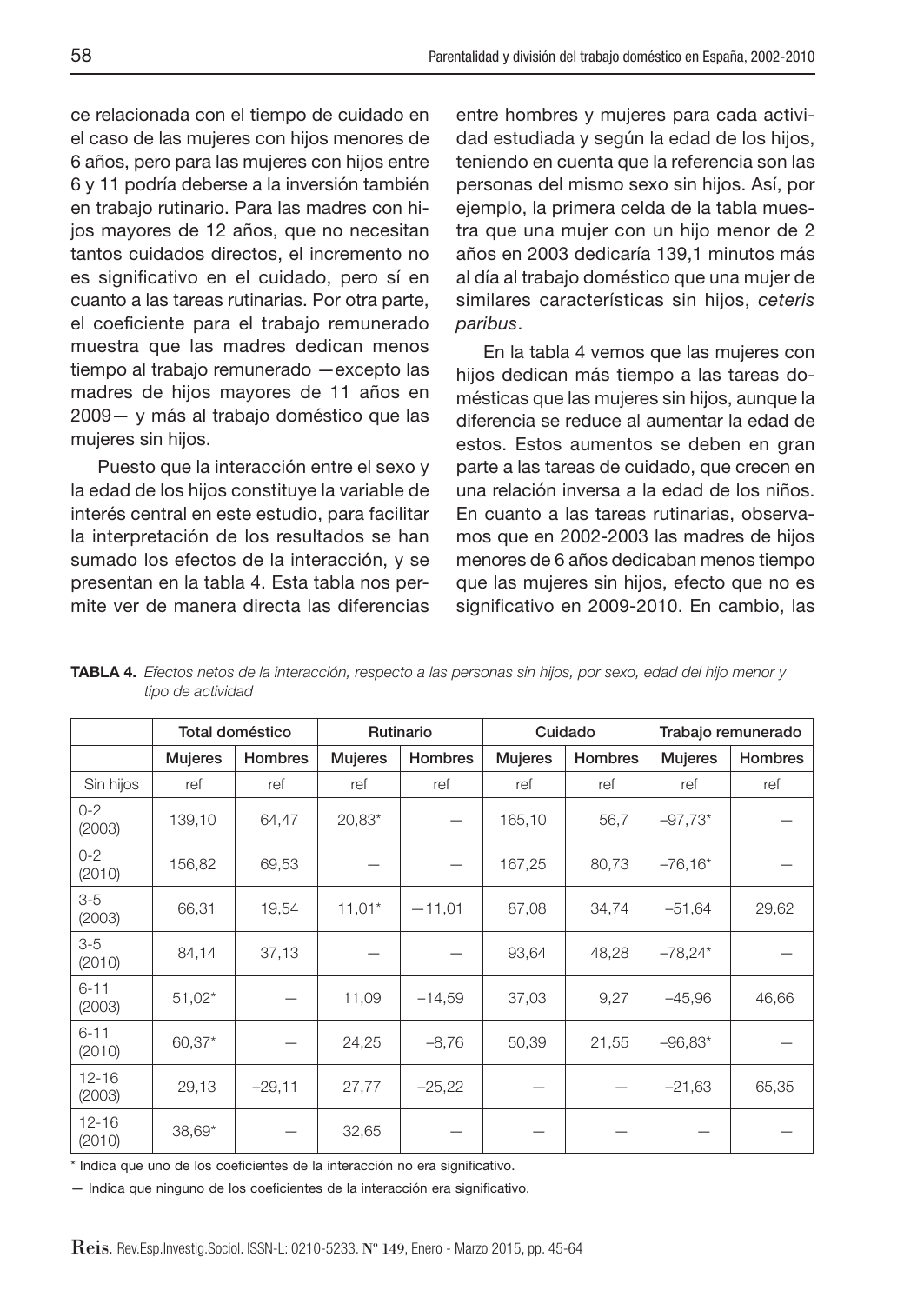mujeres con hijos mayores de 6 años dedican más tiempo al cuidado que a las tareas rutinarias en ambas muestras. Para los hombres encontramos que el efecto se produce en la misma dirección, aunque en menor proporción que las mujeres, y el aumento del trabajo doméstico se debe principalmente al incremento del tiempo de cuidado, ya que el de las tareas rutinarias se reduce en 2002- 2003, efecto que apenas es significativo en 2009-2010. Puesto que el modelo controla la edad de los individuos, las edades de los hijos pueden indicar también si estos se han tenido a una edad más temprana. Las personas que han tenido hijos a edad más temprana podrían tener patrones familiares más tradicionales, lo que explicaría parte del efecto diferencial de la edad de los hijos en el modelo.

En cuanto al trabajo remunerado, para las mujeres se produce el efecto contrario al del trabajo doméstico: las mujeres con hijos dedican menos tiempo al trabajo que las mujeres sin hijos, aunque la diferencia se reduce conforme aumenta la edad. En 2009-2010 este efecto se sigue apreciando, aunque de manera menos significativa, salvo para las madres con hijos de la franja de edad 12-16. Asimismo se da un cambio importante entre las dos encuestas en el caso de los hombres: mientras que en 2002-2003 los hombres con hijos dedicaban más tiempo al trabajo que los hombres sin hijos (salvo en el caso de los hombres con hijos más pequeños), este efecto ya no es significativo en 2009-2010; es decir, ya no existen diferencias en este sentido.

Las tablas 2 y 3 muestran también los resultados para las variables de control, aunque la interpretación de estos efectos es compleja, puesto que la literatura sobre trabajo doméstico espera efectos diferentes para hombres y mujeres, y en este caso los modelos incluyen tanto a hombres como a mujeres, por lo que los coeficientes muestran efectos medios. Sin embargo, algunos resultados son interesantes. La disponibili-

dad temporal (trabajar a tiempo parcial o no trabajar) se relaciona con una mayor dedicación a las tareas domésticas de cualquier tipo, mientras que si es el otro miembro de la pareja el que tiene mayor disponibilidad, esto se asocia a una dedicación menor. Podemos interpretar este resultado como evidencia clara en favor de la hipótesis de la disponibilidad temporal, pero también como resultado de una asimetría entre poderes de negociación. Los individuos que disponen de ayuda doméstica dedican menos tiempo a las tareas domésticas en general, y a las rutinarias en particular, pero también emplean más tiempo en cuidado y trabajo remunerado. No hay un patrón claro que podamos asociar a los ingresos del hogar ni a la educación, pero esto se debe a la especificación del modelo que se ha mencionado antes, ya que las teorías sobre la división del trabajo suelen predecir que la educación tiene un efecto diferente por género.

### **CONCLUSIONES**

Los resultados muestran que, en el periodo analizado, ha disminuido el tiempo que las familias españolas emplean en el trabajo doméstico, y que las mujeres han disminuido su dedicación más que los hombres, a la vez que han aumentado su dedicación al trabajo remunerado. En 2002-2003 vemos que, para las mujeres, el efecto de la maternidad es más importante que para los hombres, puesto que se da un efecto diferencial para ellas: dedican más tiempo al trabajo doméstico y menos tiempo al trabajo remunerado que las mujeres sin hijos y que los hombres con hijos. Para las madres con hijos más pequeños, la diferencia parece provenir del tiempo de cuidado, mientras que para las madres con hijos de mayor edad parece provenir también de una mayor realización de tareas rutinarias. Los hombres con hijos dedican más tiempo a las tareas domésticas que los hombres sin hijos, y la diferencia parece deberse, sobre todo, al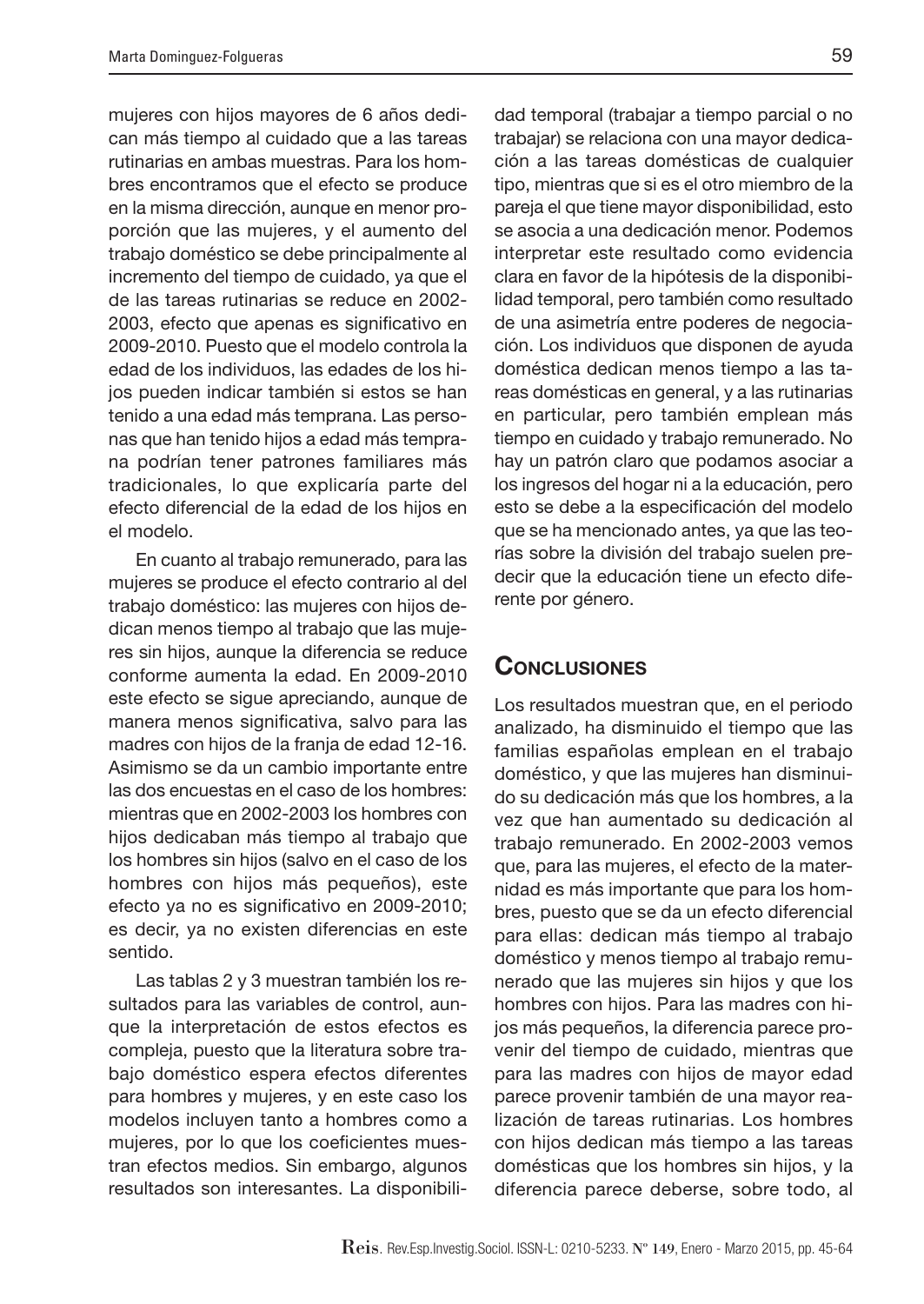tiempo de cuidado. En 2009-2010 las diferencias entre hombres y mujeres siguen presentes, aunque los efectos diferenciales son más pequeños. Y se observa un cambio en los patrones de trabajo de los hombres, según el cual no se aprecian diferencias en el tiempo dedicado a este según la edad de los hijos.

Respecto a la hipótesis planteada, los resultados apuntan a una cierta tradicionalización: las mujeres con hijos pasan más tiempo cuidando que los hombres con hijos, y las madres de hijos mayores también dedican más tiempo que sus parejas a las tareas rutinarias. En general, las mujeres con hijos dedican menos tiempo al trabajo remunerado que las mujeres sin hijos. Sin embargo, esta tradicionalización es matizable porque, al contrario de lo que se ha detectado en otros países, las mujeres con hijos pequeños no dedican más tiempo a las tareas rutinarias. Es interesante, por lo tanto, estudiar de manera separada las tareas rutinarias y las de cuidado para comprender mejor las dinámicas sobre el trabajo doméstico. Con la maternidad, la mayor inversión femenina en lo doméstico se debe en gran parte a la dedicación a los cuidados, aunque ciertamente estos se reparten de manera desigual entre los progenitores. Sí observamos una «tradicionalización» más completa en las familias con hijos de más edad, que no podemos atribuir a un efecto de cohorte porque el modelo controla la edad de los individuos. Esta diferencia podría deberse en cambio a un efecto de selección de las parejas que tienen hijos a edades más tempranas, que podrían responder a modelos familiares más tradicionales. Por otra parte, en lo que se refiere al trabajo remunerado, parece que las diferencias en tiempo —de trabajo remunerado y doméstico— se reducen para las mujeres con hijos más mayores, con lo que esa «tradicionalización» podría no ser permanente. Finalmente, los efectos disminuyen en los datos más recientes, y en la encuesta de 2009-2010 encontramos también indicios de una nueva paternidad, ya que los padres dedican más tiempo a los cuidados, y la paternidad no parece aumentar su dedicación al trabajo remunerado. Así, los resultados muestran que las desigualdades de género asociadas a la formación de familia pasan sobre todo por la implicación en el cuidado, pero no tanto en las tareas rutinarias, que ya se repartían de manera desigual en las parejas sin hijos. Por otra parte, también se da un efecto en el trabajo remunerado, con una menor dedicación temporal por parte de las mujeres con hijos pequeños. Estos efectos difieren de los encontrados en otros países, lo que apunta al papel de los elementos institucionales en los cambios mencionados.

¿Significa esto que la sociedad española ha cambiado y es ahora más igualitaria? En términos de comportamiento observado, la interpretación más directa de los resultados sí que iría en esa dirección, que encajaría con las predicciones de las teorías sobre la segunda transición demográfica (Van de Kaa, 1987) o con la teoría de Inglehart sobre el cambio de valores (2005). Se observa una mayor dedicación al cuidado por parte de ambos miembros de la pareja en los datos más recientes, así como menor dedicación al trabajo doméstico rutinario por parte de las mujeres, y menores diferencias entre hombres y mujeres en cuanto al trabajo remunerado. La interacción entre el año de la encuesta y el tiempo dedicado a cada actividad es significativa (no se muestran los resultados en este artículo). Las parejas españolas estarían adaptando su comportamiento hacia valores más igualitarios, que conllevan una participación laboral más alta y una menor dedicación a la esfera reproductiva para las mujeres, y lo contrario en el caso de los varones. Sin embargo, en el caso particular que estamos estudiando hay que tener en cuenta el contexto inestable de la crisis económica, que puede alterar los comportamientos de las familias para adaptarse a instituciones cambiantes.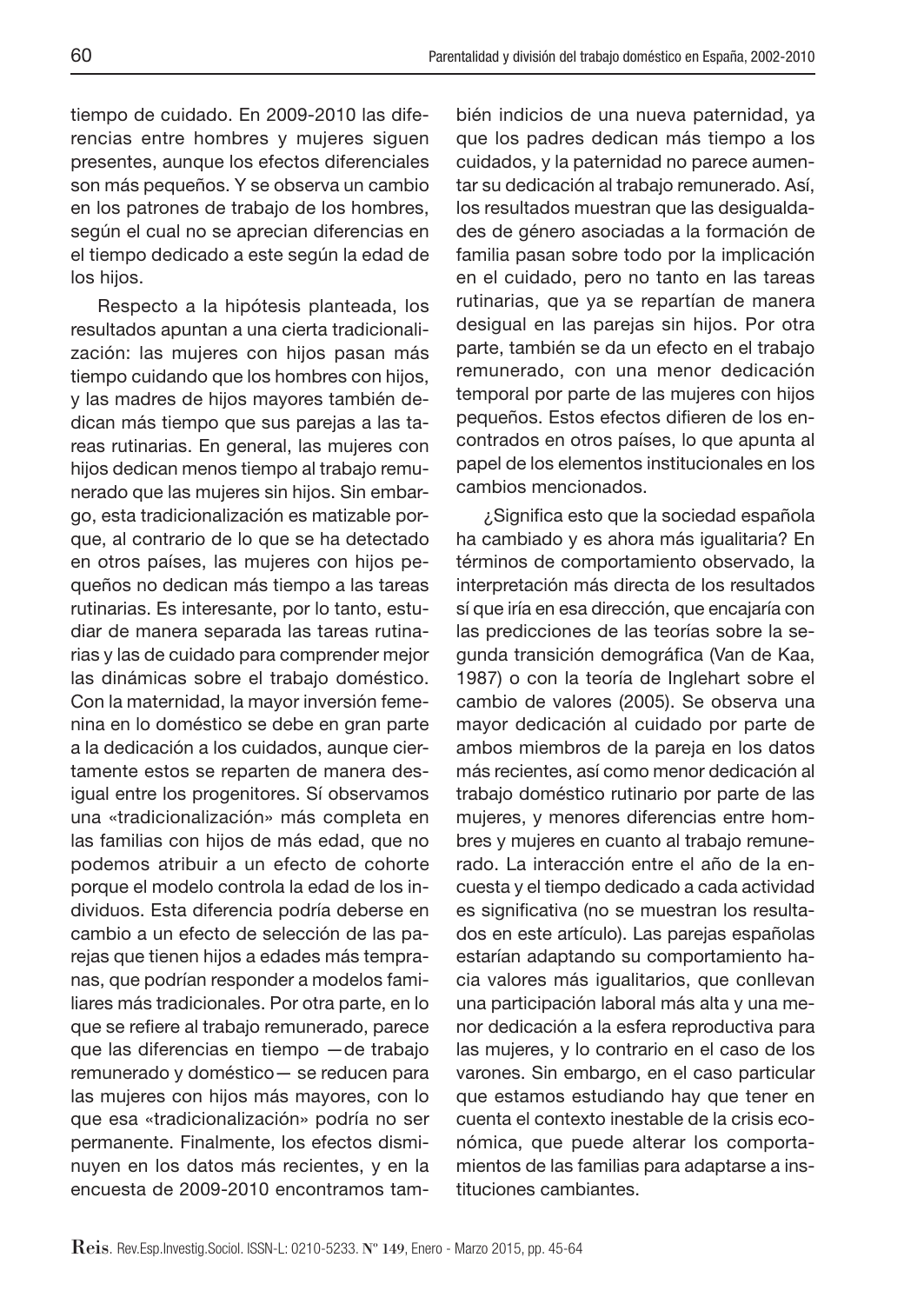Debemos recordar que los resultados del análisis no son longitudinales, y, por tanto, no deberían ser interpretados como tales. Lo que observamos es que las parejas con hijos tienen una división de tareas más asimétrica que las parejas sin hijos. Sin embargo, los modelos controlan la edad de los entrevistados, con lo que no es fácil atribuir las diferencias encontradas a efectos de la cohorte o la edad. Puesto que se controlan también las principales variables asociadas con la división del trabajo doméstico, es posible que los modelos nos estén proporcionando una idea sobre los efectos de la transición a la paternidad/maternidad, pero no podemos establecer conclusiones precisas sobre los cambios ocurridos con la llegada de los hijos si no observamos a los mismos individuos antes y después, de manera longitudinal, y en este momento no disponemos de datos que permitan un análisis de ese tipo para el caso español.

Otra limitación importante de este estudio es su enfoque cuantitativo. Este nos ha permitido desvelar tendencias en la división del trabajo doméstico, pero la llegada de los hijos supone un cambio fundamental en la vida de las parejas, en el que intervienen muchos componentes emocionales y subjetivos. Las decisiones sobre la división del trabajo dependen en gran parte de esos componentes, como pueden ser la importancia concedida al trabajo, el conflicto de roles padres/trabajadores, o la relación con las instituciones. Este tipo de factores no son observables con el tipo de encuestas utilizadas en este artículo. Los análisis realizados aquí apuntan una tendencia, pero es necesario aclarar las motivaciones de los individuos para comprender los comportamientos observados. Finalmente, sería interesante para futuros estudios vincular esta tendencia con el contexto institucional en que se mueven las familias. Numerosas instituciones, como la configuración de los permisos de maternidad y paternidad, o la accesibilidad de servicios de cuidado para niños, pueden ser determinantes en la explicación de los equilibrios alcanzados por las familias y las dinámicas de división del trabajo.

#### **BIBLIOGRAFÍA**

- Anxo, Dominique (2002). The Allocation and the Gender Division of Labour in France and Sweden. Symposium France ILO, 2002: 99-108 (en línea). http://ilo-mirror.library.cornell.edu/public/english/ bureau/inst/download/anxo.pdf, acceso 31 de octubre 2014.
- Baxter, Janeen; Buchler, Sandra; Perales, Francisco y Western, Mark (2012). «A Life-Changing event: First Birth and Men's and Women's Attitudes to Gender Roles and Motherhood». Trabajo presentado en la 2012 PAA Conference, 3-5 mayo, San Francisco.
- —; Hewitt, Belinda y Michele Haynes (2008). «Life Course Transitions and Housework. Marriage, Parenthood and Time on Housework». Journal of Marriage and Family, 70(2): 259-272.
- Becker, Gary (1981). Treatise on the Family. Cambridge, MA: Harvard University Press.
- Bianchi, Suzanne Z.; Milkie; Melissa A.; Sayer, Lianna C. y Robinson, John P. (2000). «Is Anyone Doing the Housework? Trends in the Gender Division of Household Labour». Social Forces, 79(1): 191-228.
- —; Robinson, John P. y Milkie, Melissa A. (2006). Changing Rythms of American Family Life. New York: Russell Sage Foundation.
- Blair, Sampson Lee y Lichter, Daniel T. (1991). «Measuring the Division of Household Labor». Journal of Family Issues, 12: 91-113.
- Brines, Julie (1994). «Economic Dependency, Gender, and the Division of Labor at Home». American Journal of Sociology, 100(3): 652-688.
- Bühlmann, Felix; Elcheroth, Guy y Tettamani, Manuel (2010). «The Division of Labour Among European Couples: The Effects of Life Course and Welfare Policy on Value-Practice Configurations». European Sociological Review, 26(1): 49-66.
- Centro de Investigaciones Sociológicas (2006). «Fecundidad y valores en la España del siglo XXI». Madrid.
- Coltrane, Scott (2000). «Research on Household Labour, Modelling and Measuring the Social Embededness of Routine Family Work». Journal of Marriage and the Family, 62(4): 1208-1033.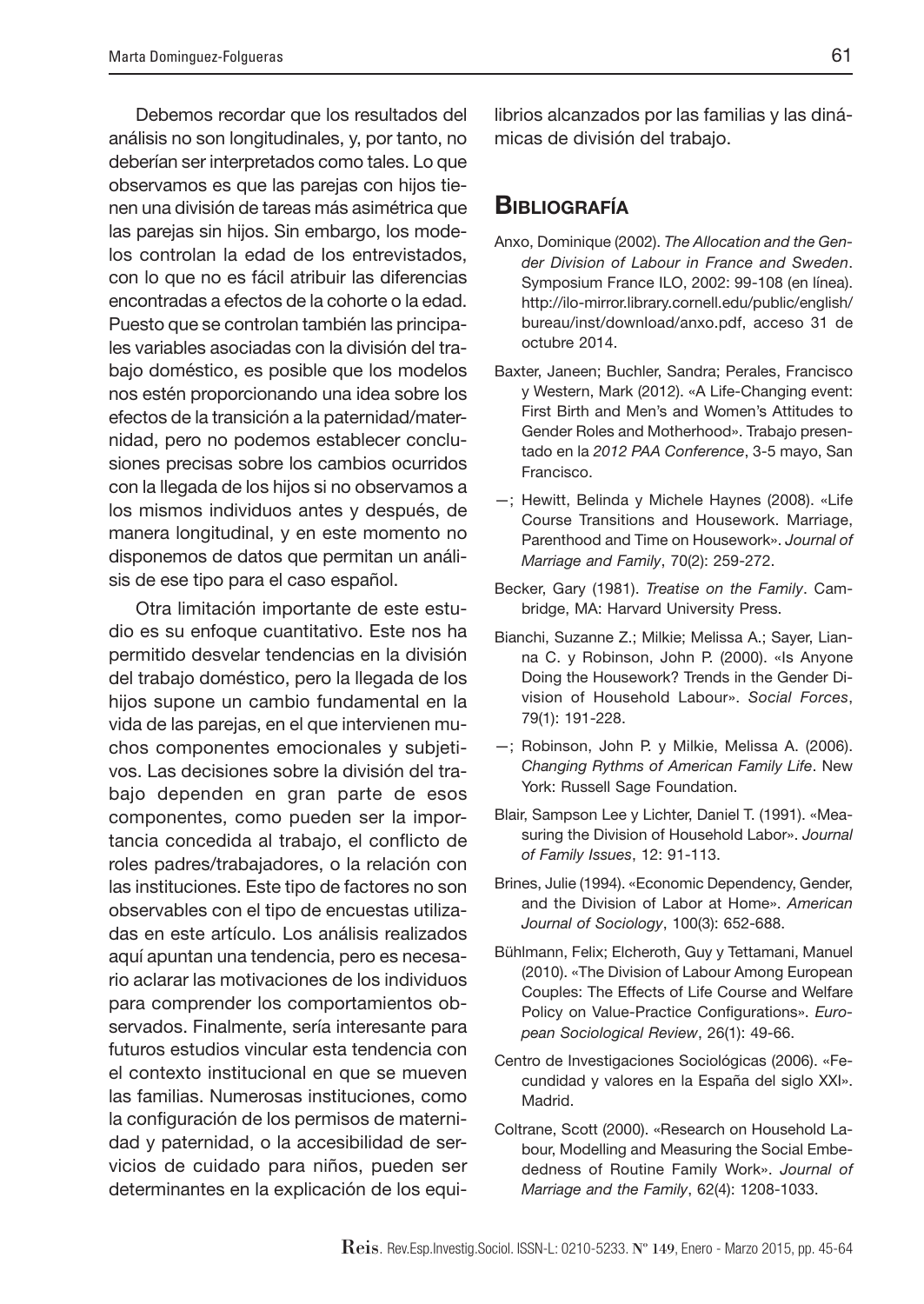- Dominguez-Folgueras, Marta (2012). «La division del trabajo doméstico en las parejas españolas. Un análisis de uso del tiempo». Revista Internacional de Sociología, 70(1): 154-179.
- y Castro-Martín, Teresa (2013). «Cohabitation in Spain. No longer a Marginal Path to Family Formation». Journal of Marriage and Family, 75(2): 422-437.
- Dribe, Martin y Stanfors, Maria (2009). «Does Parenthood Strengthen a Traditional Household Division of Labor? Evidence From Sweden». Journal of Marriage and Family, 71(1): 33-45.
- Esping-Andersen, Gosta (2009). The Incomplete Revolution. Cambridge: Polity Press.
- Eurostat (2006). Population and Social Conditions 4/2006. Luxemburgo: Unión Europea.
- Gershuny, Jonathan (2000). Changing Times, Work and Leisure in Postindustrial Society. Oxford y New York: Oxford University Press.
- y Sullivan, Oriel (2003). «Time Use, Gender, and Public Policy Regimes». Social Politics, 10(2): 205-228.
- Gjerdingen, Dwenda K. y Center, Brian A. (2004). «First-time Parents' Postpartum Changes in Employment, Childcare, and Housework Responsibilities». Social Science Research, 34(1): 103- 116.
- González, María José y Jurado Guerrero, Teresa (2009). «¿Cuándo se implican los hombres en las tareas domésticas? Un análisis de la encuesta de empleo del tiempo». Panorama Social, 10: 65-81.
- Gupta, Sanjiv (2007). «Autonomy, Dependence or Display? The Relationship between Married Women's Earnings and Housework». Journal of Marriage and the Family, 69(2): 399-417.
- Hochschild, Arlie y Machung, Anne (1989). The Second Shift. New York: Avon Books.
- Inglehart, Ronald y Welzel, Christian (2005). Modernization, Cultural Change and Democracy: The Human Development Sequence. Cambridge: Cambridge University Press.
- Instituto Nacional de Estadísitca (INE). http://www. ine.es
- Jurado Guerrero, Teresa y Naldini, Manuela (2007). Democratización de la familia y cambios demográficos en España. En: Jurado Guerrero, T. (coord.). Cambios familiares y trabajo social. Madrid: Ediciones Académicas.
- Lapuerta, Irene; Baizán, Pau y González, María José (2011). «Individual and Institutional Constrains: an Analysis of Parental Leave Use and Duration in Spain». Population Research and Policy Review, 30(2): 185-210.
- Lennon, Mary Clare y Rosenfield, Sarah (1994). «Relative Fairness and the Division of Housework, the Importance of Options». The American Journal of Sociology, 100(2): 506-531.
- Lück, Detlev y Hofäcker, Dirk (2003). «Rejection and Acceptance of the Male Breadwinner Model. Which Preferences do Women have under which Circumstances?». Globalife Working Papers 60.
- Lundberg, Shelly y Pollak, Robert A. (1996). «Bargaining and Distribution in Marriage». Journal of Economic Perspectives, 10(4): 139-158.
- Meil Landwerlin, Gerardo (2005). «El reparto del trabajo doméstico y sus efectos sobre la estabilidad de los proyectos conyugales». Revista Española de Investigaciones Sociológicas, 111: 163-180.
- OECD (2011), OECD Family Database, OECD, Paris.
- Organización Internacional del Trabajo (2011). Equality at Work: The Continuing Challenge. Ginebra: OIT. http://www.ilo.org/wcmsp5/groups/public/---ed\_ norm/---relconf/documents/meetingdocument/ wcms\_154779.pdf
- Perkins, H. Wesley y DeMeis, Debra K. (1996). «Gender and Family Effects on the Second Shift Domestic Activity of College-educated Young Adults». Gender and Society, 10(1): 78-93.
- Peterson, Richard R. y Gerson, Kathleen (1993). «A Social-structural Explanation of Mens' and Womens' Domestic Responsibility: A Reply to Hawkins and Olsen». Journal of Marriage and the Family, 55: 508–510.
- Pittman, Joe F. y Blanchard, David (1995). «The Effects of Work History and Timing of Marriage on the Division of Household Labor, a Life-course Perspective». Journal of Marriage and the Family, 58: 78-90.
- Sanchez, Laura y Thomson, Elizabeth (1997). «Becoming Mothers and Fathers: Parenthood, Gender, and the Division of Labor». Gender and Society, 11(6): 747-772.
- Schober, Pia (2011). «The Parenthood Effect on Gender Inequality: Explaining Changes in Paid and Domestic Work Bettween British Couples Become Parents». European Sociological Review, 29(1): 74-85.